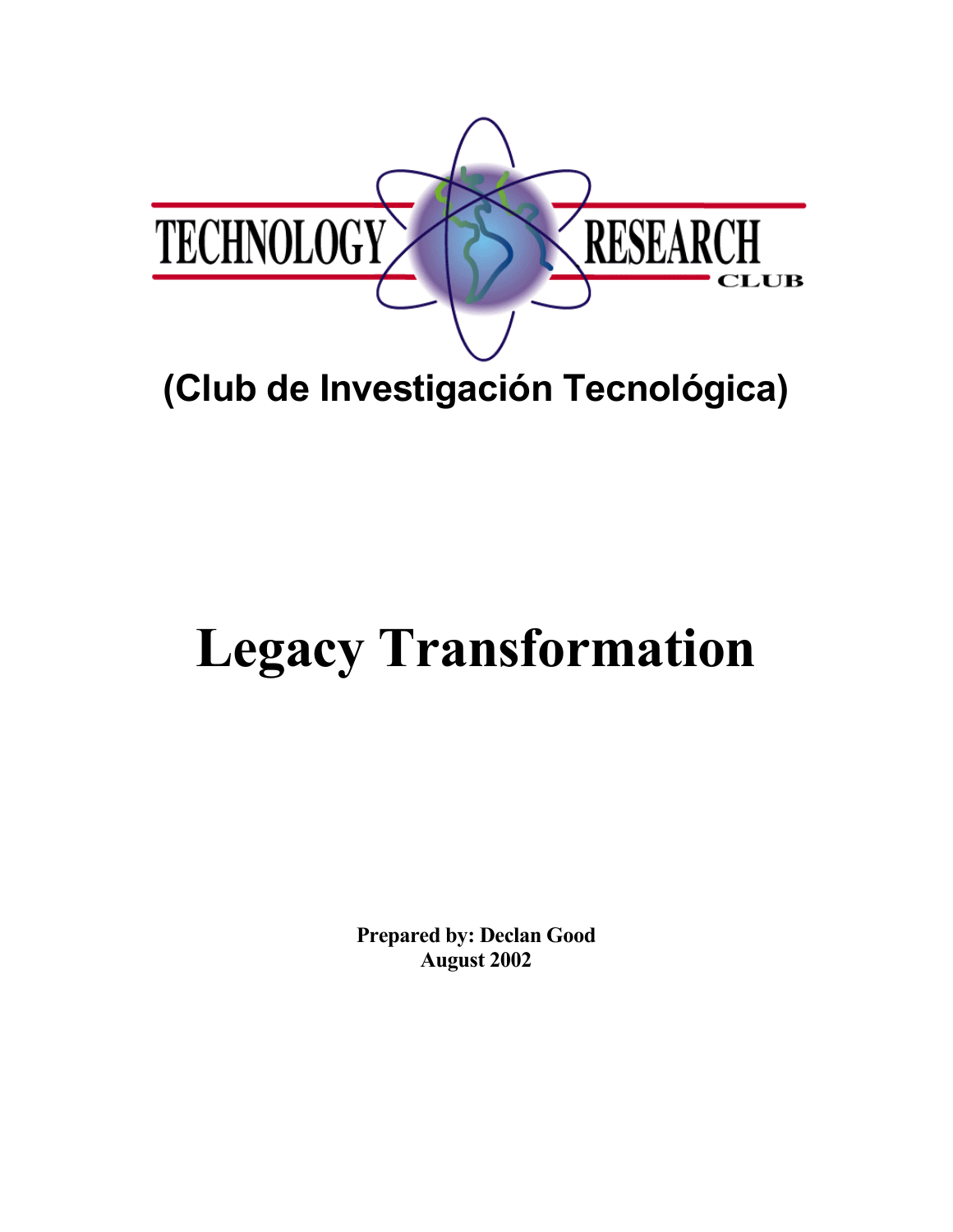*Since 1988 the Technology Research Club (Club de Investigación Tecnológica) has been carrying out applied research on the applications and implications of IT in organizations in Costa Rica. To date the Club has 60 members organizations, the most forward looking and successful private and public organizations in the country. This is the first report written in English and to be made publicly available, it is the 33rd research report. For more information on the Club, its members, the latest activities, as well as a complete list of research reports, visit www.cit.co.cr,* 

> **Edited and published by Club de Investigación Tecnológica S.A. All rights reserved. Additional free copies from [leda@cit.co.cr](mailto:leda@cit.co.cr) or www.artinsoft.com San José, Costa Rica**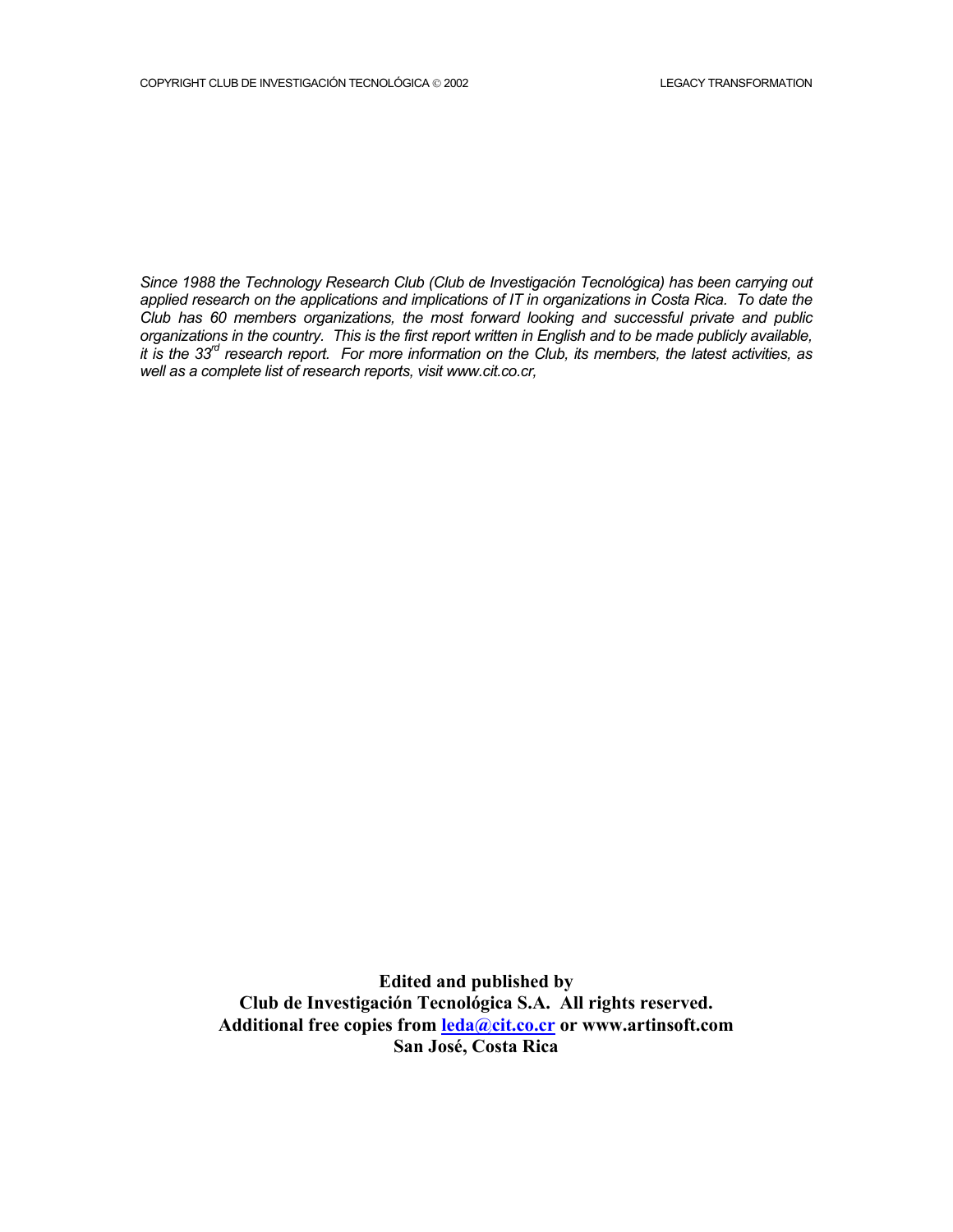## About the Author

Declan Good has many years experience in maximising value from technology investment. At one time head of computer planning and research at the Canadian Customs and Excise, his subsequent career has focused on technology investment and technical architecture projects in both Canada and the United Kingdom.

He joined management consultants Woods Gordon in Ottawa (now Ernst & Young) after leaving the Canadian Government, and later worked with IT strategy consultants Butler Cox in the United Kingdom. He has been an Independent Consultant since 1992. Declan has degrees in engineering from Carleton University, Ottawa, and University College, Dublin. He can be reached at declan\_good@compuserve.com



#### **Acknowledgements**

This research project was carried out in the United Kingdom for the Technology Research Club (Club de Investigación Tecnológica) with sponsorship from ArtinSoft.

I would like to thank Carlos Araya and Roberto Sasso of ArtinSoft for their help and encouragement in completing the research. Significant contributions were made by Donal Daly of Oracle, Rod McKenzie of ArtinSoft, and Martin Langham of Charteris. I should also like to thank the other individuals and companies who provided information and advice.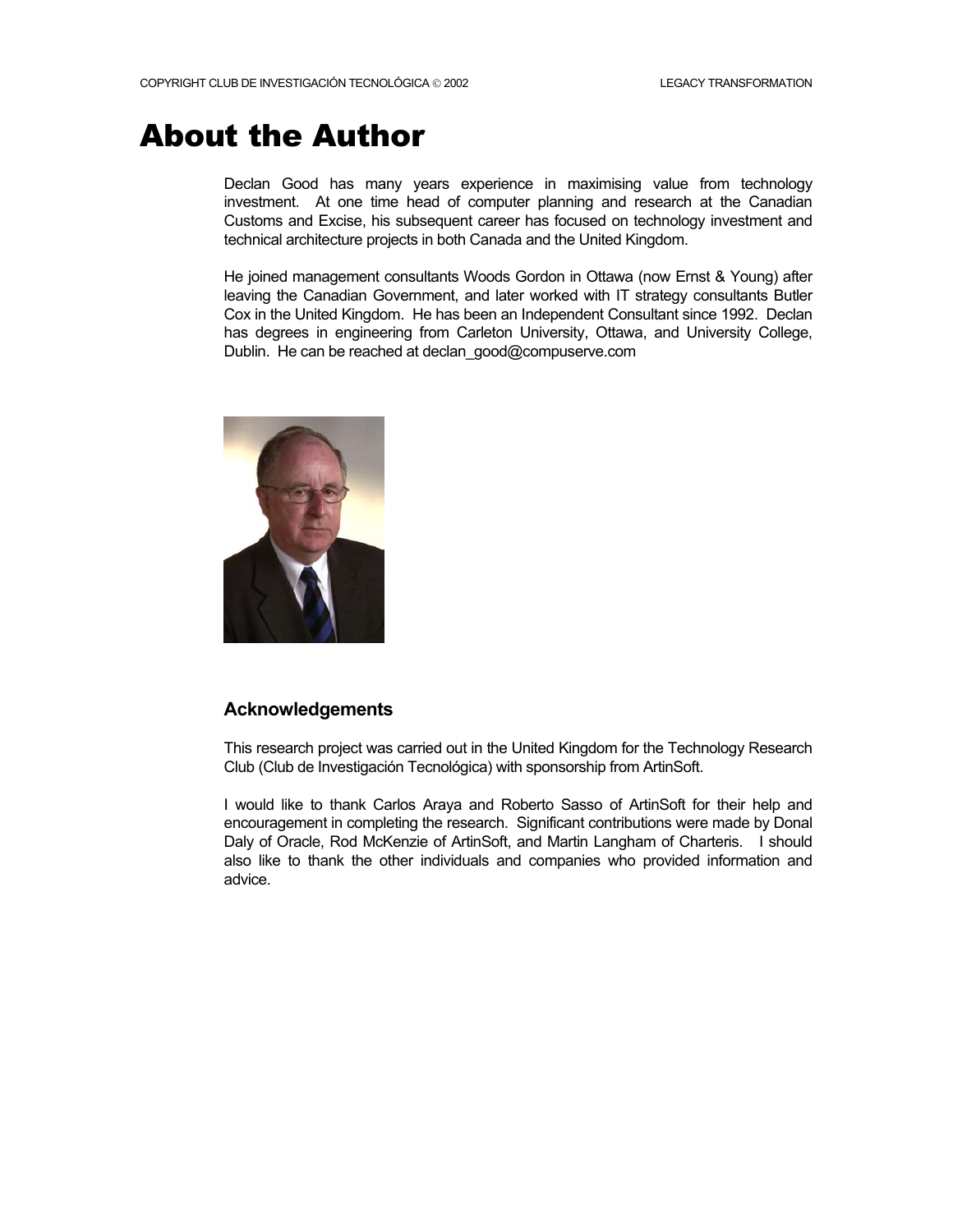#### **Contents**

#### **Synopsis**

| 4. Developing a Strategy for Legacy Transformation 13          |
|----------------------------------------------------------------|
|                                                                |
|                                                                |
|                                                                |
|                                                                |
|                                                                |
|                                                                |
| Addressing the specific features of transformation projects 21 |
| .23                                                            |
|                                                                |
|                                                                |
|                                                                |
|                                                                |
|                                                                |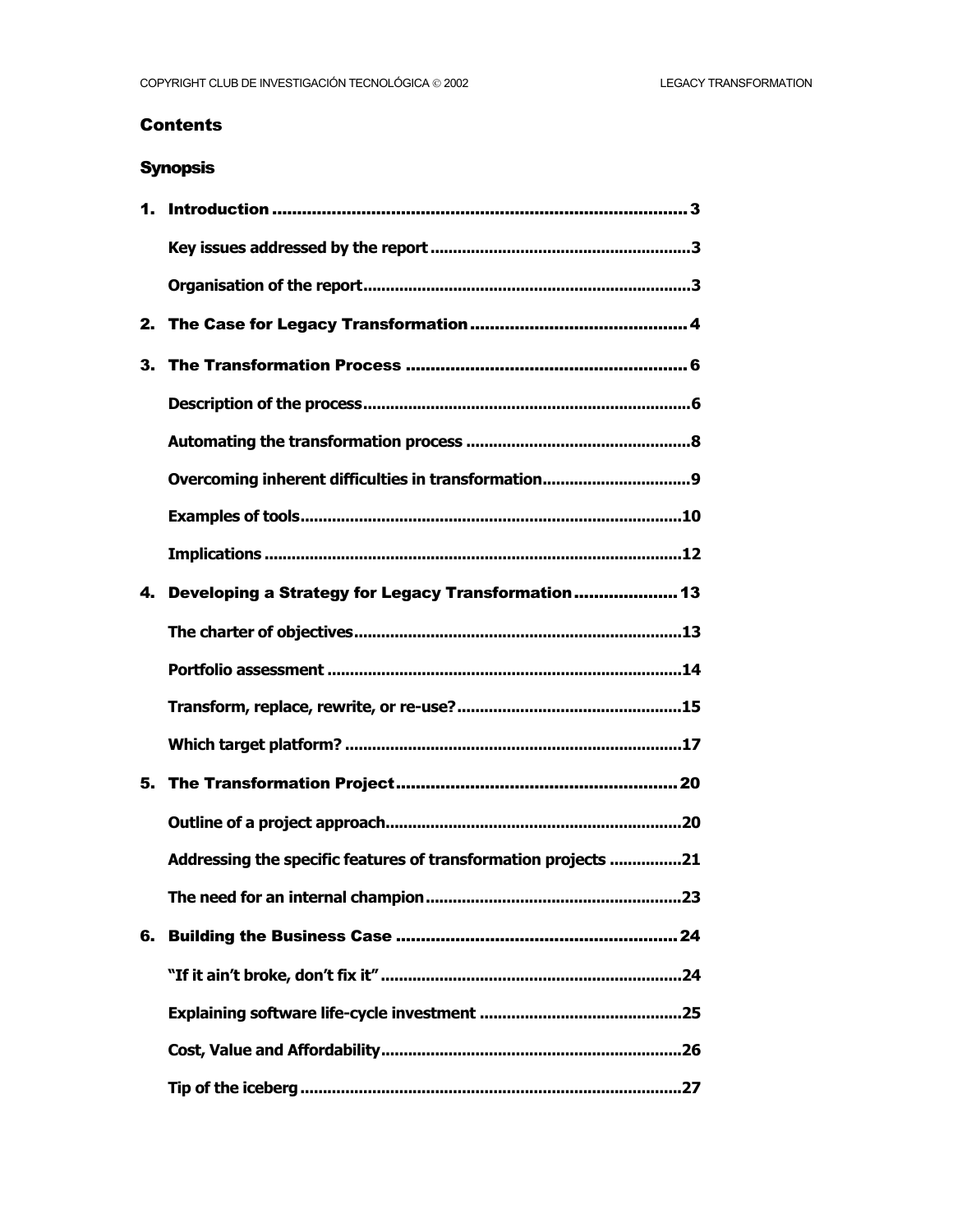|                        | 29  |
|------------------------|-----|
|                        | 30  |
|                        | .30 |
|                        |     |
| <b>Further Reading</b> |     |

#### Glossary of Terms and Abbreviations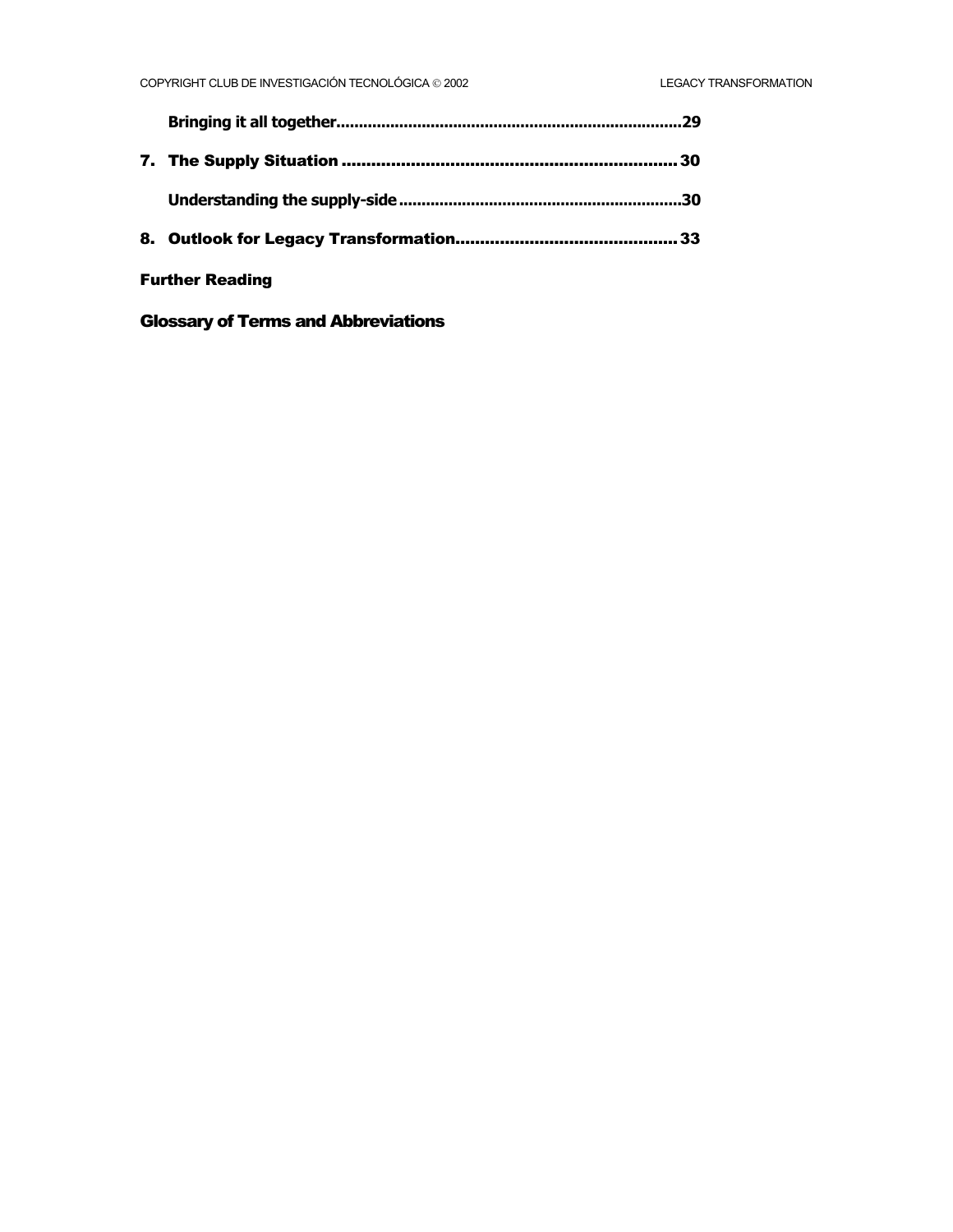## **Synopsis**

A legacy application is any application based on older technologies and hardware, such as mainframes, that continues to provide core services to an organisation. Legacy applications are frequently large, monolithic and difficult to modify, and scrapping or replacing them often means reengineering a organisation's business processes as well. Legacy transformation is about retaining and extending the value of the legacy investment through migration to new platforms.

Re-implementing applications on new platforms in this way can reduce operational costs, and the additional capabilities of new technologies can provide access to valuable functions such as Web Services and Integrated Development Environments. Once transformation is complete the applications can be aligned more closely to current and future business needs through the addition of new functionality to the transformed application.

In short, the legacy transformation process can be a cost-effective and accurate way to preserve legacy investments and thereby avoid the costs and business impact of migration to entirely new software. This report explains how transformation works and proposes a strategy for assessing the suitability of existing applications for migration to modern platforms such as J2EE and .NET.

The goal of legacy transformation is to retain the value of the legacy asset on the new platform. In practice this transformation can take several forms. For example, it might involve translation of the source code, or some level of re-use of existing code plus a Webto-host capability to provide the customer access required by the business. If a rewrite is necessary, then the existing business rules can be extracted to form part of the statement of requirements for a rewrite.

The report takes the view that J2EE or .NET are suitable target platforms for transformation. The arguments in favour are based on technical and cost factors, on the fact that most automatic translation products target these platforms, on a growing skillbase in J2EE and .NET, making it easier to recruit staff, and on the availability of standard XML-based protocols for use by other applications, which facilitate the publication of application function to a network (usually referred to as 'Web Services').

Substantial automation of this transformation process is now feasible, making transformation an economically attractive proposition compared with rewriting or replacing the legacy application. The available tools cover all aspects of the process, although some manual intervention will be required. Using the tools in practice will depend on the scale of the task and whether automation is necessary or economic in every case. It is assumed of course that the existing applications are of sufficient quality and fit business needs well enough to make them worth transforming.

The tools available in the market are point solutions – they are applicable to specific scenarios and only handle part of the transformation process. Consequently there will be a need to buy in services to help design and execute the transformation as there are too many unknowns to be overcome without help from experts with previous experience. Inhouse resources will be needed to impart available knowledge about the legacy applications, and to build up the future knowledge base for maintaining the transformed applications and aligning them with business needs.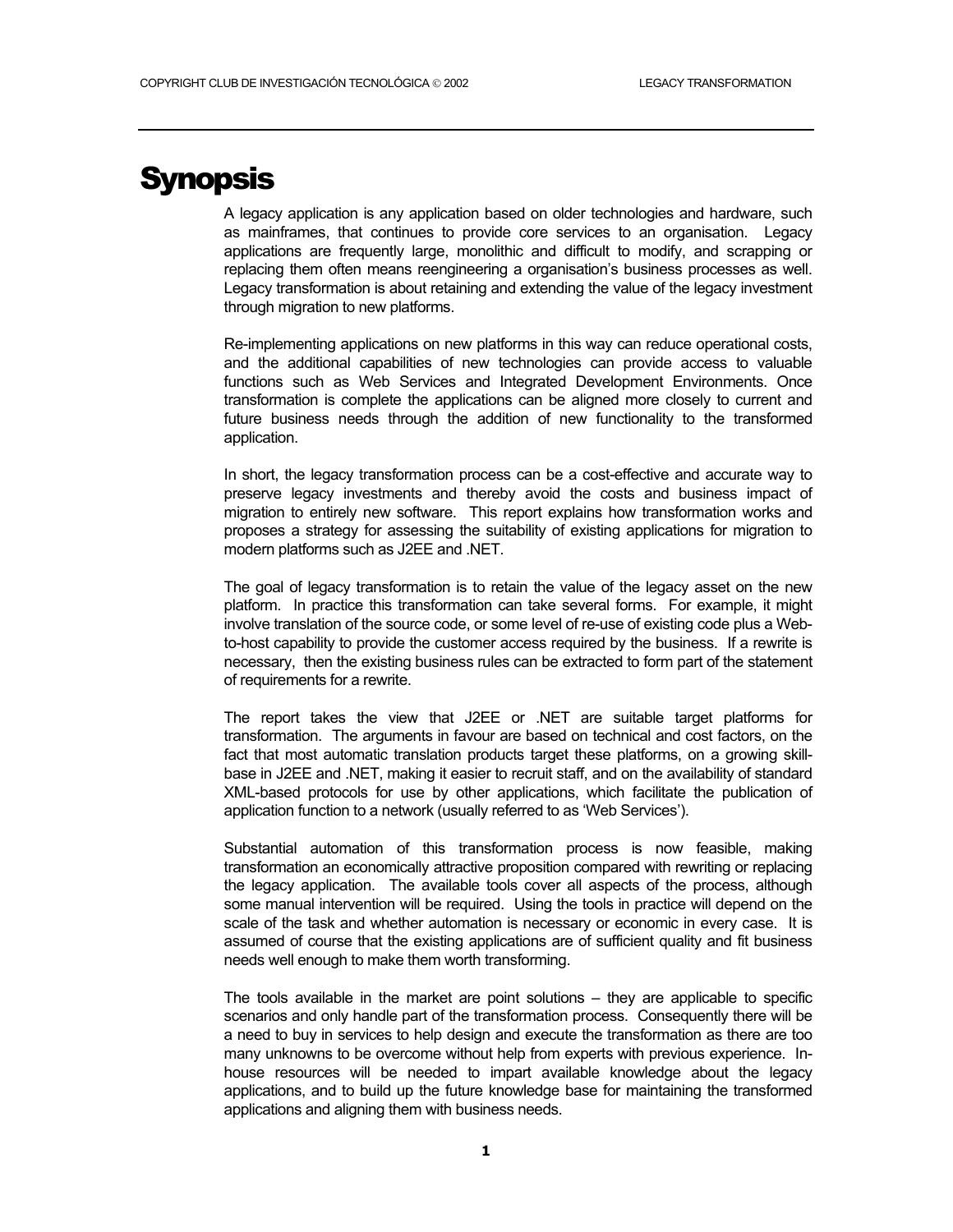Transforming legacy applications is a task with both risks and rewards. It is easy to fall into the trap of relying on what seem like stable applications and hoping that they will be adequate to keep the business going, at least in the medium term. But these legacy applications are at the heart of today's operations and if they get too far out of step with business needs the impact will be substantial, and possibly catastrophic. The challenge for the CIO is to present the arguments for the legacy investment in the best possible light, but also to give management the full picture of these risks and rewards so that they can make a decision in full possession of the facts. Ultimately, legacy transformation is an 'enabling' project, that allows other things to happen, but has its own direct benefits as well.

In selecting a supplier or suppliers for a transformation project, it is best to strike a balance between the project-oriented players (who will take care of the transformation itself), and the infrastructure suppliers and in-house staff who have to make the end-result work every day. In today's state of the art, transformation expertise must be at the heart of the solution delivery. This can be done by appointing an independent project manager (inhouse or contractor), and keeping functional changes and integration work separate from the tasks of code translation, data migration and associated testing.

In conclusion, the automated tools and techniques now available make legacy transformation technically and economically feasible. Replacement or rewrite are necessary in certain instances, but if the existing legacy application meets current business needs and the quality is good, then the chances are that the legacy asset can be effectively transformed to continue to meet the needs of the business in the future.

#### **Conclusions**

- **It's not always necessary to scrap or replace legacy applications. Transformation is a feasible** option if the current applications are of good quality and a reasonable fit to business needs.
- Automatic tools are available to migrate most data and code to modern platforms.
- If a total rewrite is required, there are tools available to help extract the existing business rules for use as input to the rewrite.
- Don't ignore legacy applications and hope they will go away. Carry out a regular audit on 'fitness for purpose'.
- Heads up on Web Services: Evolution of Web Services will put more pressure on to sort out legacy applications and make them accessible to customers and business partners. Start planning now.
- Transformation requires as much planning and business involvement as any other IT project.
- Involve in-house technical staff in the transformation project to ensure knowledge transfer otherwise the organisation may be back where it started, with applications that no-one understands and are impossible to maintain.
- Don't expect in-house technical staff to beat the drum for transformation most of them will prefer to rewrite the legacy application or replace it with the latest application package.
- Don't attempt transformation on your own first time out choose a supplier with the appropriate transformation expertise to work with you.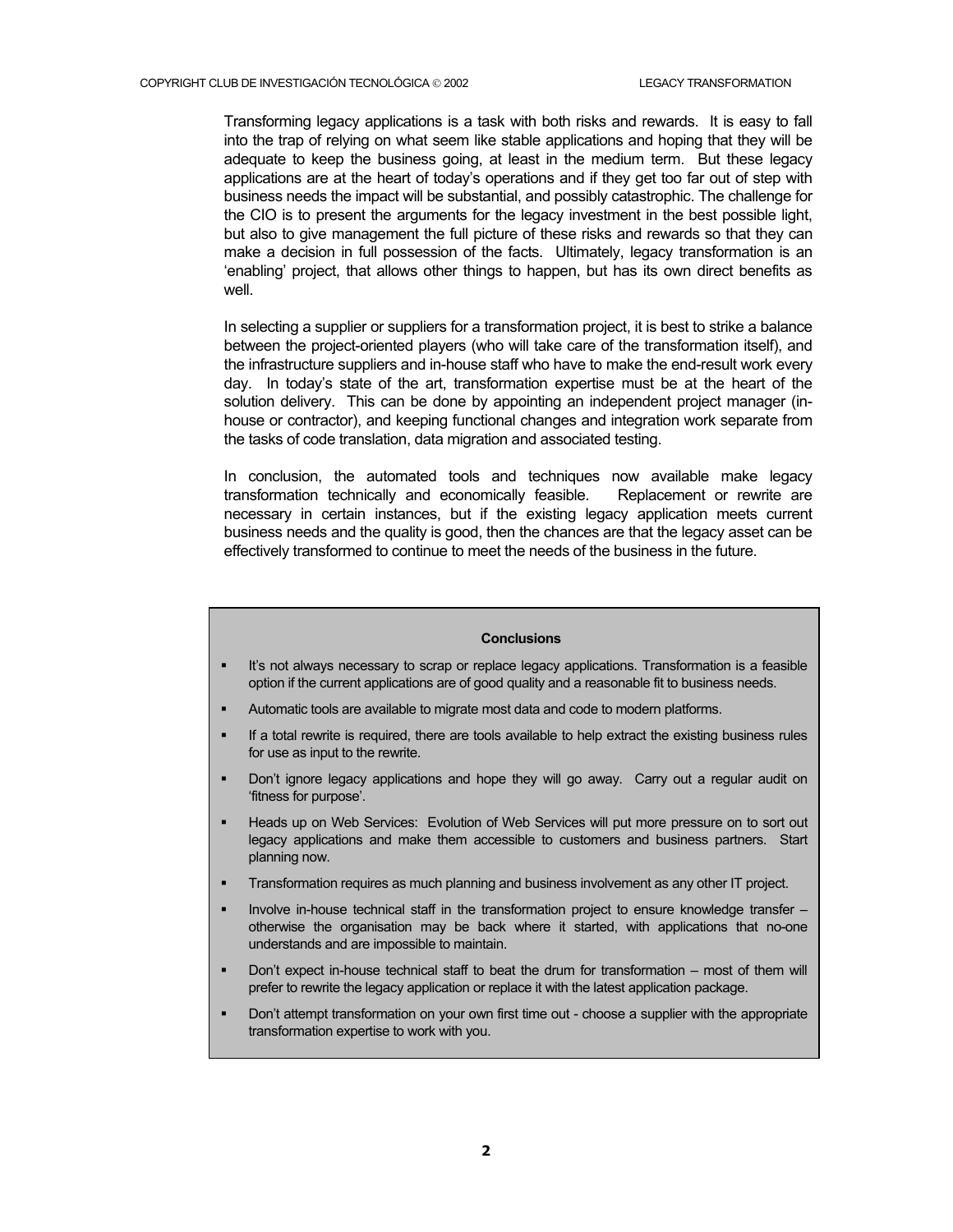#### <span id="page-7-0"></span>**1. Introduction**

A legacy application may be defined as any application based on older technologies and hardware, such as mainframes, that continues to provide core services to an organisation. Legacy applications are frequently large, monolithic and difficult to modify, and scrapping or replacing a legacy application often means reengineering a organisation's business processes as well.

This report aims to explain the legacy transformation alternative, which maintains and extends the value of the legacy investment through migration to new platforms, and at the same time limits the need to reengineer existing business processes. It includes proposals for a legacy strategy and discusses transformation planning and cost justification issues. The report's intended audience include CIOs and their direct reports, systems integrators, and suppliers of commercial off-the-shelf application packages based on older technologies.

#### Key issues addressed by the report

- 1) What is legacy transformation?
- 2) How does transforming legacy applications help to meet business pressures for added functionality, responsiveness to change and improved cost-effectiveness?
- 3) How feasible is it, and is now the right time to do it?
- 4) What strategies should IS adopt for legacy applications?
- 5) What are the components of a legacy transformation project?
- 6) How should legacy transformation projects be managed?
- 7) How is legacy transformation to be financed?
- 8) Who should the purchaser look to for assistance?

#### Organisation of the report

Chapter 2 considers the basic motivation for legacy transformation, and a description of the process follows in Chapter 3. Chapter 4 provides guidance on how to make a decision about when to go for transformation, and when to scrap or replace the legacy application (or in some cases, when to invest further). In particular, it reviews the difficult question of choosing a target platform. Chapters 5 and 6 deal with project planning and business case development, respectively. Chapter 7 discusses the supply-side options and makes some recommendations on choosing business partners to assist with transformation. Finally, Chapter 8 provides a general outlook for transformation. The Appendix contains a brief glossary of abbreviations and terms used in the report.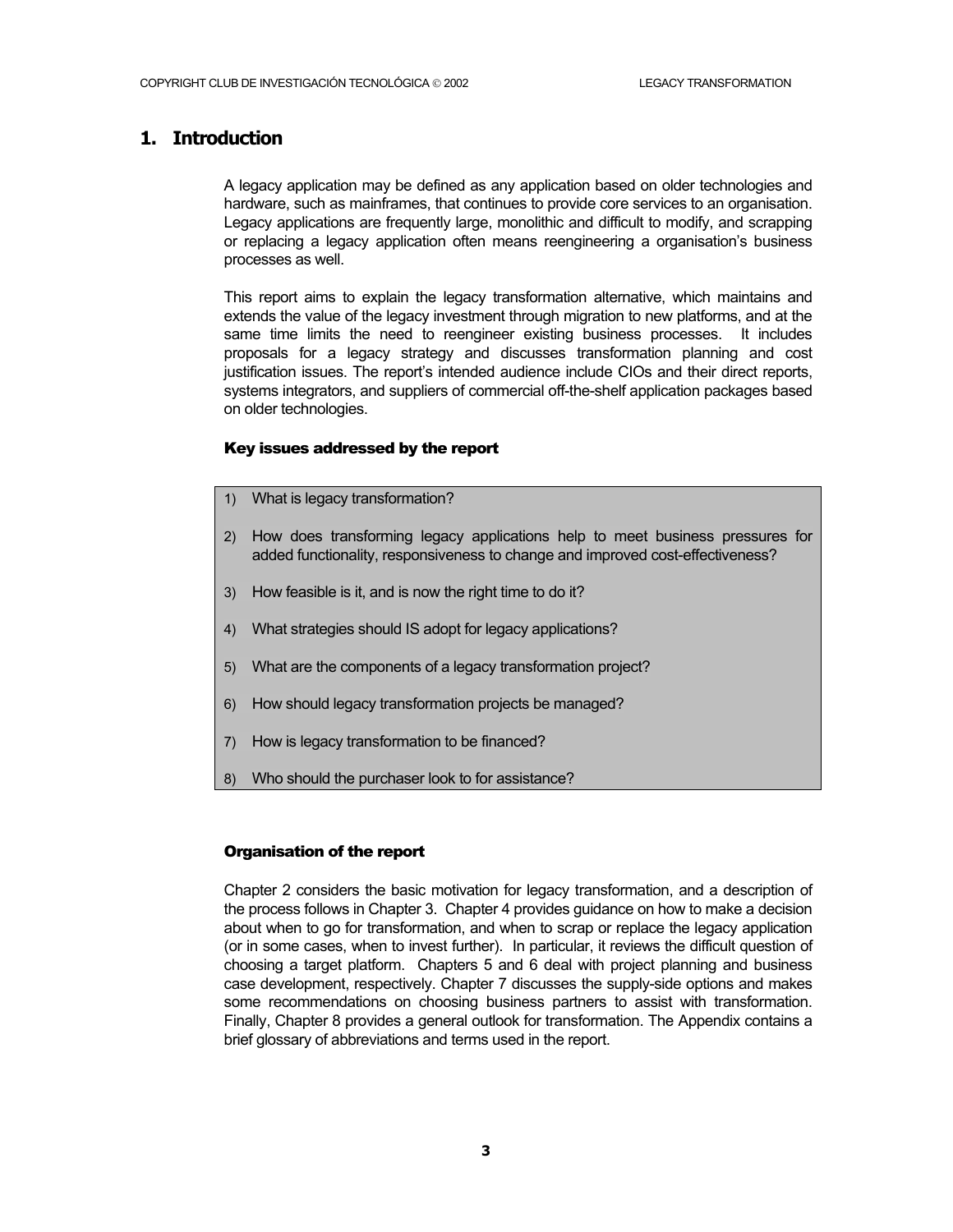#### <span id="page-8-0"></span>**2. The Case for Legacy Transformation**

Existing applications are the outcome of past capital investments. The value of the application investment tends to decline over time as the business and the technology context changes. Early in the life-cycle there will be enhancement investments to maintain close alignment with the business but eventually there will come a point where this becomes difficult. This can happen, for example, where the underpinning infrastructure is superseded, web access is required, or the weight of changes in the applications and lack of available know-how make it impossible to continue with enhancements.

Dissatisfaction with legacy centres on inflexibility (takes forever to make changes, can't make changes), maintainability (no documentation, no-one understands it, lack of skilled people), accessibility (can't make it available to customers, for example), cost of operation (runs on costly mainframe infrastructure, high license fees), and interdependency of application and infrastructure (can't update one without the other).

At this point we have a choice: Do we initiate a process of renovation and transformation, or do we write the application off and find a replacement?



**Application Life-Cycle - Where next?**

*Legacy transformation is about maintaining and extending the value of this legacy investment through migration to new platforms. Re-implementing applications on* new platforms can have benefits through reduced operational costs, and through the additional capabilities of new technologies it provides access to valuable functions through more economical means. Migration to a new platform also provides an opportunity to align applications with current and future business needs through the addition of business functionality and through application restructuring.

Drivers for legacy transformation are operating cost reductions, mergers and acquisitions, internal reorganisation, new corporate infrastructure, need for Web-enablement, outdated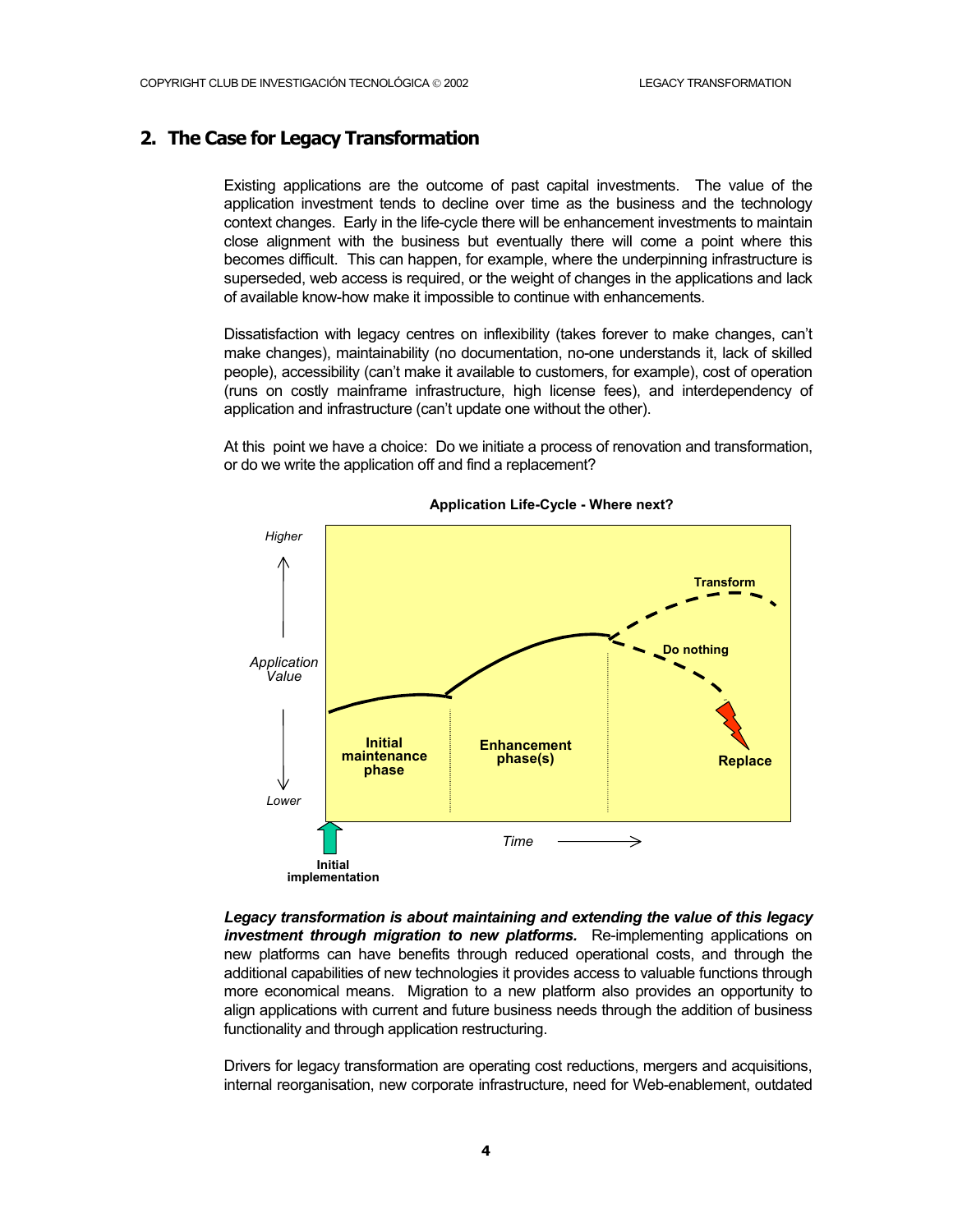performance and functionality, data consolidation, and positioning for future changes such as B2B via XML and SOAP (Web Services).

Web Services may become a key factor in forcing change on legacy applications.Most organisations are in what might be referred to as the 'phase 1' stage of Web Services planning – perhaps running trials or simply assessing how important this concept will become in the future. Some are at 'phase 2', and are already exploiting the integration capabilities, often internally in their organisation. Realistically, Web Services could become a strategic issue in the near term, adding urgency to the need to take action on the legacy applications that will be at the heart of the Web Service infrastructure.

It is the position of this report that the tools and techniques to support automated transformation are now such that migration is both technically and economically feasible. Replacement and rewrite are necessary in certain instances, but if the existing legacy application meets current business needs, then the chances are that this legacy asset can be effectively transformed to continue to meet the needs of the business in the future.

#### When does an Application become a Legacy Application?

"A legacy application has been with the enterprise longer than the programmers who are now maintaining it, lacks good documentation, and has untouchable code" *Joe Celko,* IT Writer

"What's the definition of a legacy application? Answer: One that works." *Amey Stone,* Business Week

"Of course, the real definition of a legacy application is one that isn't Internet-dependent." *Amey Stone,* Business Week

"Legacy, in an IT context, is usually taken as referring to a mainframe application, although more recently even some client/server applications have been accorded this dubious accolade." *The Butler Group*

"People associate the term legacy with big iron and Big Blue, but the phrase is increasingly being used to include any and every application in existence before the birth of the Web." *Sarah L Roberts-Witt,* Writer on Internet infrastructure and services

"Although an information application may begin its life with a flexible architecture, repeated waves of hacking tend to *petrify* mature information applications…A application which has undergone petrification is termed a *legacy application*." *Anthony Lauder,* Consultant and *Stuart Kent,*  University of Kent at Canterbury

"Old software still in use but which could benefit from re-engineering using more modern methods." *Princeton Internet Computer Dictionary*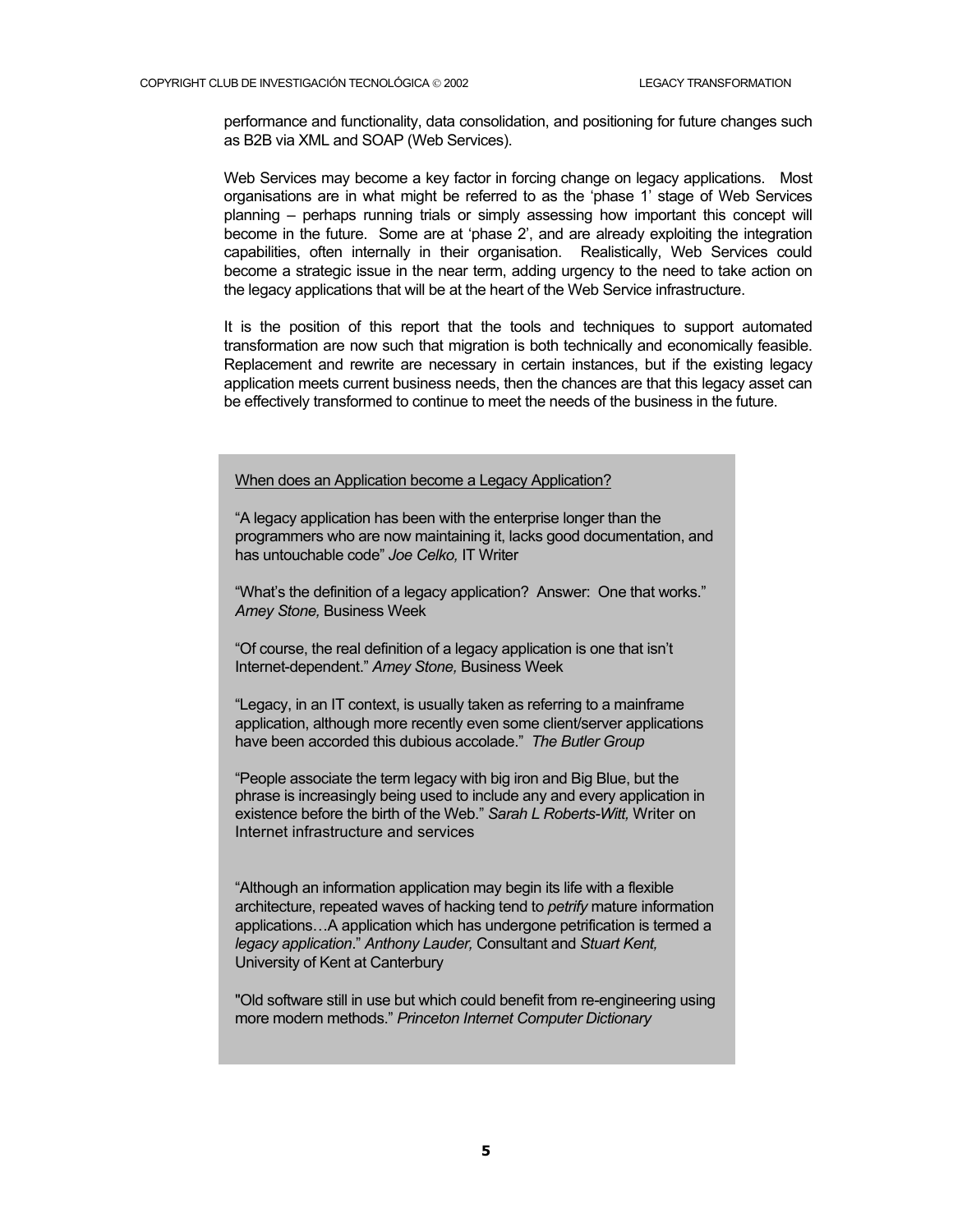#### <span id="page-10-0"></span>**3. The Transformation Process**

This section looks at current approaches to transformation and the tools available to help make it happen. It provides a model framework to assist in distinguishing between the wide range of products available in the market.

The basic requirement for a successful legacy transformation is to retain (and add to) the value of the legacy asset. In practice this transformation can take several forms, for example it might involve translation of the source code, or some level of re-use of existing code, with the addition of a Web-to-host capability to provide the customer access required by the business. It will be assumed throughout the discussion that the goal is to move to a commodity/open platform (such as J2EE or .NET) and that some additional functionality may be added in the process.

#### Description of the process

The diagram below is a model of the legacy transformation process including all the key activities involved. The sequence of activities can vary and there will be an iteration through the process when transforming a portfolio of applications, for example. It is usual practice to complete existing code translation, data migration and associated testing before adding new functionality. This is to test the end-result for equivalence with the existing application and to prove correctness of the translation and data migration before any changes are made to program logic and structure.

The input to the process is a legacy application and the outcome is a transformed application with most of the legacy asset intact, possibly enhanced, and integrated into the overall applications portfolio of the business. The process is subdivided into the several process steps necessary to bring about this transformation. It should be understood that, like most process models, there may be several 'paths' through these process steps, and there may be some iterations. For example, it may be decided to re-use some legacy code by 'wrapping' it in Java, while some other code is translated directly into Java – this involves different routes through the sub-processes. An example of iteration is when the transformation happens in stages: One part of the application is transformed to the point where it is integrated and goes live; then the process starts again to transform the next part of the application; more integration is required; and this process is repeated until all parts of the application have been transformed.



**This model describes the process for transforming legacy applications – there are several possible routes through the process, and there may be some iterations before transformation is complete**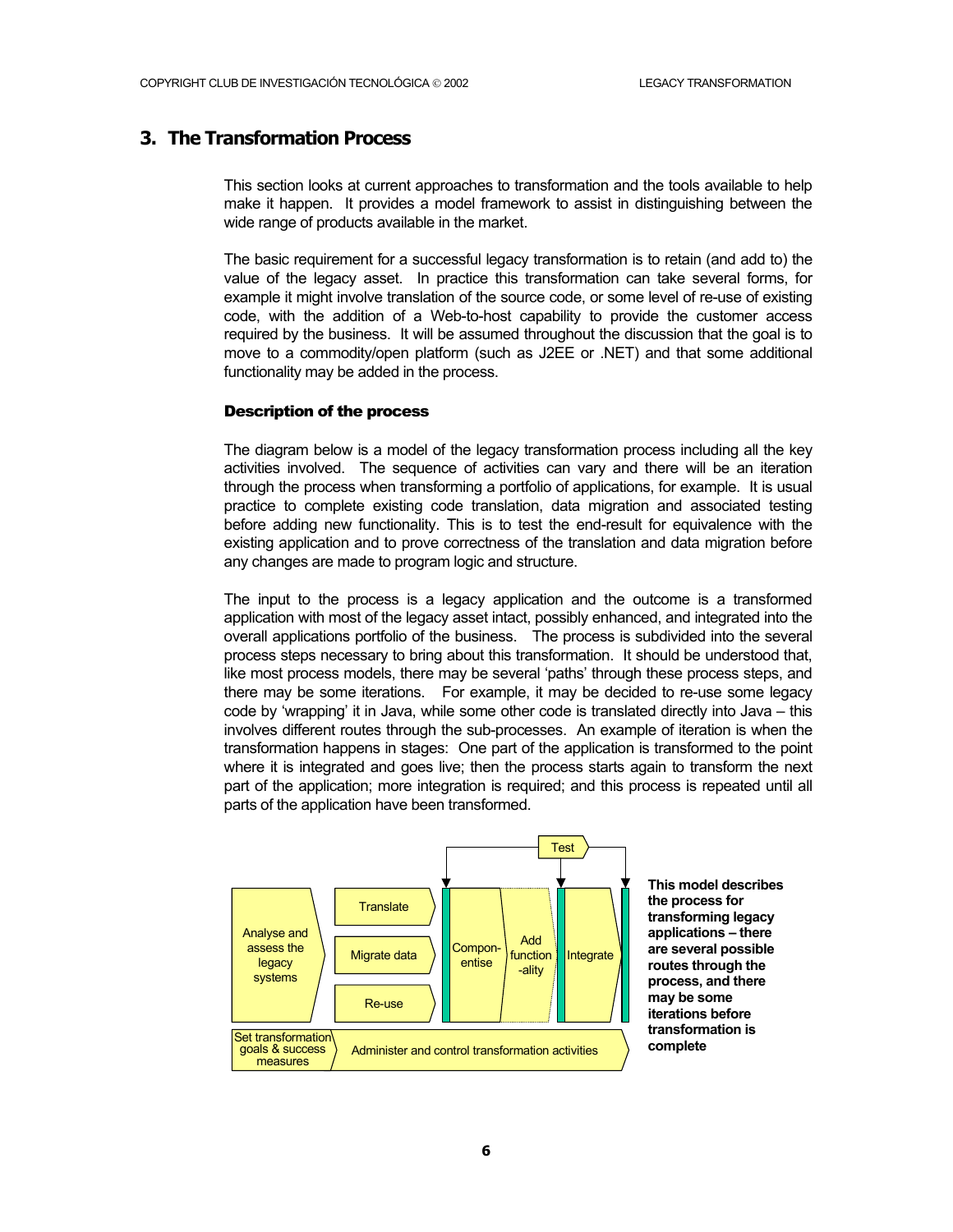This logic also applies to suites of applications that share the same data or deliver a common business function. Here it is best to transform the suite as a group, but if this is not feasible, then additional programming will be needed to provide the 'scaffolding' (adapters) required to keep the suite of applications operational during the transition phases. Typical activities making up these process elements are listed in the table below.

| Sub-process                      | <b>Typical Activities</b>                                                                                                                              |  |  |  |  |
|----------------------------------|--------------------------------------------------------------------------------------------------------------------------------------------------------|--|--|--|--|
| Analyse and assess<br>the legacy | • Inventory all application 'artifacts' - eg source code, copybooks,<br>JCL, etc                                                                       |  |  |  |  |
| applications                     | • Application mining to extract business rules                                                                                                         |  |  |  |  |
|                                  | • Map application elements                                                                                                                             |  |  |  |  |
|                                  | • Evaluate condition of source code                                                                                                                    |  |  |  |  |
|                                  | Analyse database including, tables, views indexes, procedures<br>and triggers, data profiling                                                          |  |  |  |  |
| Translate                        | Refactoring (code structure improvement)                                                                                                               |  |  |  |  |
|                                  | • Automatic code translation                                                                                                                           |  |  |  |  |
|                                  | • Manual adjustments                                                                                                                                   |  |  |  |  |
| Migrate data                     | • Restructure ISAM to relational-type database schema                                                                                                  |  |  |  |  |
|                                  | • Create relational environment                                                                                                                        |  |  |  |  |
|                                  | • Migrate all non-relational to relational according to a data model                                                                                   |  |  |  |  |
| Re-use                           | " Wrap COBOL code in Java (and expose only limited parts to<br>Web processes)                                                                          |  |  |  |  |
|                                  | Extract business rules and objects and move into Java, XML                                                                                             |  |  |  |  |
|                                  | • Regenerate COBOL dialect to current standard                                                                                                         |  |  |  |  |
| Componentise                     | Extract components, align with business function                                                                                                       |  |  |  |  |
|                                  | • Restructure into presentation, persistent data and business<br>logic                                                                                 |  |  |  |  |
| Add functionality                | • This is the stage where additional functionality can be added to<br>meet specific business requirements not already met by the<br>legacy application |  |  |  |  |
| Integrate                        | Transfer executables, image files, Java etc to servers                                                                                                 |  |  |  |  |
|                                  | • Web-enable                                                                                                                                           |  |  |  |  |
|                                  | lnstall data access link                                                                                                                               |  |  |  |  |
|                                  | • Performance tuning (as required)                                                                                                                     |  |  |  |  |
|                                  | • MQ and SOAP interfaces                                                                                                                               |  |  |  |  |
| Set transformation               | • Agree goals with management                                                                                                                          |  |  |  |  |
| goals and success                | • Incorporate goals and measures into project plans                                                                                                    |  |  |  |  |
| measures                         | • Carry out periodic 'sanity checks' to ensure that fundamentals<br>are being adhered to                                                               |  |  |  |  |
|                                  | • Measure after completion                                                                                                                             |  |  |  |  |
| Administer and                   | • Version control and tracking                                                                                                                         |  |  |  |  |
| control the                      | <b>Estimate effort required</b>                                                                                                                        |  |  |  |  |
| transformation                   | 'Due diligence' on feasibility of code conversion<br>٠                                                                                                 |  |  |  |  |
|                                  | • Establish metrics (eg of complexity)                                                                                                                 |  |  |  |  |
|                                  | • Document application (retro-document existing application<br>and/or end result)                                                                      |  |  |  |  |
|                                  | • Choose methodology to govern the transformation                                                                                                      |  |  |  |  |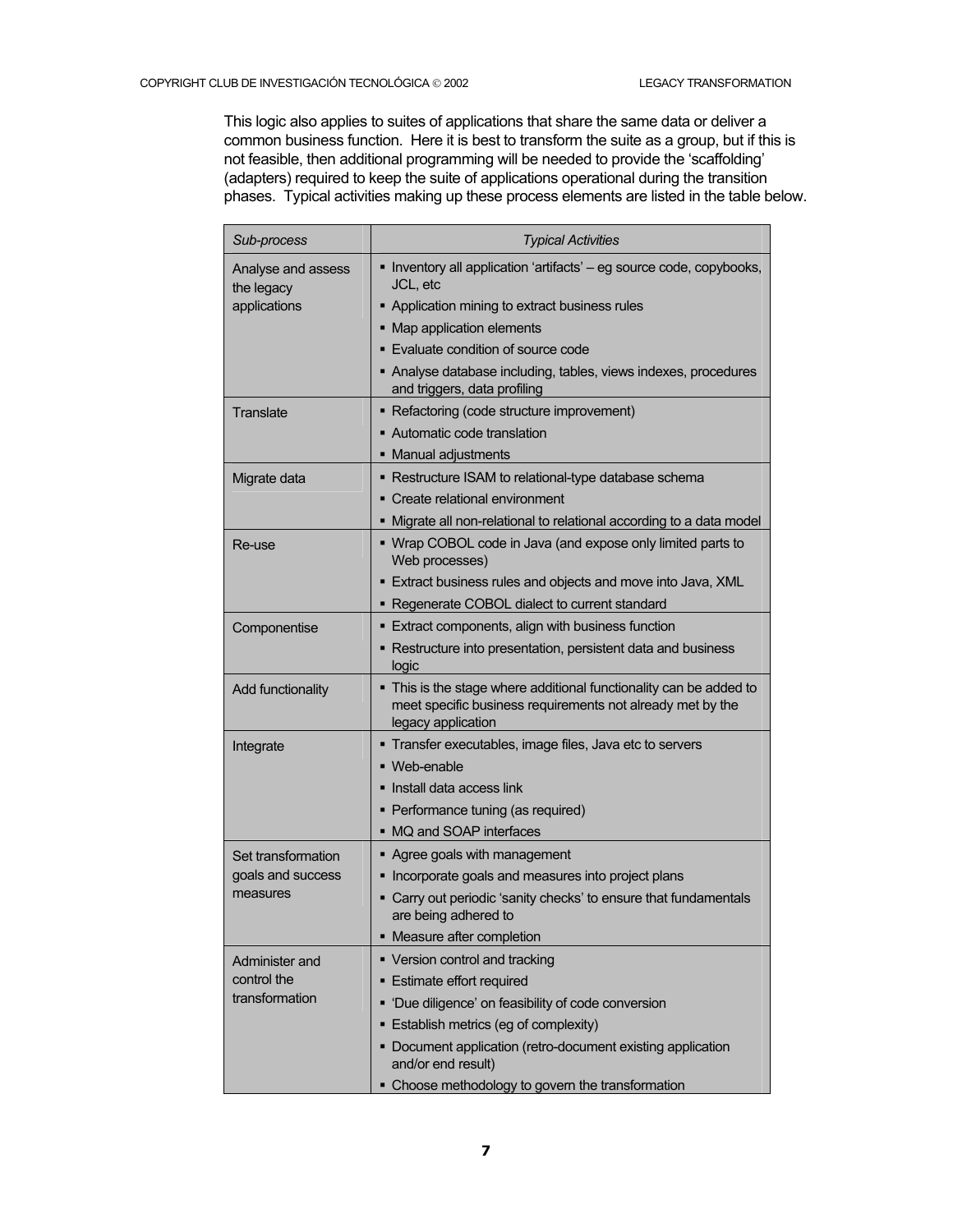<span id="page-12-0"></span>

| Sub-process | <b>Typical Activities</b>               |
|-------------|-----------------------------------------|
| Test        | • Use debugger<br>• Create test scripts |
|             | • Confidence testing                    |
|             | • Customer acceptance testing           |

#### Automating the transformation process

There is now a range of tools, products and standards available to assist with the transformation process as described above:

- Tools to help assess the complexities of the existing applications and to map/assess the code and interfaces.
- **Tools to automatically translate code for leading languages.**
- Tools to support conversion from legacy data structures to current relational databases.
- Products to help engineer the required B2B, Web and client-server structures.
- Standards such as XML and JCA (a standard for synchronous connection of J2EE to applications and transaction processors) that facilitate integration.
- Automatic analysis to help identify and develop standard components.

These tools, products and standards:

- *Cut time and costs* by reducing manual inputs and speeding up the transformation process.
- *Reduce risk* by using proven tools to ensure predictability and transparency of the process.
- *Preserve integrity of the legacy application* through acceptance criteria based on existing test cases.
- *Unify the existing applications* by migrating from several languages and/or platforms to one language and platform type.
- **Preserve legacy value by transposing existing code to the new platform and ensuring** that the conversion does not add new bugs.
- *Jump-start requirements definition* by providing an explicit requirements base-line for the existing applications on which to build the definition of new functional requirements.
- *Future-proof the solution* through targeting open platforms and improving the quality of the code and code structures so that the application can be readily adapted to fit changing business requirements.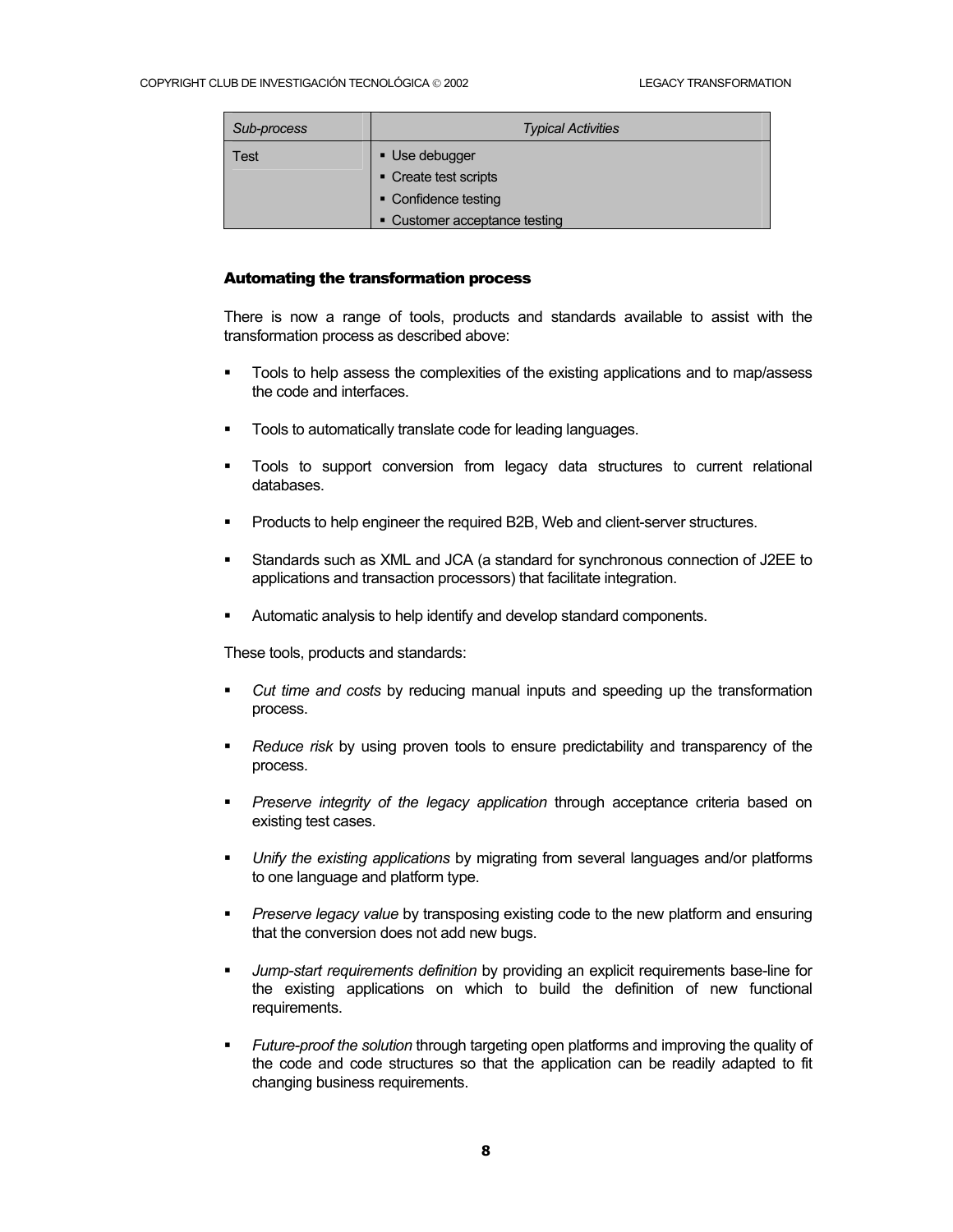#### <span id="page-13-0"></span>Overcoming inherent difficulties in transformation

In considering the feasibility of automated tools for transformation, it is useful to consider this list of obstacles:

- The legacy application is monolithic. Client tier, persistent storage and application logic are intertwined.
- The legacy application is tied into operating-application-specific facilities, hindering portability to other platforms.
- The task at hand involves transforming several applications that are 'stove-piped', and possibly written in different languages, at different times, and by people that didn't speak to one another.
- The code is the only place where the business rules are documented, the rules are spread around the code, and there's no-one around who understands the application.
- The boundaries of the application are ill-defined the source code is only part of the application. Its operation may depend on JCL for example, or in the case of 4GLs, on a run-time engine.
- Duplicate code; un-executed code; multiple copies of interfaces: Which is the 'correct' code? Are there hidden dependencies?
- Code quality is poor.

Specifically, this is how the obstacles listed above are addressed:

| Obstacle                                         | How this is addressed                                                                                                                                                                                                                                                                                                                                                                                                                                                                                                                                                                                         |  |  |  |
|--------------------------------------------------|---------------------------------------------------------------------------------------------------------------------------------------------------------------------------------------------------------------------------------------------------------------------------------------------------------------------------------------------------------------------------------------------------------------------------------------------------------------------------------------------------------------------------------------------------------------------------------------------------------------|--|--|--|
| Monolithic applications                          | Modelling the architecture of legacy applications separates out<br>the client-tier, application logic and persistent data.<br>Once<br>migration of the code is complete, componentisation can begin,<br>to align the components with business function. Representation<br>of applications and data as components enables rapid and easy<br>assembly of new business functions. Current state-of-the art<br>limits componentisation to business functions as a general rule,<br>and may be limited by the structure of the original code.                                                                      |  |  |  |
| Application tied into OS-<br>specific facilities | Translators include automatic translation of OS-specific program<br>calls into the equivalent on the target platform. Where there is<br>an unrecognised call, this is labelled as an exception, to be<br>manually translated. If there are many occurrences a solution<br>can be retrofitted into the tool by the supplier. An approach<br>found in some translators is an 'analysis' run on sample code<br>before translation commences, to identify the likely number of<br>exceptions. If these fall into a small number of categories, the<br>translator can be adjusted to deal with them automatically. |  |  |  |
| Incompatible stove-piped<br>applications         | The great advantage of the modern open application platform is<br>its ability to integrate diverse applications, once the initial<br>conversion of the code has taken place to the target platform.<br>The evolutionary development approach adopted by most                                                                                                                                                                                                                                                                                                                                                  |  |  |  |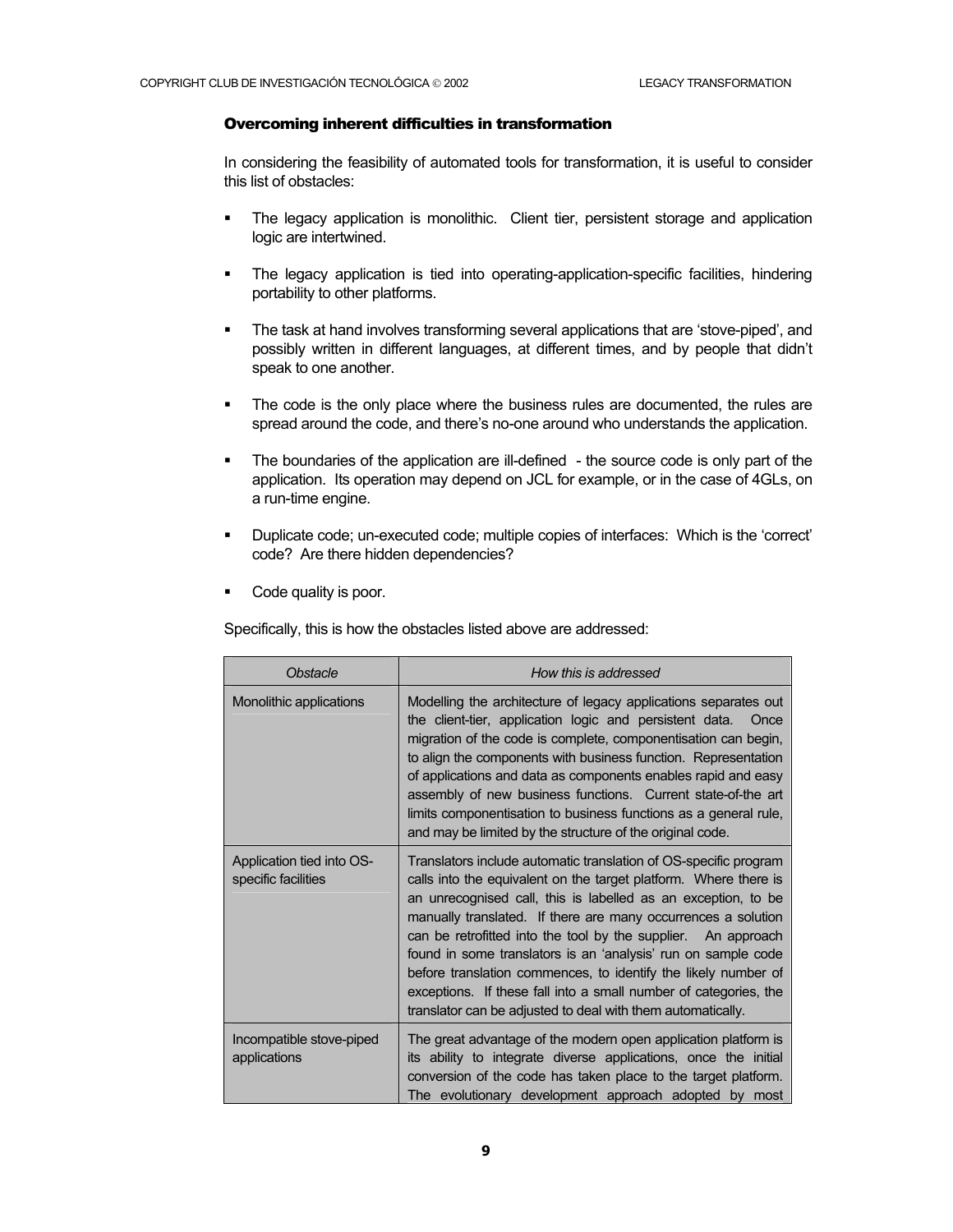<span id="page-14-0"></span>

| Obstacle                                                                                                            | How this is addressed                                                                                                                                                                                                                                                                                                                                                                                                                                                                                                                                                                                                                                                                                                                                                                                                                                                                           |
|---------------------------------------------------------------------------------------------------------------------|-------------------------------------------------------------------------------------------------------------------------------------------------------------------------------------------------------------------------------------------------------------------------------------------------------------------------------------------------------------------------------------------------------------------------------------------------------------------------------------------------------------------------------------------------------------------------------------------------------------------------------------------------------------------------------------------------------------------------------------------------------------------------------------------------------------------------------------------------------------------------------------------------|
|                                                                                                                     | that<br>transformation<br>businesses<br>will<br>means<br>happen<br><i>in</i><br>conjunction with existing applications, data and infrastructure.<br>Transformed applications will have to coexist and interoperate<br>with those applications.                                                                                                                                                                                                                                                                                                                                                                                                                                                                                                                                                                                                                                                  |
| Code holds the business<br>rules and no-one knows<br>them                                                           | Application mining can separate interface code, flow control, IO,<br>and so on, from the small proportion of the code that represents<br>business logic, thus isolating the business logic. The search for<br>business logic can be narrowed down by automated searches<br>for code constructs that typically embody business rules. This is<br>by code-inspection workshops with the<br>followed<br>code<br>maintainers. A complementary approach starts with the data<br>whose value reflects the execution of a rule and trace the code<br>that sets the value (this is most useful in Y2K, Euro type<br>situations but can be generalised.) From these the implicit<br>processes are mapped and ready for input to the definition of<br>requirements or new functionality. In parallel with this effort, a<br>know-building process is undertaken (more about this later in<br>the report). |
| Where are the real<br>boundaries of the<br>application?                                                             | A combination of application mining and manual inspection<br>enables the boundaries to be mapped. Specific steps are taken<br>in 4GL translation, for example, to deal with run-time libraries<br>and similar infrastructure.<br>Transformation methodologies<br>to ensure functional equivalence, all code,<br>specify that<br>interfaces, job control and data need to be considered. This<br>preserves functional integrity and reduces testing.                                                                                                                                                                                                                                                                                                                                                                                                                                             |
| Code issues – duplication,<br>un-executed code,<br>identifying the 'right'<br>version of an interface, and<br>so on | Sorting this out is a by-product of the application mining referred<br>to above - recognising however that there are situations where<br>the requirement is to simply move the code from an older<br>platform, without any attempt to establish the business logic.<br>Automated tools for persistent data conversion can produce<br>data element definitions, determine which source records are<br>used for data in tables in the target database and designate the<br>source for the data in each table.                                                                                                                                                                                                                                                                                                                                                                                     |
| Code quality issues                                                                                                 | Translation tools can applied to a sample of code to assess it. If<br>the issue is fundamental than that, for example, the application<br>does not function correctly, then it may be necessary to drop it<br>as a candidate for transformation and look to extract the<br>business rules for a rewrite. Automated inspection tools exist<br>(such as Advantage) to assess structure).                                                                                                                                                                                                                                                                                                                                                                                                                                                                                                          |

#### Examples of tools

The diagram below shows the process model with examples of current products mapped onto it. This is a representative selection only and there are other products available and other suppliers operating in this space. The list does demonstrate that available tools cover the whole process in one way or another. It should be noted that most of these products are 'point solutions'. That is, they typically deal with one or two specific programming languages, and they are restricted to a small number of target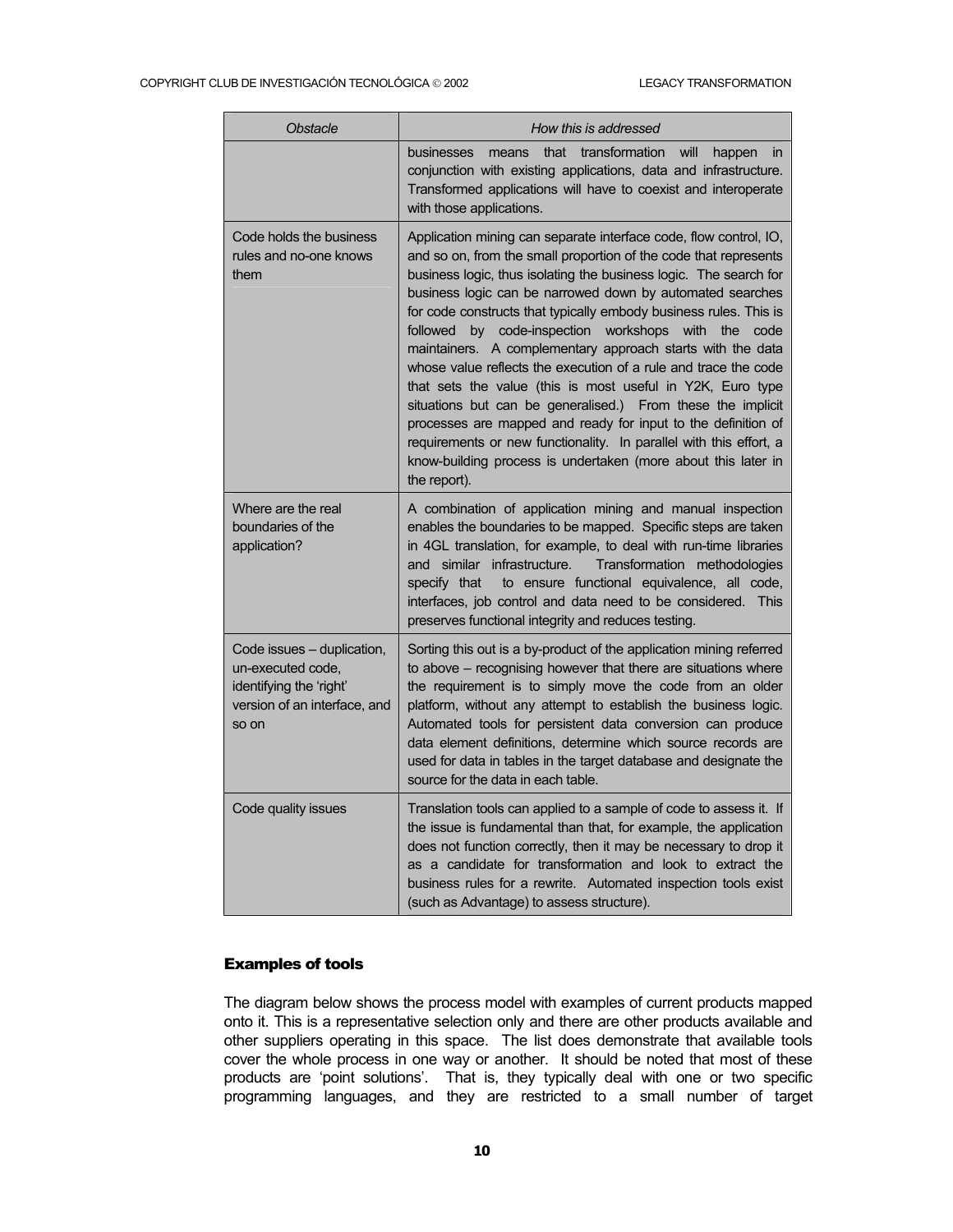environments. For example, the translators are constructed to handle specific languages, although they can be extended fairly readily to handle other languages as required by the market.

Further, the products are generally limited to one part of the transformation process. This is an inevitable consequence of the structure of the transformation process, because although the transformation process is presented as a monolithic transformation, in fact the elements are quite different from one another, and the state changes are not at all consistent. For example, the Translate activities change code from one language to another, while the Analyse and Assess the Legacy Application activities change a state of (relative) 'ignorance' to one of 'knowledge'. Thus it is reasonable to suppose that the tools that support automation of these separate process elements will remain distinct (even when they are accessed through a common interface, for example).



This is not necessarily a bad thing, but it does mean that more than one tool is likely to be needed and some mixing and matching will be necessary - with sufficient expertise and good project management, a transformation project will succeed. However, it does suggest that some scepticism is required when a supplier talks about a solution that "will take care of everything".

There are limits on automatic decomposition of applications into components that could become building blocks for new applications. In general, current transformation techniques take the applications to a new platform, not to a new architecture. It is not easy to manually re-structure the transformed application to create components below the business function level. A feasible and realistic goal might be a target architecture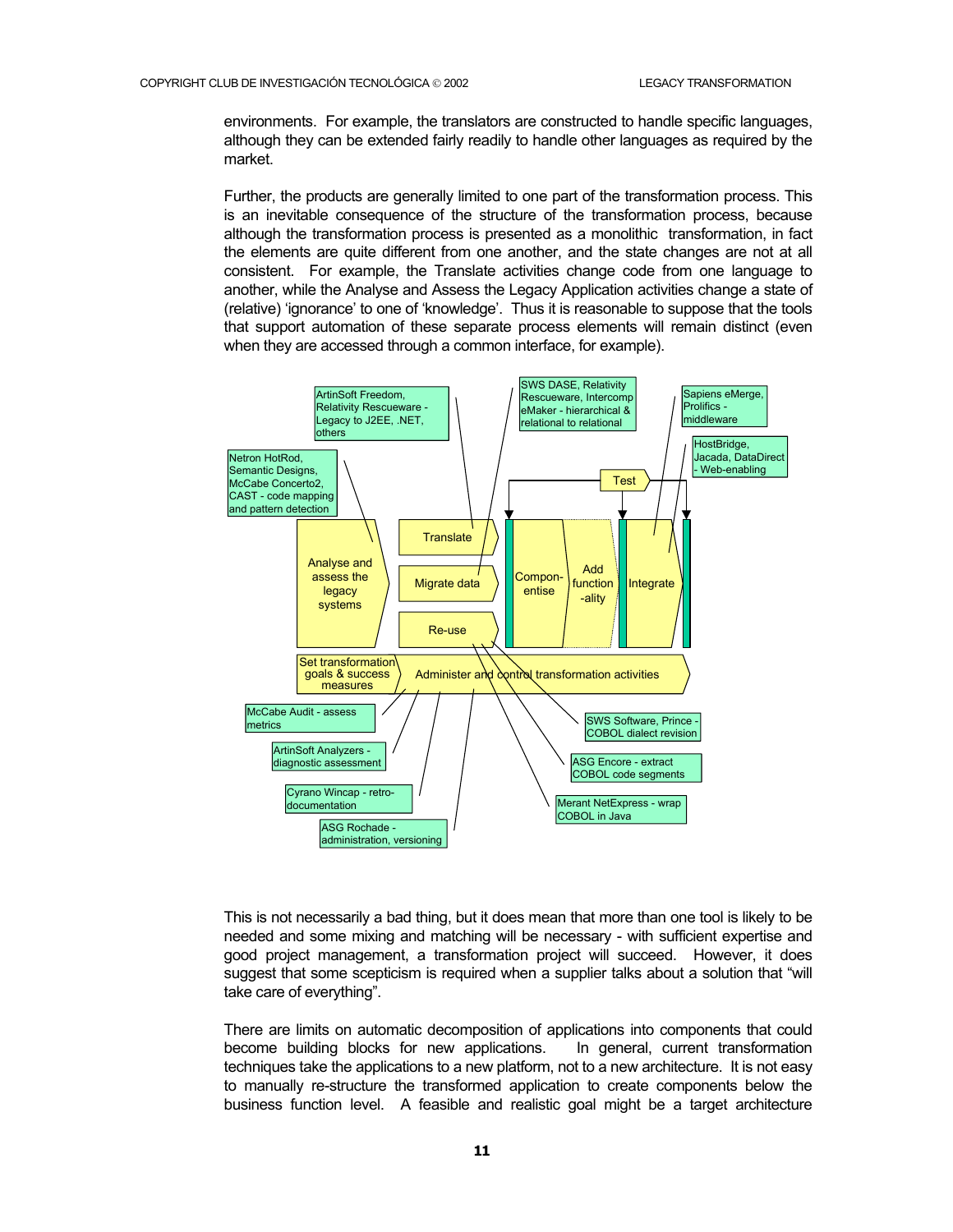<span id="page-16-0"></span>consisting of business objects that encapsulate the business logic of a single entity and the data particular to that entity. Ultimately, the feasibility of re-use depends on the structure of the original legacy application – well-shaped structured code lends itself more readily to some componentisation, whereas linear, monolithic code needs wrapping in total.

#### Implications

- Substantial automation of the process is feasible, making transformation an economically attractive proposition compared with rewriting or replacing the legacy application. This does assume that the legacy application is 'fit for purpose' in the first place.
- The available tools cover all aspects of the process, although some manual intervention will be required. Using the tools in practice will depend on the scale of the task and whether automation is necessary or economic in every case.
- Each of the tools available in the market only handles part of the transformation process. Consequently there will be a need in most cases to buy in services to help design and execute the transformation as there are too many unknowns to be overcome without help from experts with previous experience. Tools provision can vary – in some cases the code can be sent away to be translated, in others the tools are licensed on a per use basis. Some tools require operation by specialist staff.
- **In-house resources must be involved throughout, at the beginning to impart available** knowledge about the legacy applications, then at the testing and acceptance stage, and building up the future knowledge base throughout.

A strategy for legacy transformation is discussed in the next chapter.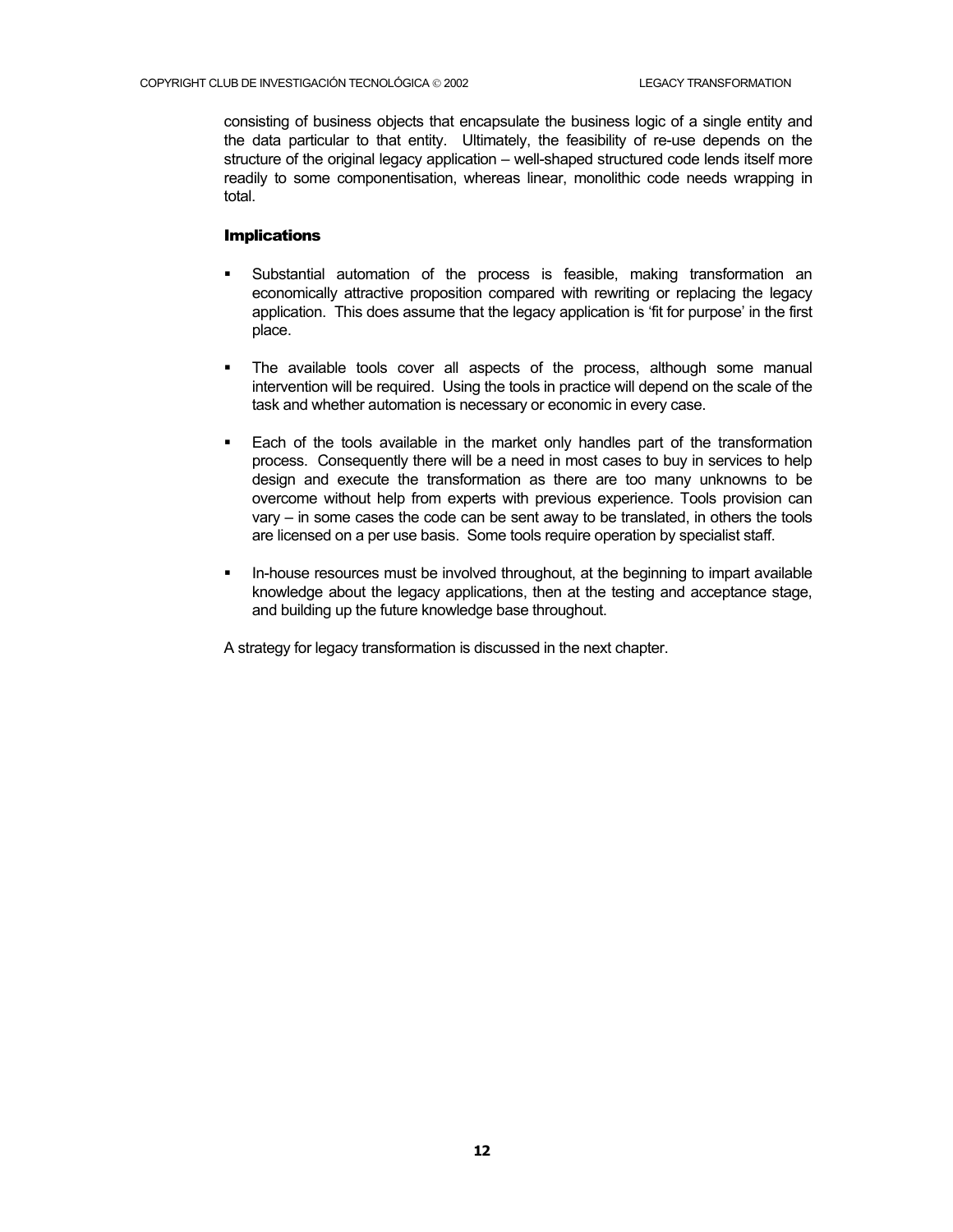#### <span id="page-17-0"></span>**4. Developing a Strategy for Legacy Transformation**

Developments in legacy transformation tools and techniques provide an opportunity for the business to review its legacy portfolio. To transform or replace, to scrap of re-invest? These are the questions to be addressed by a legacy strategy.

When the requirement is to transform a single legacy application, then the choice of which way to go will be decided by the quality of the application, and whether or not there are offthe-shelf products readily available to replace it, if the quality is poor. In most other situations the CIO needs to begin with more fundamental business questions.

#### The charter of objectives

There are four common drivers for considering a transformation project:

- Reducing operating costs and the maintenance and overheads of older applications.
- Improving maintainability of the application in situations where no-one knows the application anymore, or where there is high staff turnover, lack of suitably qualified resources, or limited/outdated documentation.
- Improving access to the legacy application(s), often to provide Web access to customers and business partners, or as a result of a merger or organisational restructuring, when there will be new users and products to be added.
- **Positioning for future projects (such as Web Services, or expected business change).**

In practice some of these drivers may be combined. These drivers can be seen as a kind of spectrum, going from 'push' factors (which mean that the legacy application must react to fit a new environment) to 'pull' factors (the business wants to seize an opportunity to grow/reach new customers/add products and services).

|                           | <b>Business Driver</b>                                                                                                                                                                                      |                                                                                                                                                                                  |                                                                                                                                                                                           |                                                                                                                                                                                                    |  |
|---------------------------|-------------------------------------------------------------------------------------------------------------------------------------------------------------------------------------------------------------|----------------------------------------------------------------------------------------------------------------------------------------------------------------------------------|-------------------------------------------------------------------------------------------------------------------------------------------------------------------------------------------|----------------------------------------------------------------------------------------------------------------------------------------------------------------------------------------------------|--|
|                           | Internal focus $\leq$                                                                                                                                                                                       | $\geq$ External focus                                                                                                                                                            |                                                                                                                                                                                           |                                                                                                                                                                                                    |  |
|                           | <b>Deteriorating</b><br>system                                                                                                                                                                              | eBusiness                                                                                                                                                                        | Get ready for<br>change                                                                                                                                                                   |                                                                                                                                                                                                    |  |
|                           |                                                                                                                                                                                                             |                                                                                                                                                                                  |                                                                                                                                                                                           |                                                                                                                                                                                                    |  |
| Key business<br>objective | Survival, operational<br>continuity                                                                                                                                                                         | Reduce operating<br>costs                                                                                                                                                        | Extend reach inside<br>business and/or<br>external to business                                                                                                                            | Position the business<br>for the future                                                                                                                                                            |  |
| Value<br>dimensions       | • Improved<br>maintainability<br>(documentation,<br>easier to fix)<br>• Access to support<br>• Lower operating<br>costs<br>• Access to new<br>customers<br>(package supplier)<br>• More adaptable<br>system | • Reduced operating<br>costs, licence<br>costs, back-<br>up/disaster<br>recovery costs<br>• Opportunity to<br>outsource<br>• Reduced<br>complexity<br>• More adaptable<br>system | • Increased<br>revenues<br>• New<br>customers/users<br>• Better service to<br>existing, new<br>customers/users<br>• Reduced customer<br>acquisition costs<br>$\cdot$ Brand<br>enhancement | • Adaptable system<br>• Closer integration<br>with business<br>partners<br>• Extended services<br>to customers<br>• Web Services<br>option<br>$\cdot$ Re-use of<br>components<br>• Future-proofing |  |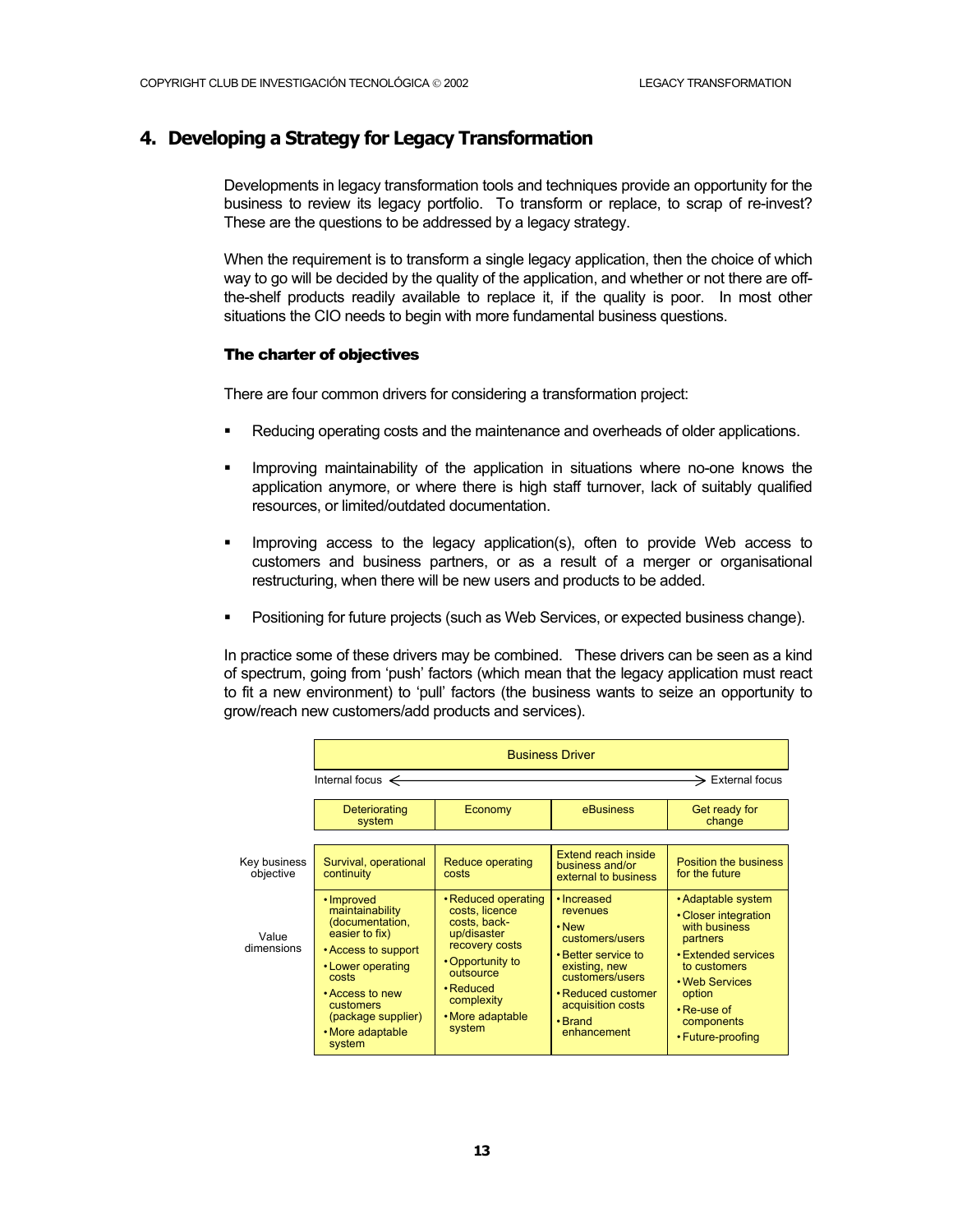<span id="page-18-0"></span>These drivers are contrasted in the diagram, suggesting that there can be quite a variation in the value that the business will be looking for from a transformation. The following points need to be considered:

- Drivers to the left of the model emphasise cost. The justification for the transformation project is based on survival and cost savings. This eliminates the possibility of scope creep from the transformation project (for example). The likelihood is that the underlying issues are the platform, languages and data structures – in other words, the architecture.
- Drivers to the right are about business opportunity, and the issues will be about functionality and future capability.
- There are different levels of business involvement. Obsolescent platforms and economy drivers are likely to be controlled by the IT department, and be internal projects for the business. E-business and re-positioning drivers will need to involve marketing, sales, product development and so on, as well as business partners and customers in some cases, and so have an external focus.
- ….this may also determine who the real customer is IT or the business.
- Where a third-party package is contributing to the deteriorating application situation there will be business involvement in the investment decision – the need to decide on target platform for example.
- Where cost savings are the primary driver, then outsourcing may be an added consideration, combined with transformation of the legacy application.

#### Portfolio assessment

In any business there is the obvious distinction between financial, sales order processing, human resources and manufacturing applications, for example, but of course within these categories there are often several hundred individual applications with millions of lines of code between them. A pre-assessment of the portfolio is desirable before proceeding to make individual decisions about transformation methods.

The emphasis of the pre-assessment is on *business* value (one of the aims of transformation is to address technical quality, so this question is postponed until later in this process). The goal is to streamline the applications portfolio by reviewing the existing applications to see whether they continue to provide business value. If applications can be identified for decommissioning this will result in immediate savings. This streamlining will require commitment from the business. Here is a starter list of questions to ask about each application:

- Does it directly impact customers or business partners? If this application stopped running tomorrow, would it have any impact on the business?
- When was the last time the users of this application were asked about its value? What would be their answer if they were asked today?
- Is there more than one application capable of providing the information?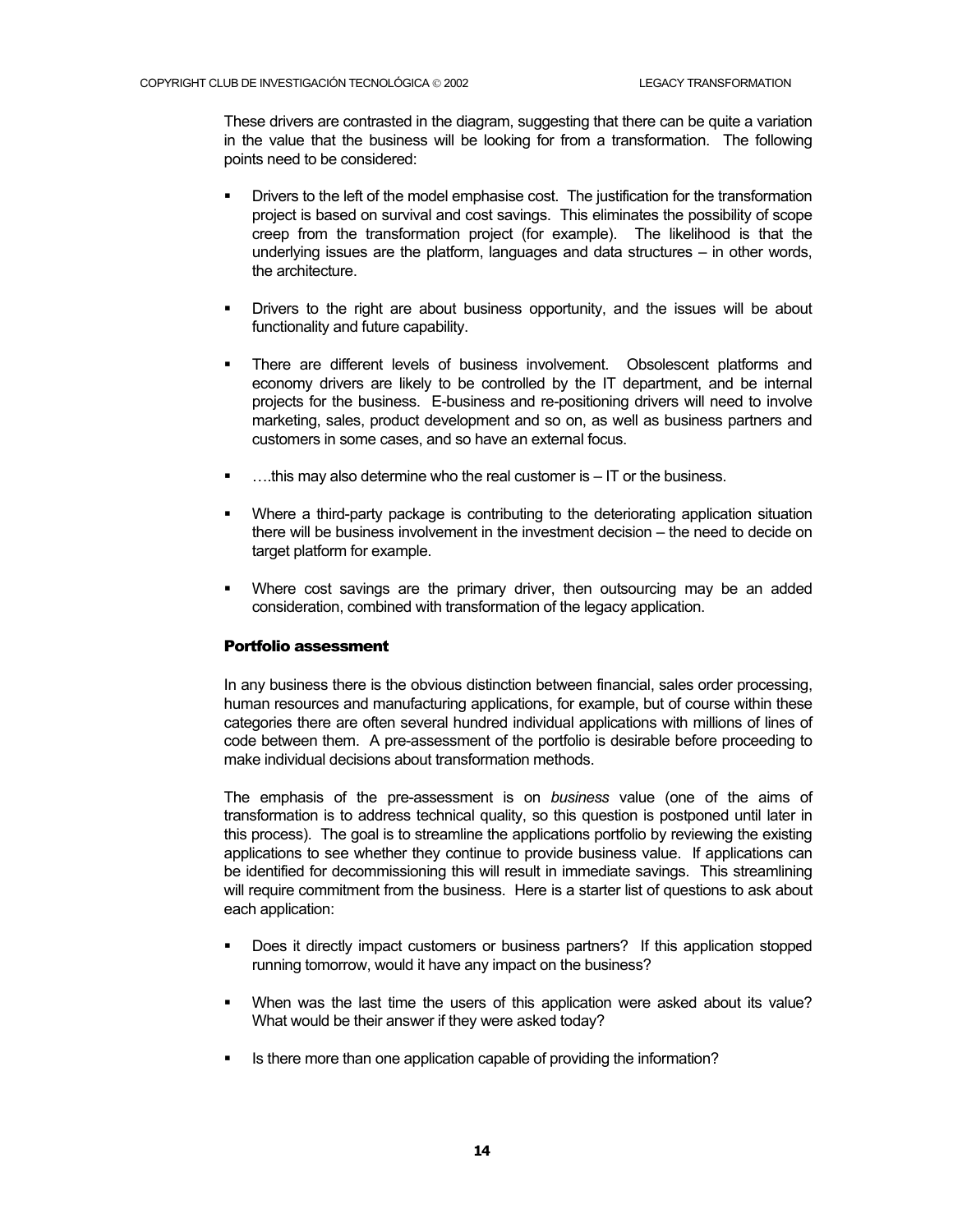#### <span id="page-19-0"></span>Transform, replace, rewrite, or re-use?

There are alternatives to total transformation of the legacy application, and at this point in the development of the transformation strategy these alternatives should be reviewed. The main decision factors are (I) the quality of the legacy application, and (ii) the availability of replacement packages. 'Quality' in this case is a subjective term applied to the application itself, regardless of the platform it runs on or the code in use, and should be assessed in terms of such parameters as:

- Current effectiveness (eg errors generated, number of workarounds, level of support needed).
- Stability of core business rules will the application logic stay much the same in the medium-term? There is an underlying assumption in legacy transformation that the current software asset is a valuable one. If the business model is going to change substantially then this assumption has to be called into question. Having said this, in practice the code is often the only repository of business rules and these are scattered throughout the code. Thus any attempt to 'start from scratch' needs to re-construct and document the requirements captured in the legacy code and take these requirements as the starting point for the negotiation of new requirements (using application mining).
- Gaps in the functionality.
- Stage of the legacy life-cycle in the earlier stages of the life-cycle, a 'legacy' application will likely map closely to functionality requirements, although the platform is obsolescent.

In summary, the 'quality' assessment is about the suitability of the legacy application in business and technical terms.

The availability of a replacement package is the other important consideration and this will depend on the uniqueness of the current application. If the quality of the legacy application is poor and there is comparable functionality available in a third-party software package , it makes sense to replace it.

There are four broad options: transform, re-use, rewrite or replace. As explained earlier, some or all the elements of the transformation process apply to the first three. The diagram $<sup>1</sup>$  $<sup>1</sup>$  $<sup>1</sup>$  overleaf shows the combinations of factors that might lead to these four options.</sup>

<span id="page-19-1"></span><sup>&</sup>lt;u>1</u>  $1$  Diagram adapted from a presentation by Len Erlikh of Relativity Technologies, Inc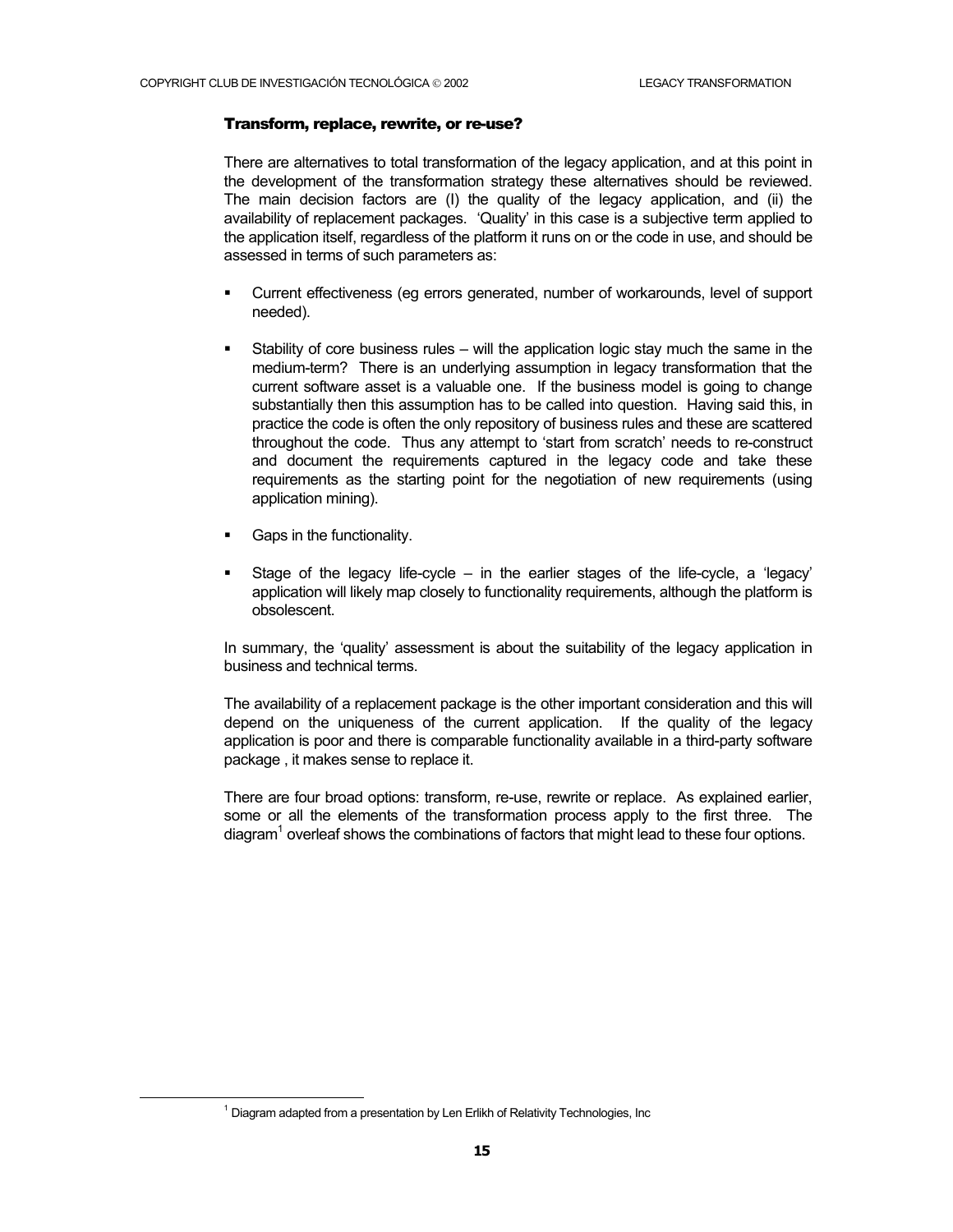

*Transform –* Apply the transformation process, adding functionality and business reach as required.

*Re-use –* There are two possibilities here, one where the legacy application is centred on a third-party package/DBMS already, and the other where the business has developed its own application from scratch. If the legacy application portfolio is largely centred around a third-party package then the best way forward may be to upgrade to the latest version and use wrapping techniques to provide the required reach and other functionality improvements. For in-house applications consider wrapping the application. To provide direct access to data by end-users without going through the legacy application will usually mean adding a back-end data warehouse as well. The drawback of this approach is that it adds more elements to be maintained and two sets of data to be kept synchronised.

*Rewrite –* The key asset here is the business rules and data structures – the application is the problem. Application mining and analysis of code logic and data structures is required to provide the starting point for the rewrite.

*Replace –* Look for a suitable package or outsource. Be prepared to make changes to the business model to meet the package half-way.

Checklist for choosing legacy transformation

- Good fit of existing application with business needs
- Moderate functionality changes needed in existing application
- Significant functionality to be added in a new application and close integration with existing required
- High operational costs of existing application
- Need to migrate to J2EE or .NET for strategic reasons
- Future vision includes Web Services
- Adding Web access
- Difficult to find resources to maintain amend applications on existing platform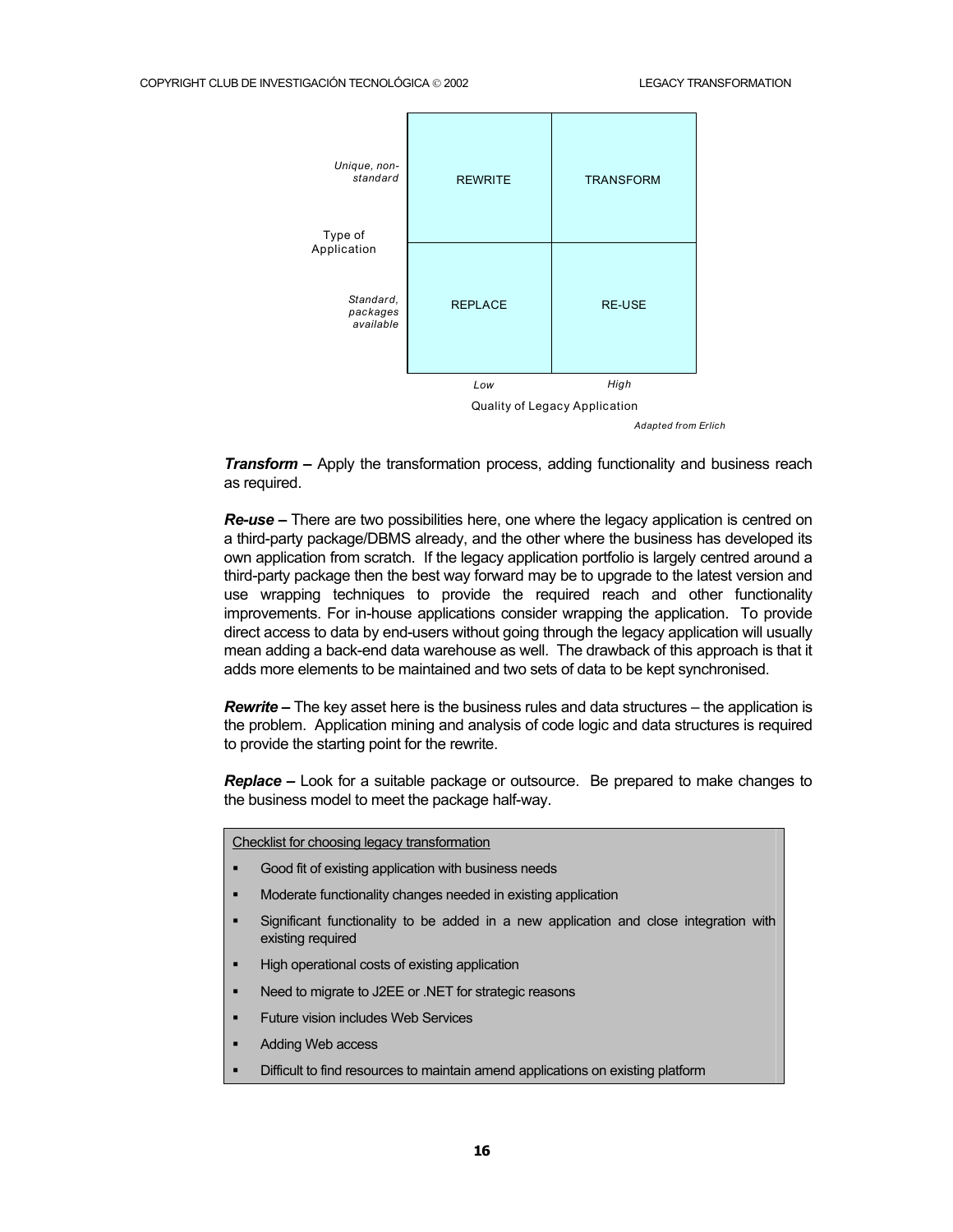<span id="page-21-0"></span>г

The diagram below summarises the overall decision process in graphic form.



#### Which target platform?

Transformation projects are broadly aimed at converting code or modules to Java, C++ (or C#), to a relational database environment, or to a HTML architecture – or indeed some combination of these. The majority of *new* enterprise-level development in the foreseeable future will take place on one of two platforms: Microsoft's .NET platform or the multi-vendor Java 2 Platform Enterprise Edition (J2EE). This is not the same thing as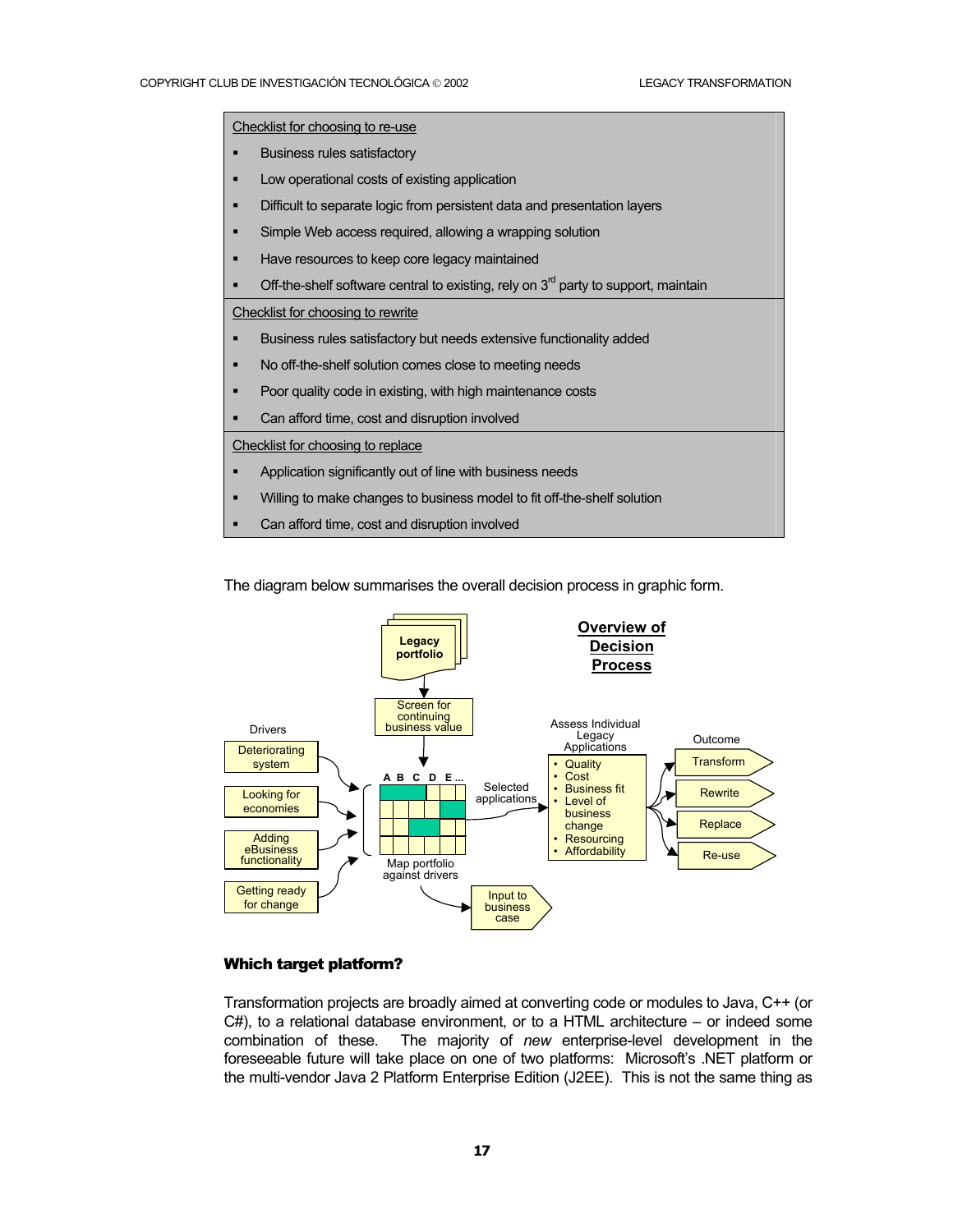saying that all legacy transformation should target one of these two platforms, but there are sound arguments in favour of doing just that:

- There are technical advantages to these platforms. For example, they provide for reuse, scalability, and wide access to related products and services. Re-use derives from the component aspects of these frameworks. Scalability is inherent in the architectures, and every significant supplier is behind one or the other of .NET and J2EE. Integrated Development Environments (IDEs) make the development and maintenance task easier. Application containers (runtime environments) provide the qualities of service necessary for enterprise applications such as transaction handling, security and persistence services. These factors (plus market competition for the supply of platforms) ultimately reduce operating costs.
- Most automatic translation products target these platforms, although with a current emphasis on Java (and therefore tending to favour J2EE). COBOL dialect translation is a notable exception.
- There is a growing skill-base, making it easier to recruit staff, and because these are perceived to be leading-edge technology, they are attractive to existing staff who want to extend their own skills and advance their careers.
- They facilitate the publication of application function to a network using standard XMLbased protocols for use by other applications (usually referred to as 'Web Services').

The very factors that make these platforms suitable for Web Services are of course of great interest in transforming legacy applications, because of the way integration can be facilitated. Most legacy applications form part of an existing portfolio of interrelated and interdependent applications and Web Services are a next step in the evolution of application integration. Drawbacks include the continuing evolution of standards for Web Services and resolution of security issues.

The choice of .NET versus J2EE is the subject of much debate. Both have evolved from existing application server technology. J2EE is quite mature and is already running largescale enterprise applications. .NET is the newcomer, but definitely here to stay. Today, Microsoft-based solutions are limited nearly entirely to Wintel class platforms – in other words, the choice of .NET implicitly chooses the platform, middleware and operating system and it is arguable that it takes more effort to scale to several hundred concurrent users that a similar J2EE implementation. Conversely, the smaller organisation may choose one platform as their near-universal standard, and will go with .NET for its low cost of entry and focus on rapid application development. Both J2EE and .NET are being repositioned to deliver the Web Services vision.

The strategic arguments for each side are familiar: Platform portability versus vendor lockin, cost advantages of a bundled supplier versus dealing with several suppliers, a better architecture versus the risk of instability while the architecture is implemented.

The bottom line is that either platform is a suitable target for legacy transformation and the choice between them is best made on the basis of business and technical strategies overall.

There may be considerations that lead to other target options. Some possibilities include: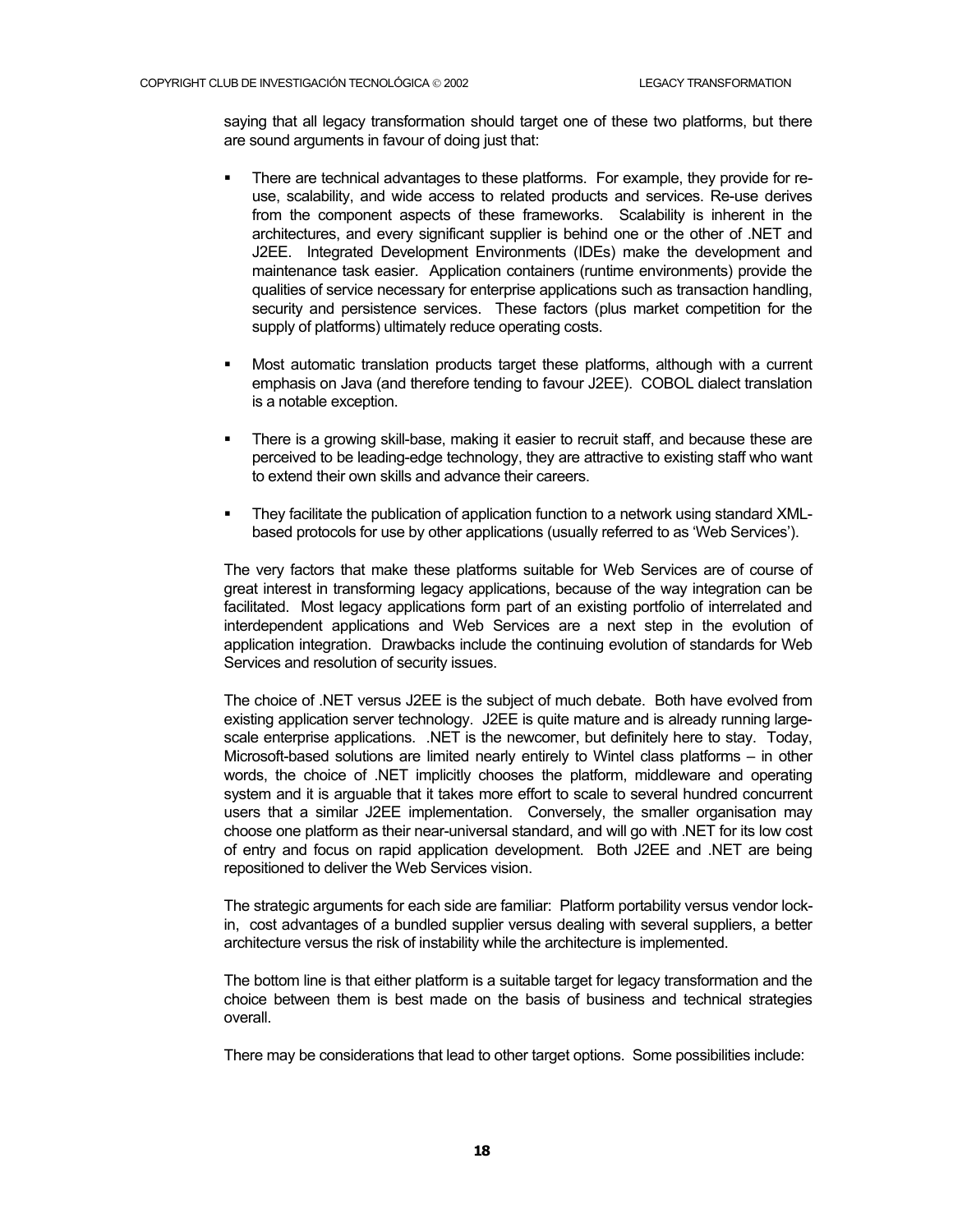- Migrate persistent data level: Moving from mainframe hierarchical, networked or relational databases to an RDBMS environment. Some corresponding code changes will be needed in the application.
- Move to browser access, while at the same time reengineering the application to support Web-enablement: Add Web self-service functionality, to cover activities normally undertaken by in-house agents; remove capabilities that should only be available in-house – eg change discounts; add data, capabilities necessary for Web – eg email address input; migrate to shared databases; create data warehouse to support Web access (for example, legacy database may be non-relational or non-ODBC compliant); separate out presentation logic.
- Built complementary solutions around a CICS legacy: CICS TS V2 provides an EJB execution environment, enabling use of CICS support for EJB session beans to provide client access to CICS transactions, programs and resources via IIOP. (The CICS IIOP server provides the run-time environment in which the container and, in turn, the enterprise beans execute and from which they may interact with other CICS services and resources.) Possibilities include HTML or XML client-side presentation, with execution of servlets/beans in WebSphere environment, and Java method invocations then flowing over IIOP to execute enterprise beans running under CICS. Java beans under CICS in effect 'wrap' the existing applications.
- Migration to client-server: This is likely to be confined to situations where a highfunction user interface is required. Client-server can result in higher support costs for distributed computing environments coupled the more complex client/server application environments. It does not always make sense today with J2EE and .NET available.
- Migrate to COBOL: Translators exist for certain 4GLs to COBOL, which may meet the minimum requirement to exit a particular obsolescent platform. Specific examples include 4GL to COBOL conversion (e.g., CA-Easytrieve Plus, DYL-260/280, DataAnalyzer, etc.) — also BAL to COBOL conversion, CSP to COBOL, and OS/VS and VS COBOL II to COBOL for OS/390. Other translators identified include PL/I to Cobol, Natural to Cobol, also Cobol II, 74, or 85 to OS/390 Cobol, OS/390 Cobol to Client/Server Cobol.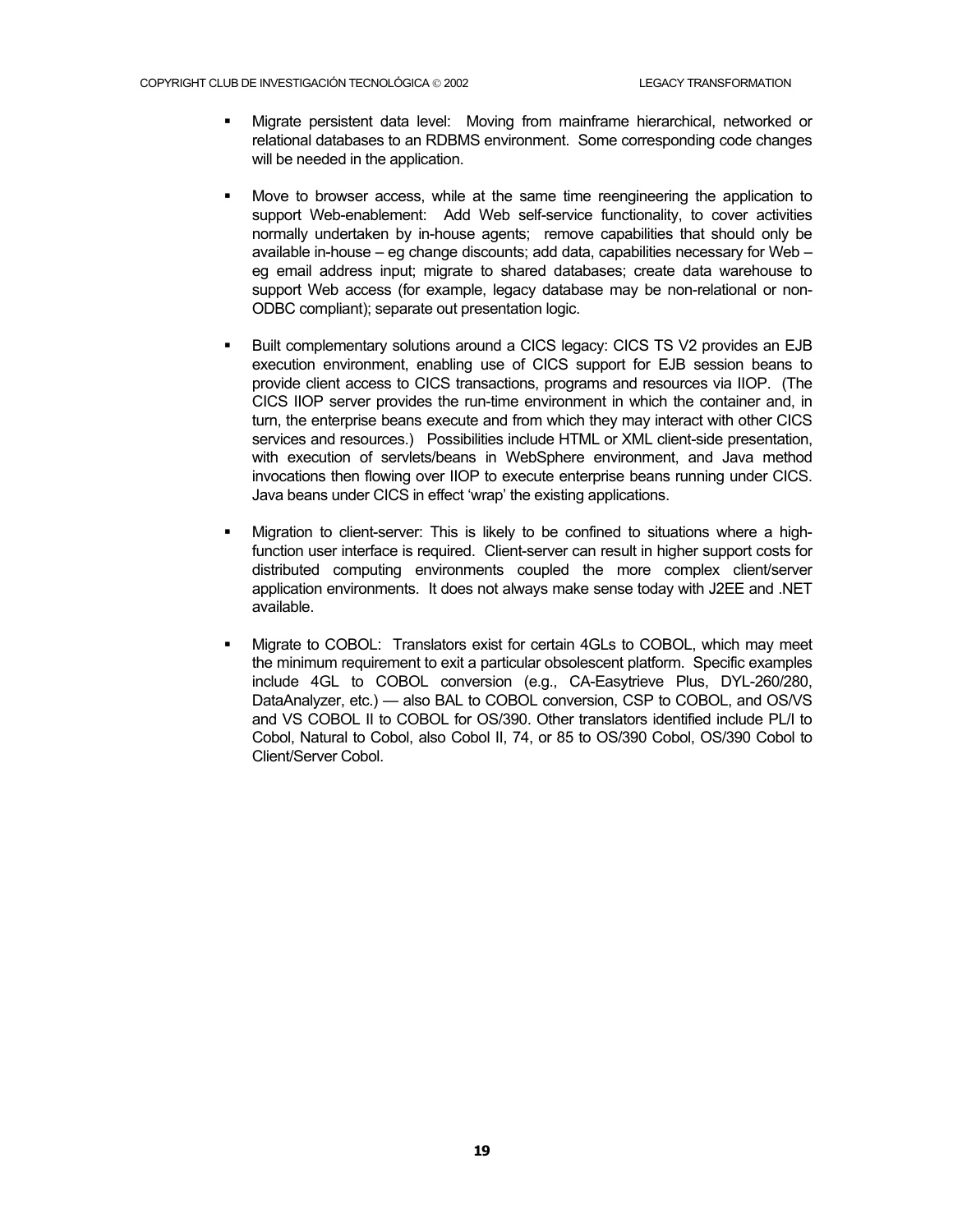#### <span id="page-24-0"></span>**5. The Transformation Project**

A transformation project exhibits many of the characteristics of traditional development projects such as objectives setting, user involvement, testing, scheduling, monitoring, and so on. There are however some factors that differentiate a transformation project:

- *The solution is built on the foundations of a legacy asset*, rather than starting with a discovery of business requirements. Of course there may be additional functional requirements to be added, but the usual procedure is to add this functionality *after* the transformation is complete.
- *Enabling technologies need to be procured for translation, data migration, and re-use, or a suitable partner identified to provide the technologies.*
- Because the legacy application is already part of today's business operations, *a smooth transition is vital.*
- *Know-how needs to be built up over the course of the project* so that support capabilities are in place on completion. This is the case to some extent in any development project but because of (usually) outdated documentation and limited understanding of the legacy application, coupled with the move to a new architecture, specific attention is needed to create know-how and make it accessible.
- *Adjustments will be needed to existing development methodologies* to ensure that the work is structured to fit the needs of a transformation project and delivers to business and technical objectives, schedule, and budget.

#### Outline of a project approach

The classic development project follows a four-stage pattern of Plan, Analyse, Design, and Implement. The greatest risk is that the transformation project will be seen as implementation only, with little need for plan, analysing, or design. One way of understanding the totality of the work involved is illustrated in the diagram below.

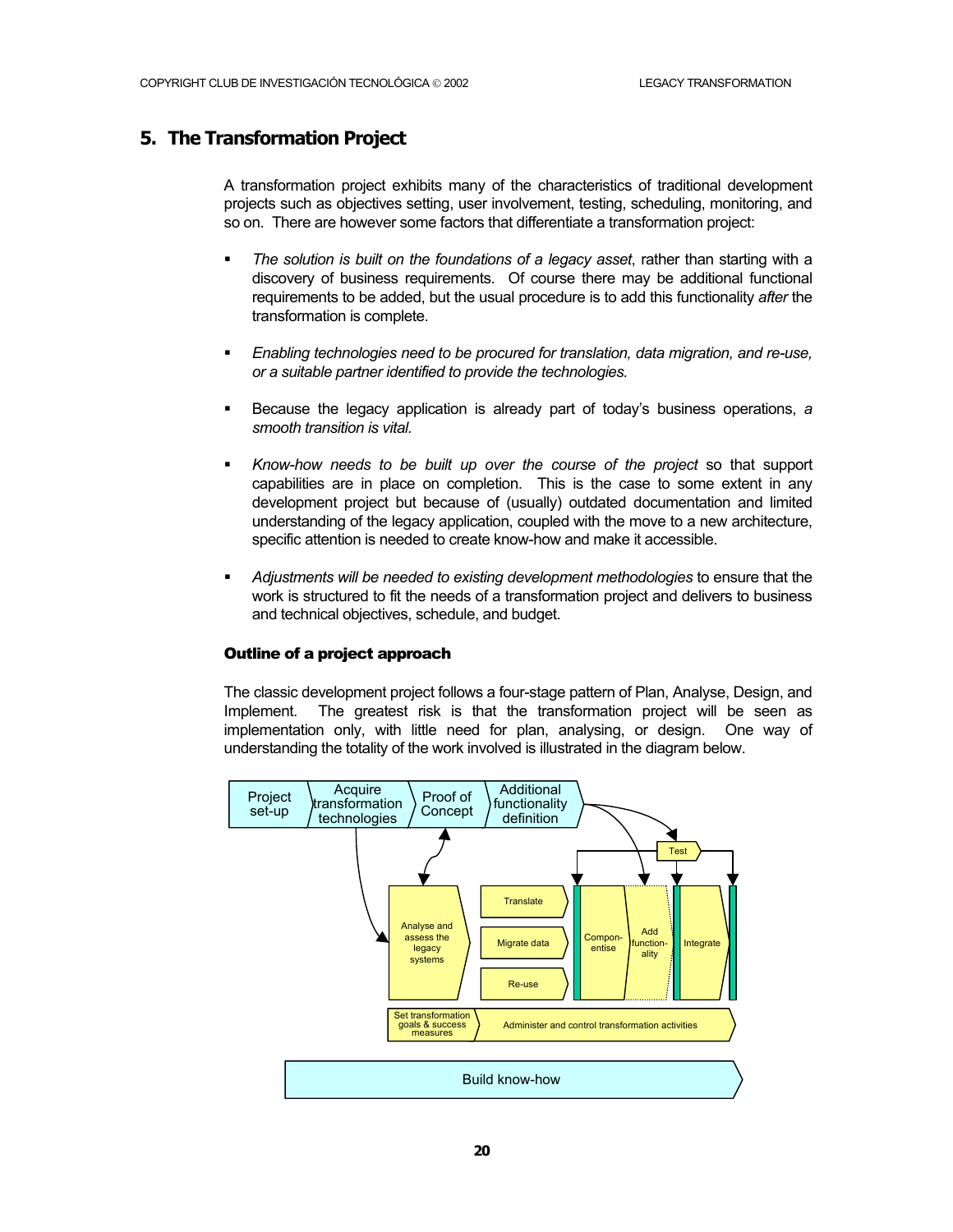<span id="page-25-0"></span>This is a logical expression of the tasks and activities involved, not a definitive way to complete the project. Any organisation undertaking a transformation project should check its plans against this diagram to ensure that nothing has been forgotten. The diagram illustrates the point that initial work is needed before progressing the transformation project. For example, the available transformation technologies may have to be sourced from multiple suppliers, and it is likely that consulting expertise will be needed, at least for a first transformation project. Secondly, when there is uncertainty about the quality of the legacy application it can be worthwhile to run a proof of concept mini-project to confirm feasibility and (perhaps equally important) to firm up the total project costs. Subsequently the requirements for additional functionality can be acquired, following standard development procedures, with the proviso that this functionality is being added to an existing application, so the business users are not starting with a blank sheet.

Building know-how is emphasised here because of the peculiarities of the legacy asset. Although not always the case, legacy applications are typically lacking in documentation, business users are unfamiliar with the precise nature of the business rules built into their systems, and the technical expertise is confined to perhaps one or two people in the IS department. The *Build Know-How* activities might include the following:

- Confirm the business rules, and make them accessible via documentation or HTML access. Application mining is a useful technology for homing in on the parts of the legacy code that are likely to contain the rules.
- Identify any gaps in the rules this is especially significant where the application access is to be extended (eg via Web-enablement) – and work towards filling these gaps.
- Assemble a 'user model' that can be used as the basis for acceptance of the transformed application. The 'user model' contains descriptions of the functionality to be exhibited by the application, the constraints that it must satisfy (eg browser version, hardware), and properties that the application must possess, such as portability, maintainability, security and so on. Review available test scripts and extend these to ensure that the 'user model' can be verified.
- Get development and support staff up to speed on the target technologies.
- Ensure transfer of relevant know-how from consultants throughout, and particularly when it is a first-time transformation project for the business.

#### Addressing the specific features of transformation projects

The 'method' described in the previous paragraph described a framework for transformation. The specific features listed earlier are partly addressed by this framework, and by additional specific activities:

*Building on the foundations of a legacy asset, rather than starting with a discovery of business requirements* – The transformation process described earlier includes an assessment and analysis phase. For situations where the business rules in the legacy are uncertain, they can be clarified in this phase – or where a rewrite is called for, they can form the basis of requirements for development. Application mining tools can be useful in this process. The inclusion of activities to build know-how are complementary to this work and ensure that the legacy asset is well understood.

*Procuring enabling technologies for translation, data migration, and re-use, or a suitable partner identified to provide the technologies –* The framework above provides for this.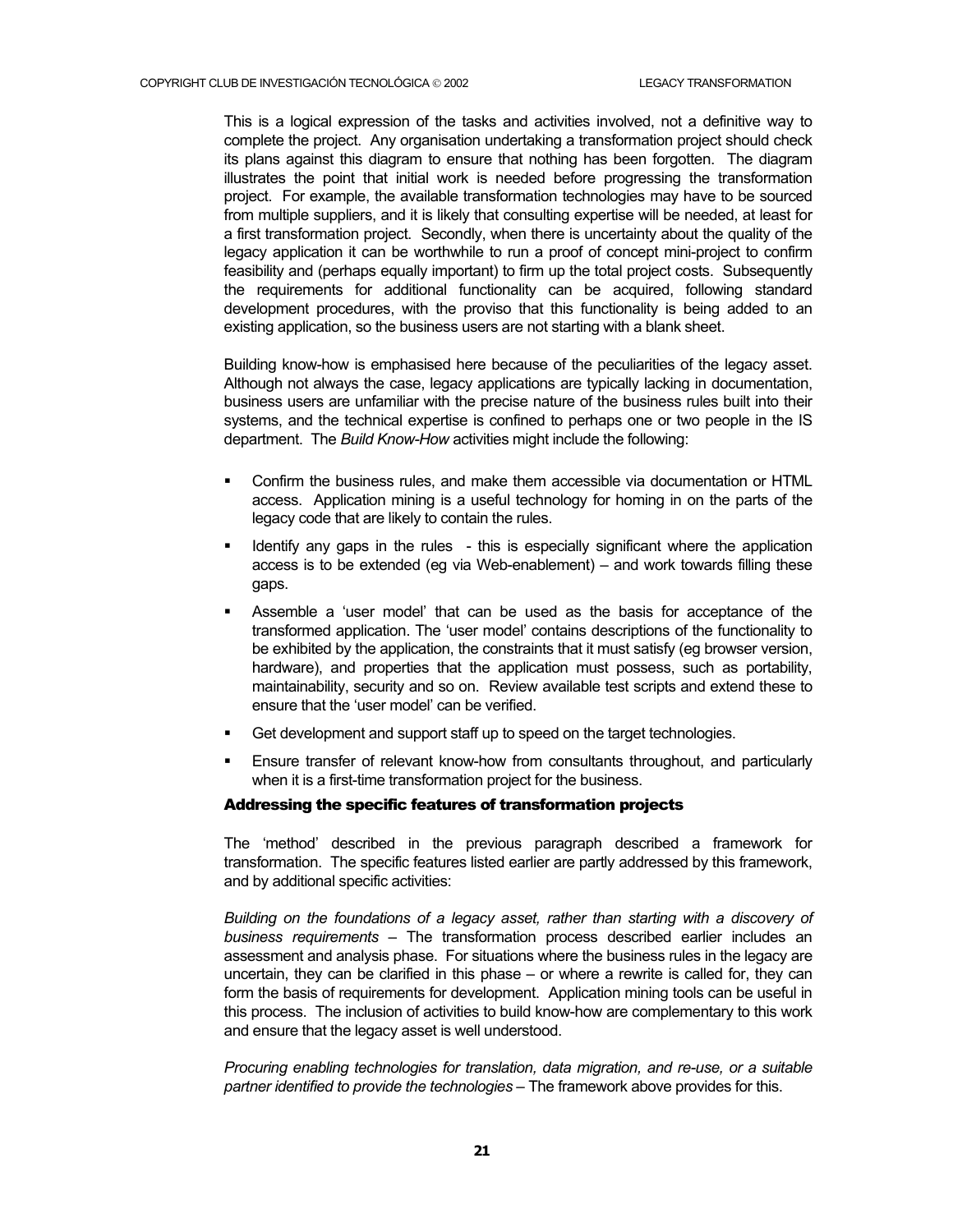*Achieving a smooth transition –* There is no simple recipe for making the transition comfortably. One approach that has been used successfully to migrate groups of business function into the live environment, using middleware to integrate with the function that has yet to be migrated. This happens over four or five iterations until the migration of all the business function is complete. The data will need to be synchronised throughout. With data, one approach is to have logical legacy and new databases which are kept synchronised using a product such as DC Metalink. Alternatively middleware can be used to provide direct access from legacy. The direct access approach may require some modification to the legacy application code and is most suitable when there is no requirement to migrate the legacy data store.

*Building up know-how over the course of the project –* The concept here is that the project plan needs to gradually build up the knowledge about the existing and target applications, and to create the knowledge to support it longer-term – this could be in documentation and in people's heads. The difference between this and the usual approach is the explicit tasks identified to make this happen. Note that there are different kinds of know-how – customer (user), programmers (for on-going support), and support staff (eg help desk).

It is advisable to involve a consulting partner, at least for the first project – someone who will anticipate the many 'gotchas' and who knows their way around the target environment. Here's a checklist: Do they have a methodology? Have they access to the necessary tools? What is their track record? Do they know their way around .NET, J2EE or whatever target platform you plan to adopt?

*Making adjustments to existing development methodologies –* Transformation projects require structure and deliverables like any other project. Any methodology based on the V model will work effectively, although some modification to procedures may be necessary to follow the principles of user, architectural, and implementation model testing.



**The so-called V model describes application development as a progression of stages from requirements expression, through design and build to acceptance. The deliverables from the later, upward-pointing phases are shown, through testing, to be implementations of the matching specifications on the other side of the V.** 

Waterfall methodologies fit the V pattern as do most 'lightweight' methodologies.

Lightweight methodologies have superseded the traditional waterfall approaches in many development shops. These lightweight (agile) methods are adaptive and cope well with change, and are people-oriented. They are suitable for legacy transformation because of the way transformation projects are approached (it is necessary to get through the conversion phase of at least part of the existing portfolio before it can be confidently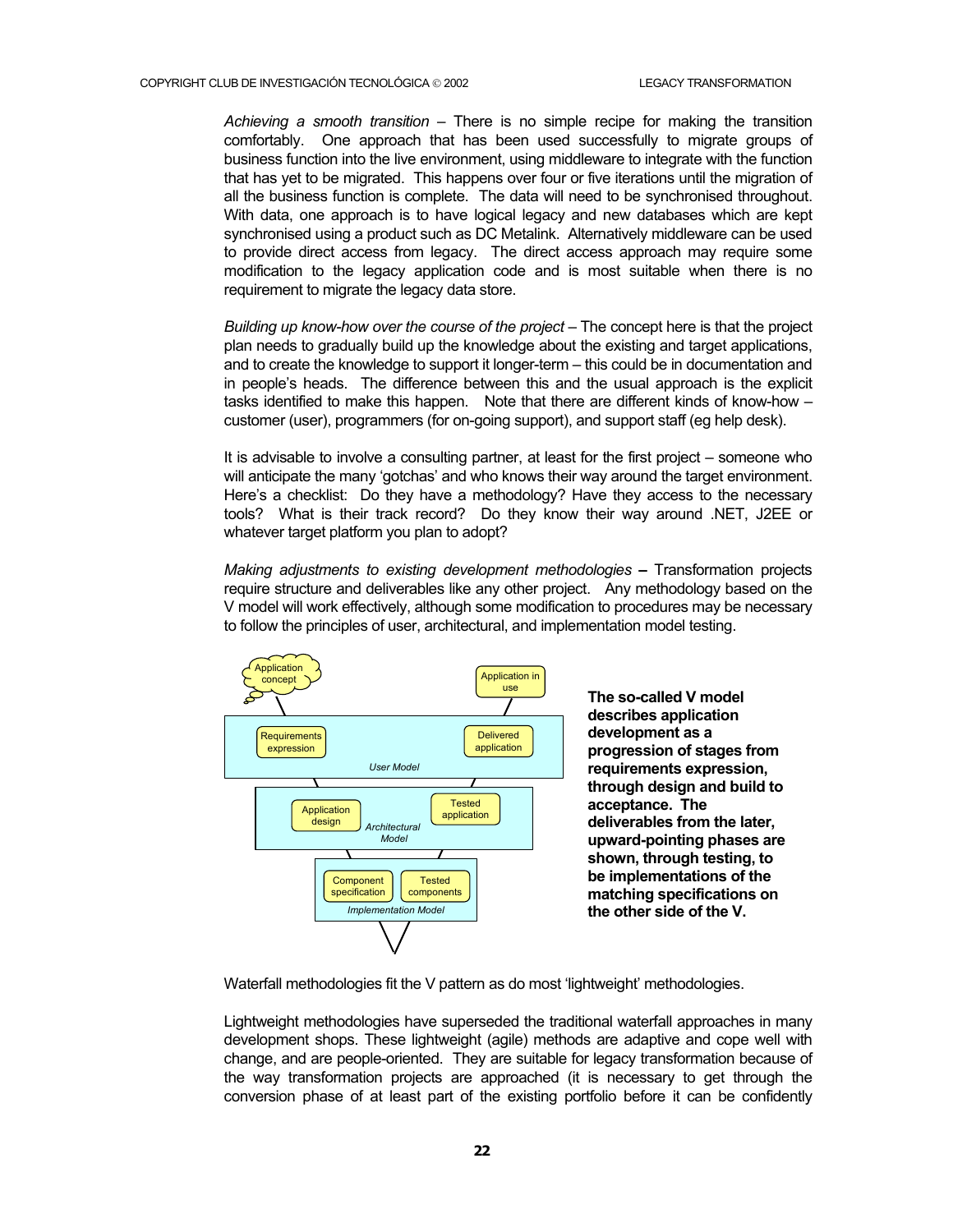<span id="page-27-0"></span>predicted what the introduction of new functionality will cost), the low effort required in design (the requirements are largely inherent in the legacy), and the proportionately higher effort required for testing and cutover. If a development department already has a documented lightweight methodology in place, some adjustments may be needed to fit a transformation project. For example, the scope and definition of the earlier phases and deliverables will need to be adjusted, and activities such as testing will need to be changed.

#### The need for an internal champion

There is a common perception in business that legacy systems are yesterday's solutions. The legacy application is not seen as a basis for going forward, but as outdated, difficult to maintain, and possibly lacking a good fit with business needs. A champion is essential to promote the transformation option and put forward the business case.

This will not be easy, as there will be interests opposed to transformation and favouring other options. In-house technical staff have little incentive to keep the legacy application but will lean to a rewrite or package replacement options because these provide new development experience and the opportunity to learn new skills. Existing platform suppliers will want to keep the status quo. Senior managers will be at the receiving end of marketing campaigns from ERP and package suppliers, all promising benefits through replacement and process redesign. End-users may be more positive because the legacy application does the job they expect of it today, even though the cost may higher than they would like and it lacks certain capabilities (for example, no Web access). However, they will find it difficult to assess the technical advantages and risks of options that are quite different from one another (rewrite versus replacement by a package versus transformation).

Because of these considerations, it must fall to the CIO to develop the case for transformation and to explain the pros and cons of the various options to business managers. The CIO will have to push in-house analysts to look at all the options. Experience shows that they will prefer the design of a new solution over re-use of the old and this tendency needs to be counter-balanced by the CIO. Alternatively, a third party may have to be involved to see that an objective analysis takes place.

Note however that business managers need to champion the transformation project overall. It may appear to be a like-for-like replacement of the existing application, but there will be a need to accept the end-result as equivalent, and to be involved in any functional changes. And when there are problems or delays (as there always are), there needs to be someone to remind everyone of why the work is being done and the benefits that will accrue to the business as a result.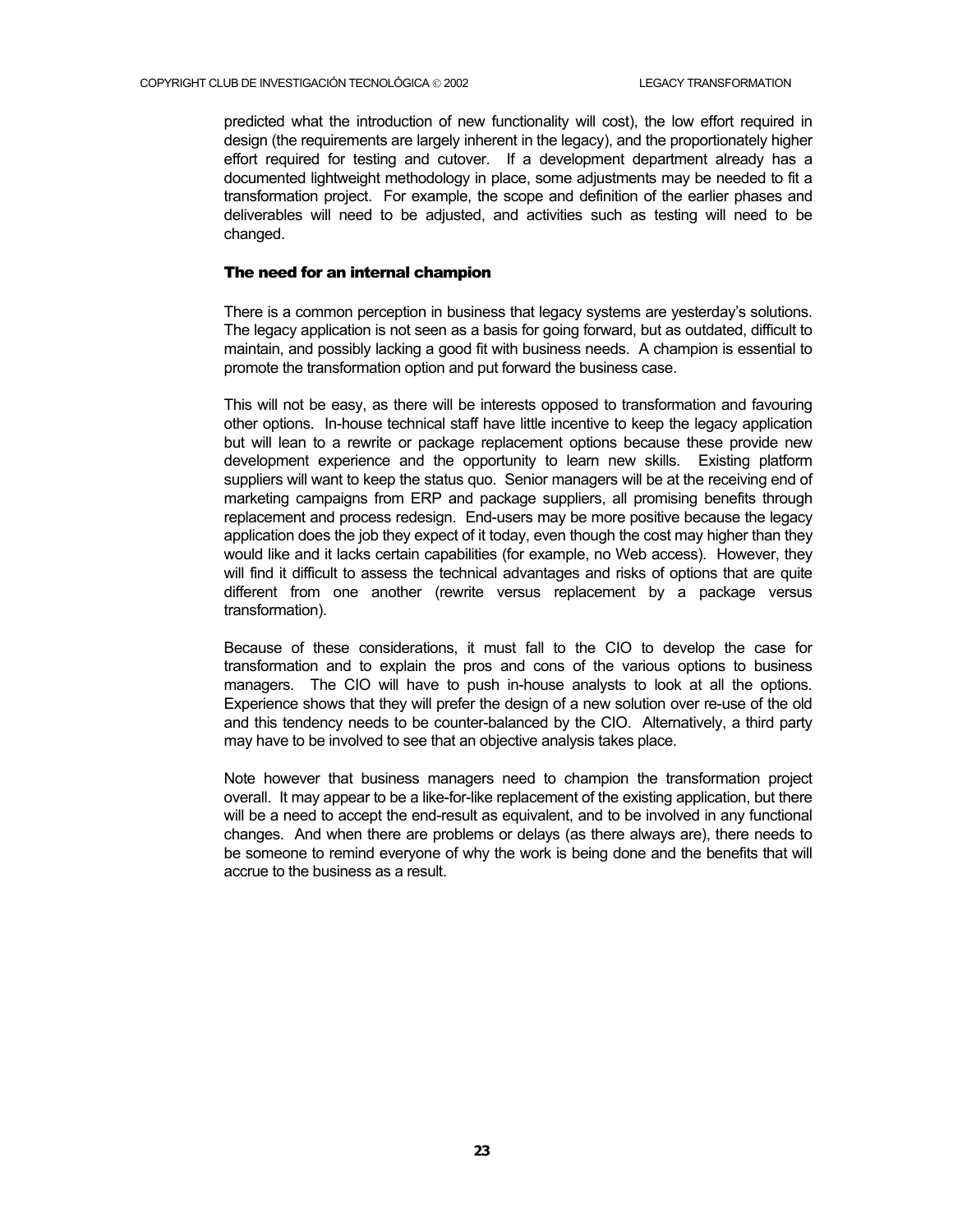#### <span id="page-28-0"></span>**6. Building the Business Case**

These are hard times when it comes to any form of business investment. The situation is made worse for legacy investments because many of top management's background assumptions and time-honoured business models are inadequate to understand what is going on. The key is to find the right way to present the issue to top management, spelling out the downside of not investing, and contrasting the risks and benefits of the various alternatives.

What makes justifying a legacy transformation project so difficult? First of all, managers are most comfortable with the idea of spending money to get something new and at first sight transforming a legacy application seems like a project to 'fix' something that already works. Second, the legacy project is often an 'enabling' investment – that is, it positions the business to achieve something else. For example, one of the benefits might be to make it easier to add new functionality, implying that the functionality could be added some other, possibly less costly way. Indirect benefits of this kind are always more difficult to quantify and justify. Third, the costs of the transformation project have to be spelled out, while the true cost of today's legacy (disruptions, maintenance issues, costly operations, and so on) is hidden in other budgets. These are the issues covered in this section.

#### "If it ain't broke, don't fix it"

This is likely to be first reaction of a manager to a request to spend money on a legacy application. Like other situations in life, people become used to their legacy applications, the awkward interfaces, the workarounds, the time required to make changes, the cost of maintenance and operation, and so on. Every user is overworked and understaffed and people don't have the time to think about potential fixes and improvements. They may grumble and complain but they're too busy to do anything about it. So unless there's a crisis, they would just as soon get on with the job, thank you very much.

Management hears the grumbles and complaints but unless there's a demand from customers or moves by a competitor they are unlikely to react. Management is used to the size of the maintenance budget and it seems just as easy to approve the same budget for next year, without getting into an argument about it. Any proposal to transform a legacy application is therefore likely to get a negative response.

Overcoming this inertia is the first step in moving the legacy transformation proposal forward and to do this it is necessary to explain the risks and opportunity costs of doing nothing. For example, the risk posed by key maintenance staff leaving: Legacy applications by their nature are opaque, not-so-easy to work with, because of the layers of changes made over the years, and lack of clarity in documentation. (Documentation isn't usually created to help maintainers, it's there to help users, and to explain how and why the application was built that way in the first place.) So it takes long and close acquaintance to get to know the ins and outs of these applications, and hence the dependence on the people who maintain and enhance them. Of course people can be replaced. But this takes time, there's a learning curve involved, and if the programming language is relatively obscure, it may prove difficult to hire in the skills needed. Other potential risks include withdrawal of support by platform component suppliers and lack of replacement and upgrades for hardware and software.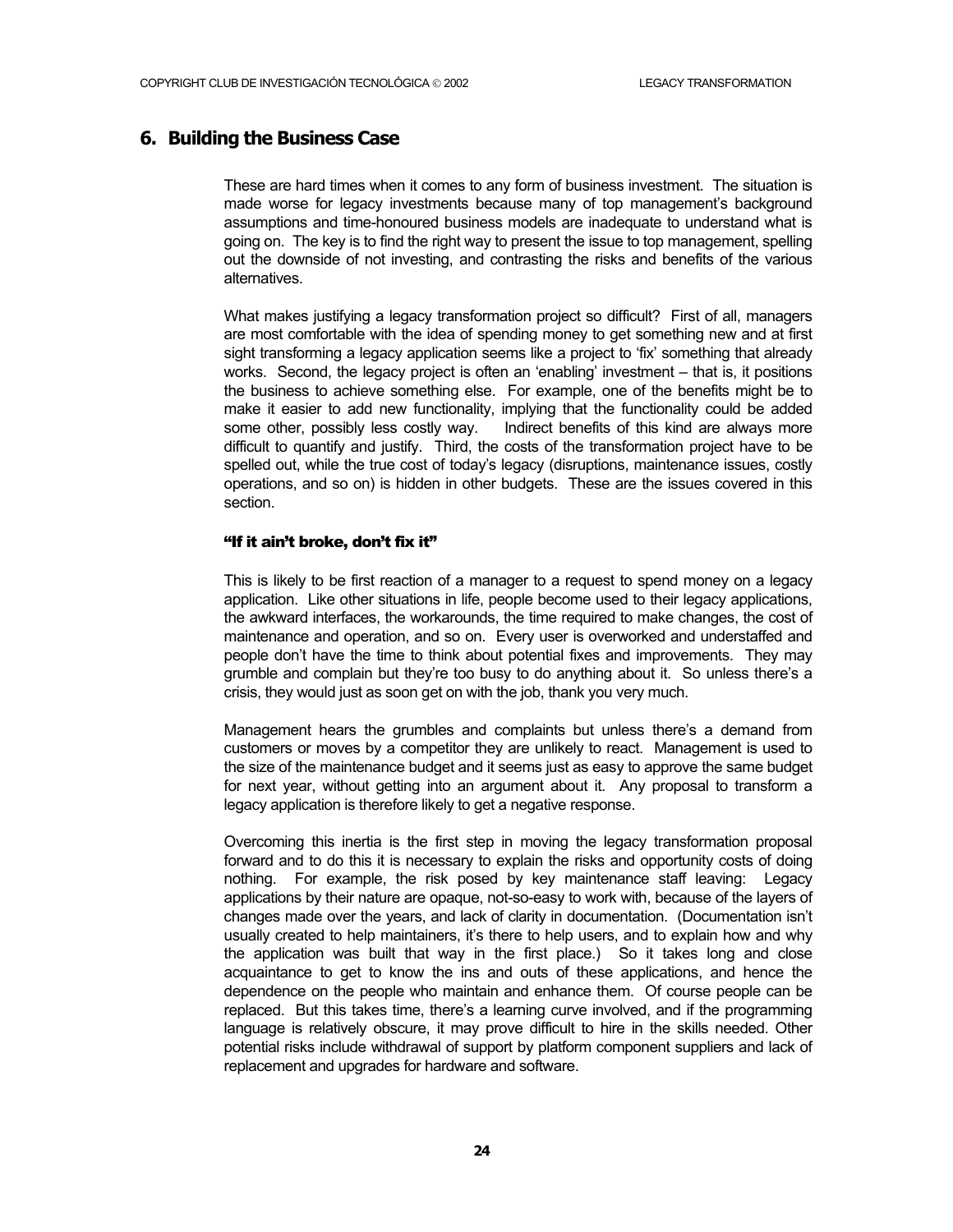<span id="page-29-0"></span>At the business level there may be risks posed to future business plans still on the drawing board. Can the legacy application cope with those 50% extra customers? Will the people in Pre-Sales be able to cope with that many quotations, given the state of the application?

An example of opportunity costs is the staff time that could be released by moving to upto-date tools. The current maintenance staff are tied up maintaining (with some difficulty) an ageing application - this work could take less time and effort on a transformed application due to the availability of tools and their inherent productivity. Changes and enhancements would be executed more quickly and efficiently, and the staff in question may be able to free up time for new development.

These arguments based on risk and opportunity costs (the costs of doing nothing) must be complemented by an explanation of specific benefits and how the legacy investment advances the organisation's business goals. While these will be context-dependent, typical benefits can include long-term cost reductions, time-to-market improvements, and extended business reach, just to pick three.

#### Explaining software life-cycle investment

After the investment push on legacy applications leading up to Y2K, management may have concerns about further spend on the same applications. The same reaction is likely to a transformation request for a two- or three-year-old 'legacy' application. (This situation can arise, for example, when the build of the new application started some years back, but because of delays and time taken to roll out across the company, is already showing it age.)

In some ways this is a similar issue to the one in the previous section, but with an added dimension, as it implies there's a history to this legacy question. The basic issue here is that management has not been given a view of the future. In other words, their expectations have not been properly managed. This has its origins in the way we have treated large projects in the past, as relatively isolated, one-off events, rather than part of an on-going business programme. Businesses have acquired the habit of thinking of a applications 'project' as something that is finished when the application is delivered, the build team disperses, the consultants leave, and the users get on with the job.

The justification argument needs to focus on the treatment of software investment and get across the notion that software is (or should be) a non-perishable asset. Businesses have built up substantial investments in legacy applications and their effective operation is core to running today's businesses. It makes sense to keep a legacy application running if it continues to serve business needs. Yet the forces of business change, technology obsolescence and decay in internal know-how put applications at risk over time.

This is why business invests in maintenance and improvement. But is the legacy investment like a car, to be replaced by the latest model every so often, or is it more like a house, requiring regular attention and renovation, and an extension added if and when the family grows? Recent developments in tools and platform technology make it practical and sensible to take the latter view. Looked at in this light, legacy transformation becomes a way of prolonging the software investment and quite possibly a way to deliver better data and added flexibility for future expansion upgrades – as well as costing less.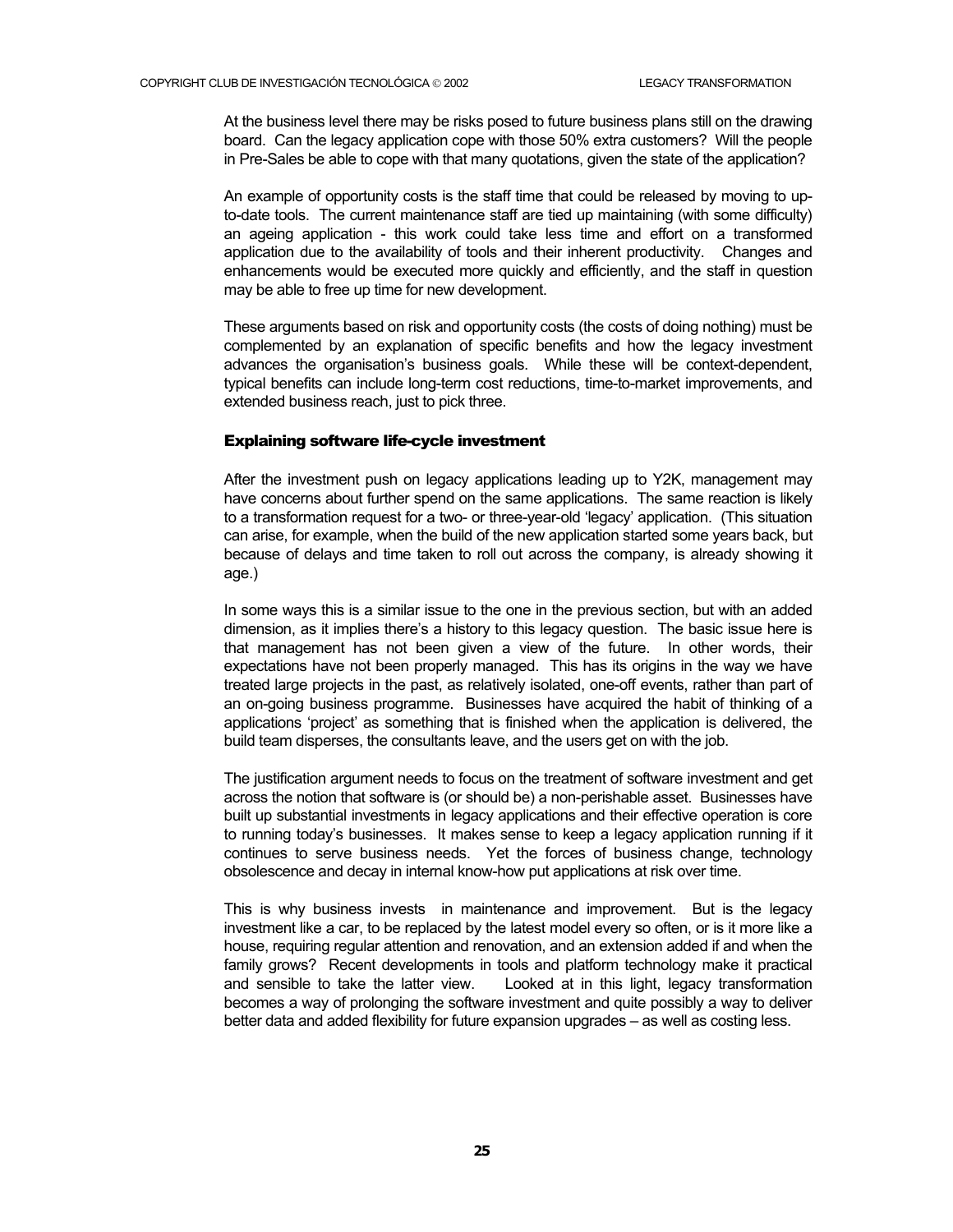#### <span id="page-30-0"></span>Cost, Value and Affordability

Not every legacy justification starts from the same point. It is necessary to understand where this starting point lies in what might be described as the 'Bermuda Triangle' of Cost, Value and Affordability. The common confusion and difficulty that IS finds itself in justifying investments in 'enabling' projects (and this is what legacy transformation is, first and foremost) lies in this uncertainty. The reason behind this difficulty is that once the objections on the grounds of cost are addressed, then the ground shifts to questions about value (is it worth it?), and when *that* question is dealt with, the question of affordability (can we afford it?) is raised. After that, the discussion shifts to why it costs so much in the first place. And so the argument goes around and around.



**The Bermuda Triangle illustrates the potential trap and shifting nature of objections raised to a legacy investment proposal. The way out of the triangle is to identify the current position and then work systematically to achieve the right balance of arguments.** 

The way out of the triangle is to identify the current position and then work systematically to achieve the right balance of arguments. At the 'cost' apex, the central discussion is about how much to spend, what the options are, and which choice is the right one. At the 'value' apex on the other hand, the focus is on how worthwhile the investment is – at its most basic, the objection goes back to "if it ain't broke, then don't fix it". Finally, at the affordability apex, a favourable value and cost balance has been established, and the objections centre around priorities and the other opportunities to spend this money in the business.

| Location   | Central<br><i>Issue</i> | <b>Symptoms</b>                                                                                                                                                                                                                         | Way forward                                                                                                                                                                                                                                    |
|------------|-------------------------|-----------------------------------------------------------------------------------------------------------------------------------------------------------------------------------------------------------------------------------------|------------------------------------------------------------------------------------------------------------------------------------------------------------------------------------------------------------------------------------------------|
| Cost apex  | Choice of<br>solution   | • "Is this the right amount to<br>pay?"<br>• Indecision about the choice<br>of option to go with: "Let's<br>replace the legacy<br>application" "No, let's rewrite<br>• Uncertainty about how much<br>legacy transformation will<br>cost | • Compare the various options<br>• Include the 'do nothing' option<br>• Include operating costs, not just<br>project costs<br>• Get a fixed-price quotation                                                                                    |
| Value apex | <b>Benefits</b>         | • Uncertainty about what it's<br>worth<br>$\bullet$ "If it ain't broke, don't fix it"<br>• "There are lots of<br>assumptions here – we<br>don't know what the future<br>business will look like"                                        | • Explain the risks and<br>opportunity costs of doing<br>nothing<br>• Ask business users to put a<br>value of flexibility, reliability and<br>other anticipated improvements<br>• Consider the opportunities to<br>leverage the transformation |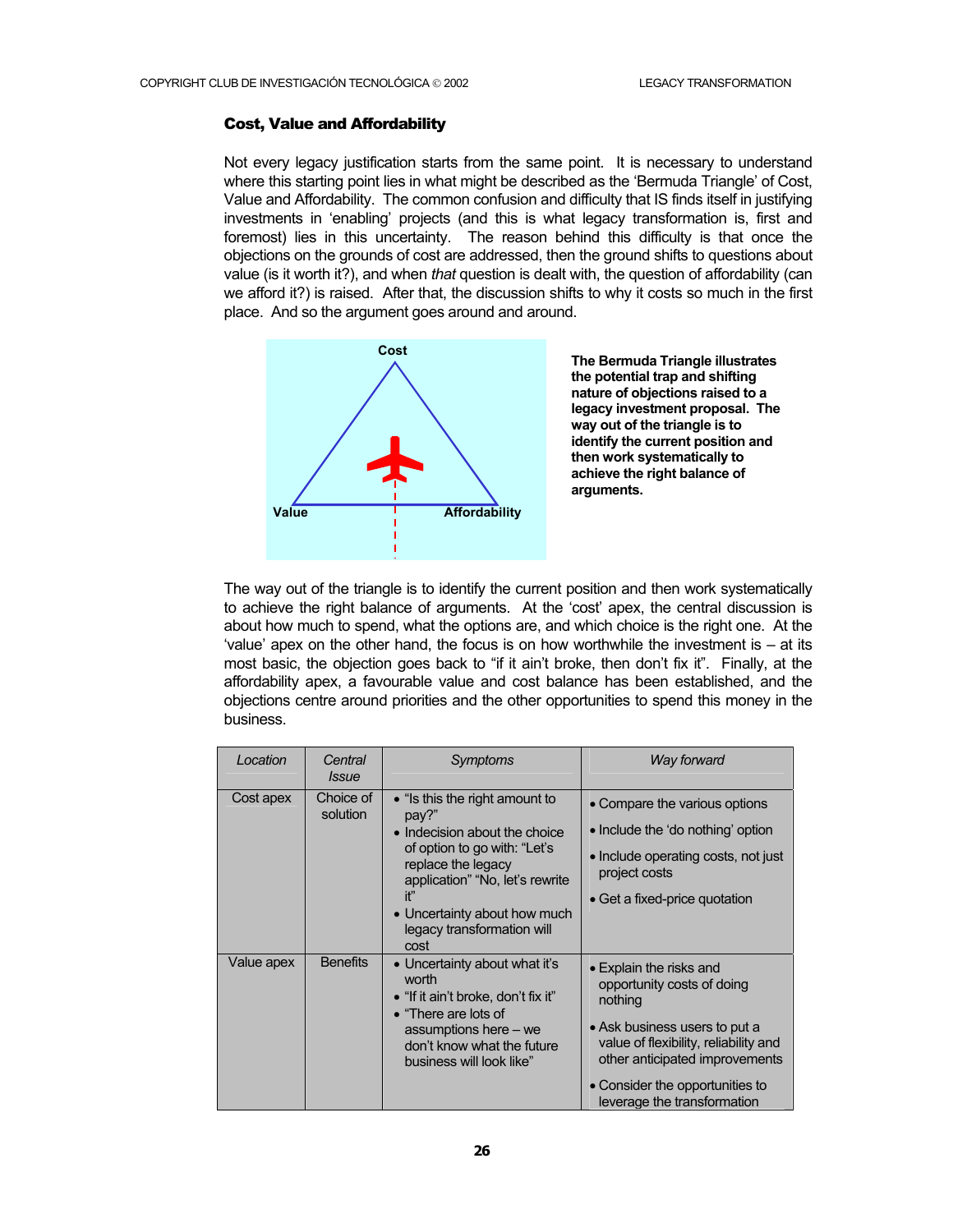#### <span id="page-31-0"></span>COPYRIGHT CLUB DE INVESTIGACIÓN TECNOLÓGICA © 2002 LEGACY TRANSFORMATION

| Location              | Central<br>Symptoms<br>Issue |                                                                                                                                                                                                          | Way forward                                                                                                                                                                                                                                                                                                                                                               |
|-----------------------|------------------------------|----------------------------------------------------------------------------------------------------------------------------------------------------------------------------------------------------------|---------------------------------------------------------------------------------------------------------------------------------------------------------------------------------------------------------------------------------------------------------------------------------------------------------------------------------------------------------------------------|
|                       |                              |                                                                                                                                                                                                          | results across the business                                                                                                                                                                                                                                                                                                                                               |
| Affordability<br>apex | <b>Priorities</b>            | • "It's a good idea, but is this<br>the best way to spend the<br>money?"<br>• "We have other priorities this<br>vear"<br>• "There isn't enough in the<br>budget"<br>• "We're spending enough<br>already" | • Adopt a portfolio management<br>perspective - score projects on<br>contribution to business,<br>current level of technical/cost<br>satisfaction to demonstrate<br>relative benefits<br>• Show the savings<br>• Offset the capital spend spike<br>by tying the transformation<br>project into something that<br>everyone is in favour of (eg<br>Web access by customers) |

#### Tip of the iceberg

A common thread running through the previous discussion has been the cost of doing nothing. Much of the cost of today's legacy is hidden in what might be called the 'iceberg effect' . On the surface, the only costs are the maintenance resource. But the real costs of a legacy application include equipment, software, personnel (operations, problem handling, liaison, maintenance, training, recruiting, and so on), communications (tariffs, support), and facilities (space, moves and changes, power, cooling). Business costs may include disruption to the business, downtime, staff overtime, rework due to failures/errors, or negative customer impacts.



The reason this is important to bring out in the open is because the costs of the legacy investment proposal will be visible and could look inordinately expensive if compared with the visible costs of the today's application. It is necessary to compare like with like.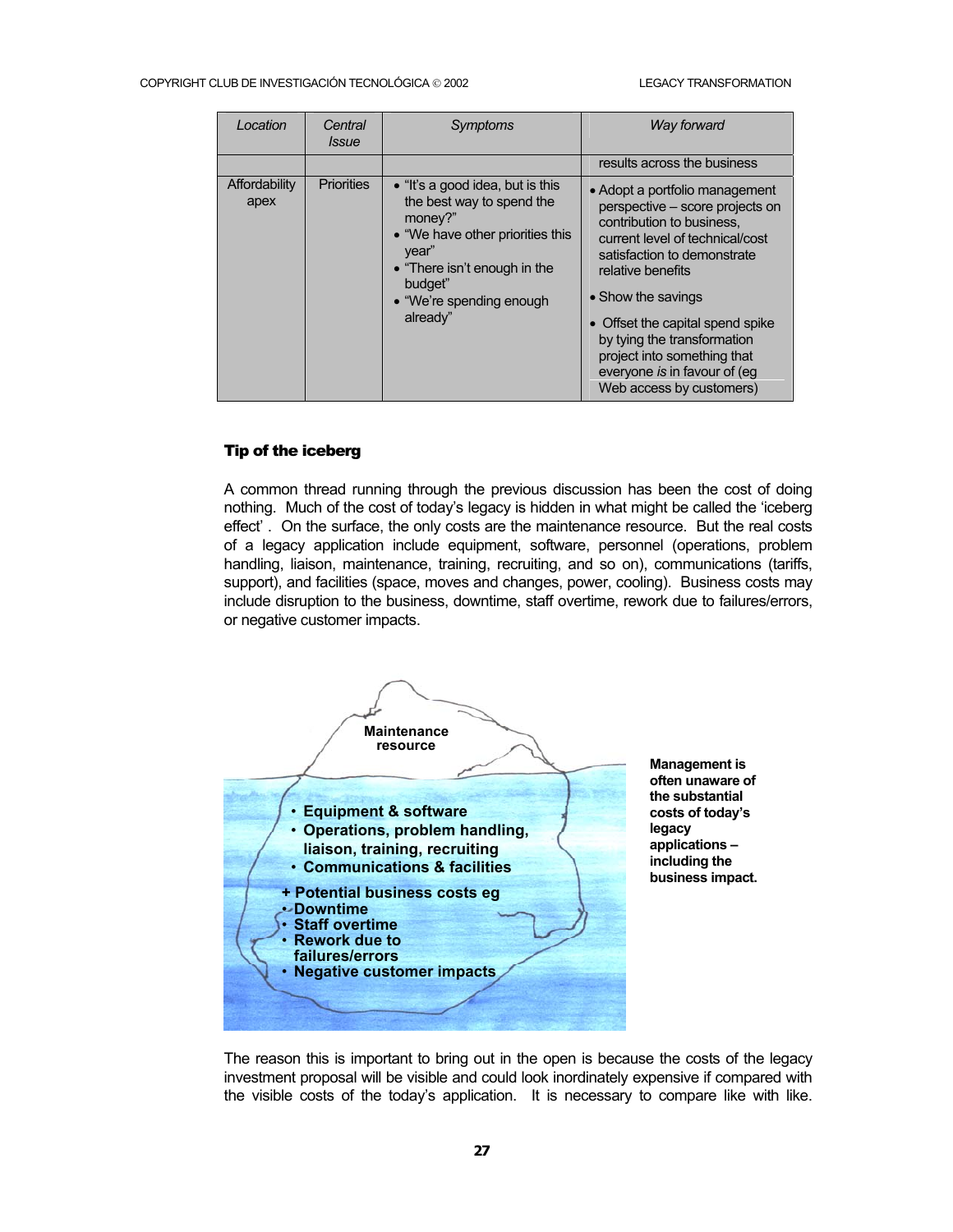According to Gartner, 60 to 80 percent of the typical IT budget is spent on maintaining mainframe applications and the applications that run on them. If transforming legacy applications can dent this figure by even 10 percent, the impact will be substantial. Further reductions can come from consolidating servers and storage – Gartner have pointed out that hardware expenses account for 18 percent of the typical budget (and the same amount again for operations staff). Consolidation can lead to 20 percent reduction in these costs (due to the improvements in utilisation and load sharing). Thus it is important to show what the comparable figure is for the existing legacy applications.

The text-book definition of cost refers to "both the measurable and hard-to-measure resources for making goods and delivering services…the full cost of any cost object….is the cost of resources used directly for that object plus a share of the cost of resources used in common in making all objects"<sup>[2](#page-32-0)</sup>. In this instance the costs are being collected for the purpose of making a decision so the precise allocation of resources is secondary. Allocating operating costs in this way can be a complex exercise, but the idea is to show the scale of the costs involved, not to tease out every detail. The resource allocation needs to focus on the areas where costs would vary if the transformation project goes ahead.

At the risk of stating the obvious, it will be management judgement that ultimately comes into play, and the figures are there to inform this decision.

This issue of visible/invisible costs applies equally to other options than legacy transformation. A case in point is legacy replacement: For example, the analysts looking at other options may have asked an ERP supplier for a quotation to replace the legacy application(s). It is necessary to go beyond this quotation, to consider the other (often substantial) costs involved, which are often well above and beyond the supplier's quoted price to do the work. These are another form of 'iceberg' effect, although the 80/20 rule is less likely to apply:

- Escalating training and change management costs due to changes in roles and responsibilities brought on by the new business models implicit in the ERP package.
- Data conversion is not like-for-like, thereby adding to the effort required and diverting operational staff from their day-to-day tasks.
- User retraining.
- The data in the new package will not map one-to-one with today's legacy coverage, and extensive analysis may be needed to deal with the gaps. Adjustments may be necessary to other in-house applications.
- Package configuration and testing, especially of interfaces to in-house applications, is largely unpredictable. Contingency allowances need to be made.
- The consulting costs quoted are for the work as described. Apart from the obvious 'scope creep' factor, failure to transfer know-how to in-house staff can mean long-term reliance on the consultants and escalating consulting costs.

<span id="page-32-0"></span> <sup>2</sup> CH Brandon, RE Drtina *Management Accounting* McGraw-Hill (1997)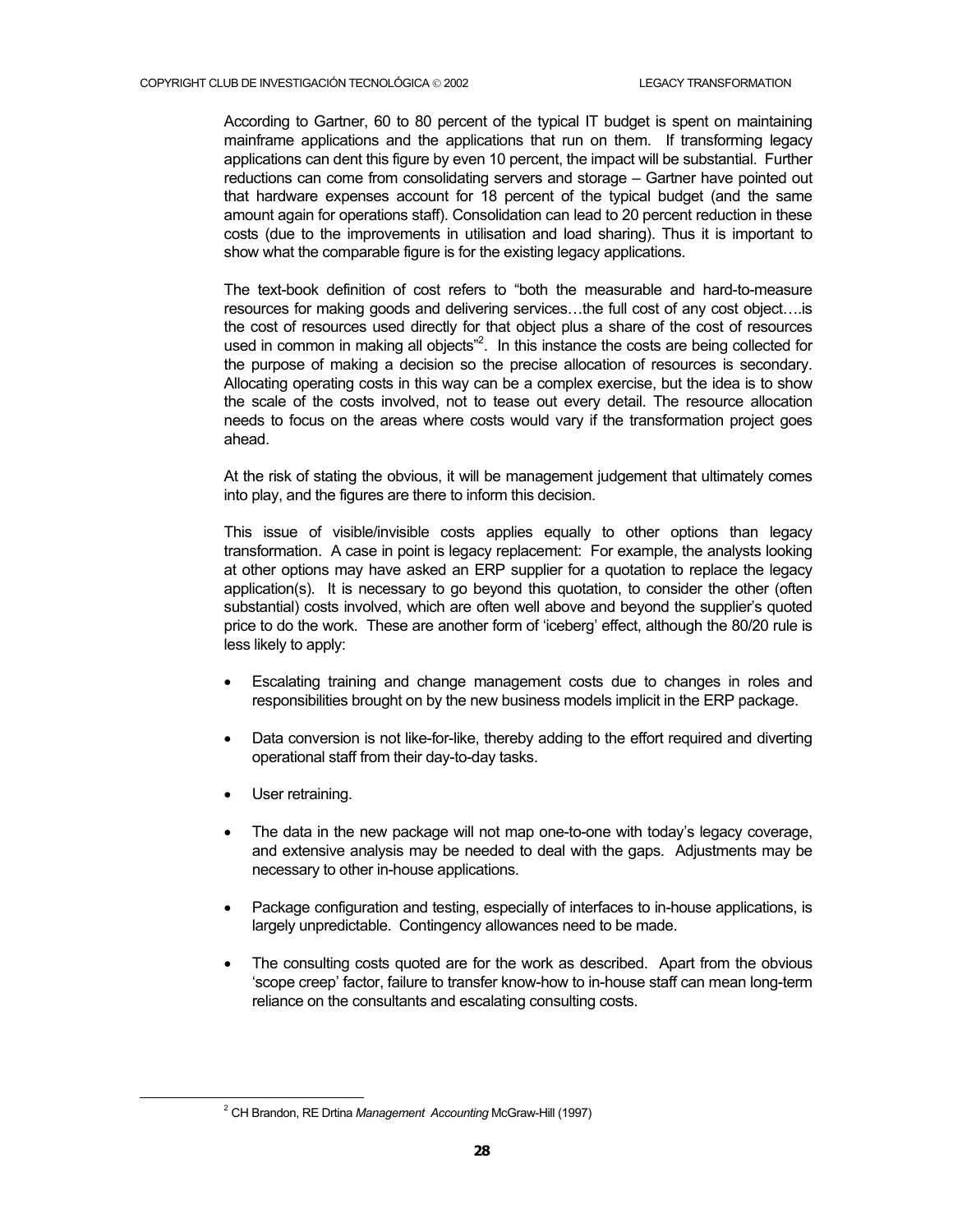#### <span id="page-33-0"></span>Bringing it all together

Transforming legacy applications is a task with both risks and rewards. It is easier to rely on what seem like stable applications and hope that they will be adequate to keep the business going, at least in the medium term. But these legacy applications are at the heart of today's operations and if they get too far out of step with business needs the impact will be substantial, and possibly catastrophic. The challenge for the CIO is to present the arguments for the legacy investment in the best possible light, but also to give management the full picture of these risks and rewards so that they can make a decision in full possession of the facts. Ultimately, legacy transformation is an 'enabling' project, that allows other things to happen, but it has its own direct benefits as well.

- To sell a large-scale transformation project successfully to management, it is necessary to present decisive evidence that the project will save money and strengthen the business.
- Spending money to keep legacy applications going 'as is' can be a mistake. Making business plans based on these legacy applications is another mistake. The costs and risks associated with the 'no change' option need to be spelled out.
- The transformation project's expected ROI will come in part from the projected decrease in maintenance and running costs of the new application compared with the legacy application.
- The most important justification for beginning this kind of project is, however, the business need.
- Appropriate cost, value and affordability arguments should be marshalled in advance in order to overcome potential objections.
- Applications are not finished when the 'project' is finished. Application life cycles require ongoing spend to ensure business and technical effectiveness. Legacy transformation should be presented as part of normal asset maintenance and renewal, not as a 'one-off', unusual rescue mission, so to speak.
- Update the business case as the work progresses to ensure visibility to stakeholders (management, users, project team, suppliers) and to enable periodic 'sanity checks'.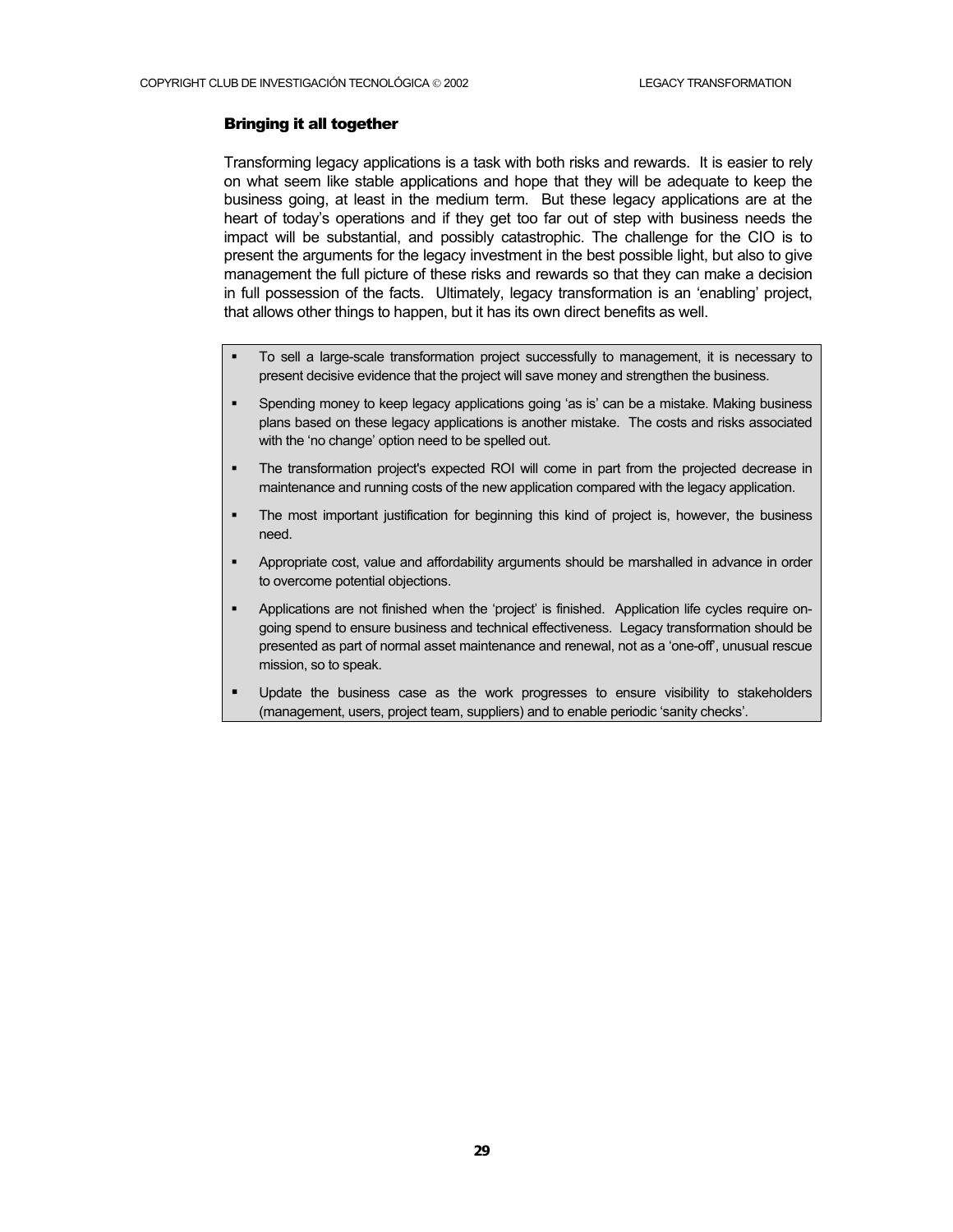#### <span id="page-34-0"></span>**7. The Supply Situation**

The discussion so far has concentrated on transformation technology and projects. In this section the discussion turns to the supply-side and where project managers should look to buy transformation technology and associated services. The concept of a 'legacy transformation value chain' is introduced as a way of understanding the roles of different players on the supply-side. This is a way of thinking about the role that each type of player takes on in the value chain – from this the potential purchaser can take a view of how to go about selecting suitable supply partners.

#### Understanding the supply-side

The work needed to deliver transformation has several dimensions – requirements definition, program translation, testing, change management, installation of new platforms and so on. As explained earlier, the current state of development of the market means that there are few situations where the purchaser can rely on finding one supplier to satisfy all these needs, and the specialised know-how needed usually makes it impractical to undertake the work in-house. The purchaser will be looking to buy in some (or all) of the products and services needed, but will not want to deal with too many suppliers, to avoid the risks of split responsibilities and confusion over who does what. So who should the purchaser deal with?

A good starting point for understanding the supply-side is the 'legacy transformation value chain'. The diagram overleaf shows such a legacy transformation value chain. This value chain shows the different type of player - the providers of platforms and enabling projects, providers of transformation products and services, and the consumers – the IS department and the end-user (and possibly outsourcers).

The categories are somewhat arbitrary but essentially they reflect the source of supplier revenues. Note that a single supplier may take on more than one role. For example, selling consulting days as well as software licences.

The best way to categorise the suppliers is to consider their revenue drivers. Each player in the value chain has different revenue drivers. The players upstream in the value chain (to the left of the diagram) are looking for on-going revenues, from licences and upgrades, hardware and operating systems, training and support, and so on. The mid-stream players are mainly involved in the transformation project itself, so they will achieve what are essentially one-off revenues. Outsourcers and the in-house IS department for their part are concerned with the cost of operations and what revenues they derive from endusers and the business.

The value chain has three implications for supply-side behaviour:

 *Position in the value chain is the driver for supplier strategies.* For example, it is in the interest of suppliers at the 'infrastructure' end to give away migration tools 'free' since their revenues are from software licenses, product upgrades and support generally – all recurring revenues over the life-cycle of the transformed applications. Likewise, integrators may find it profitable to do the same, as their revenues come from the services provided. This can result in a squeeze on transformation toolset suppliers. The drawback for the purchaser is that the choice of technologies can be determined by existing business relationships rather than the best tool for the task at hand.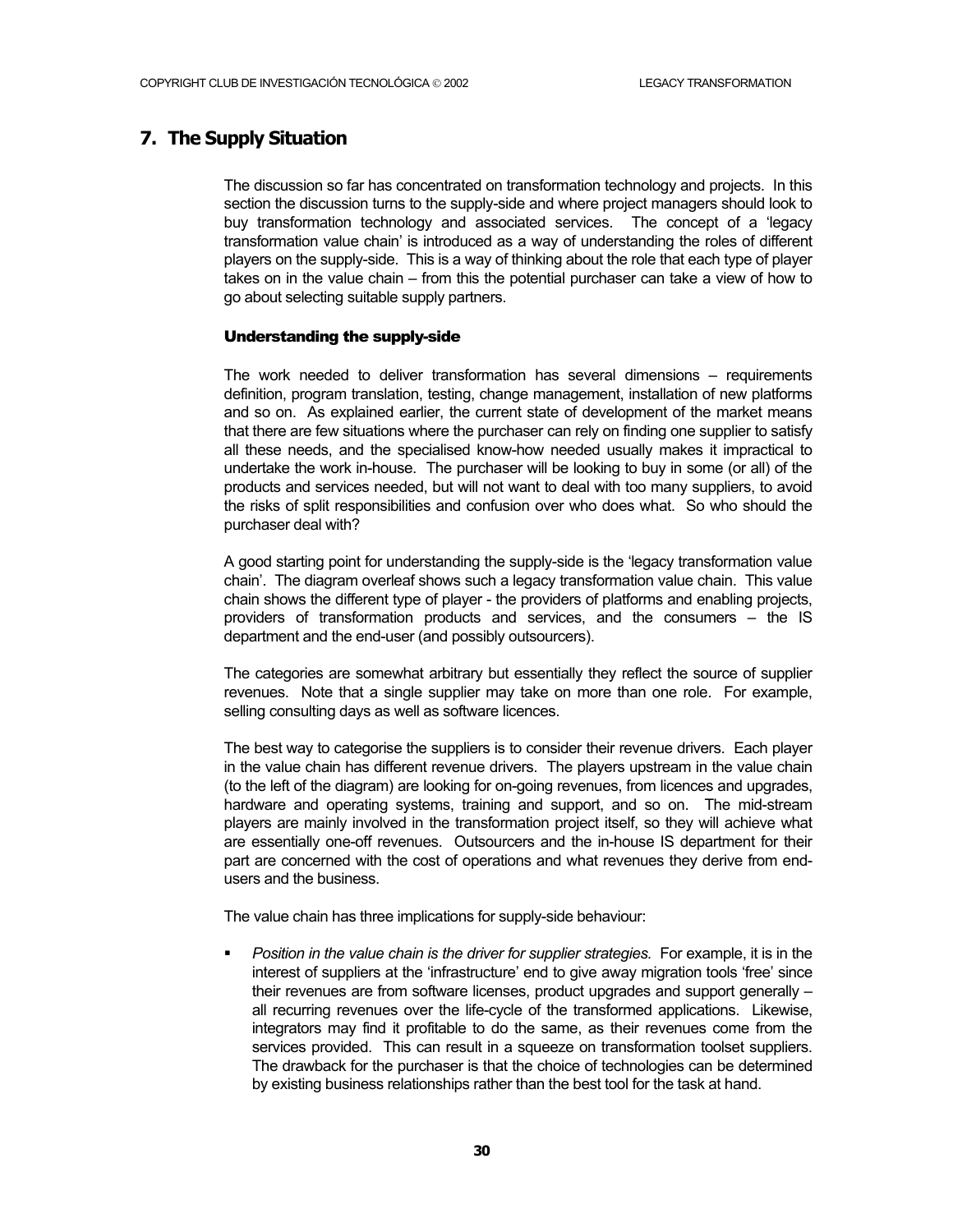'Infrastructure' suppliers

 $\rightarrow$   $\leftarrow$ 

**Operations** 

- *Partnerships in the value chain.* Players upstream in the value chain will build partnerships with players closer to the purchaser such as integrators, who essentially 'own' the customer relationship. The integrator handling the transformation project will tend to make key decisions on tools, infrastructure and so on. The reverse may sometimes be the case, for example where the infrastructure sale has been made, and the infrastructure vendor will be looking to help the purchaser move all applications across with the help of an integrator partner.
- *Automation is not the primary interest of infrastructure suppliers and integrators,* but less automation equals greater cost and increased likelihood of errors being introduced: Infrastructure suppliers and integrators will tend to a decision that favours their revenue position. For example, the integrator makes more money from extended manual effort (since revenue is a function of man-days expended), but this costs more for the purchaser, and manual intervention can lead to the introduction of new bugs in the application. Infrastructure suppliers have limited application knowhow and their professional services fees are expensive, and geared to their products. Either way, the purchaser stands to lose if the best use is not made of the transformation tools and technologies.

|                                 | <b>Base</b><br><b>Platform</b><br>Provider                | Enabling<br><b>Technology</b>                                                  | Mining Tools                                                                                  | Conversion<br><b>Tools</b>                                                           | System<br>Integrator                                                                                            | Outsourcer                            | <b>IS</b><br>Department                                          | Customer |
|---------------------------------|-----------------------------------------------------------|--------------------------------------------------------------------------------|-----------------------------------------------------------------------------------------------|--------------------------------------------------------------------------------------|-----------------------------------------------------------------------------------------------------------------|---------------------------------------|------------------------------------------------------------------|----------|
| Examples                        | Microsoft<br>Oracle<br>Sun<br>SAP<br><b>IBM</b><br>Jacada | <b>IBM</b><br>Websphere<br>Acucorp<br>Oracle9iAS<br><b>BEA</b>                 | Relativity<br>Netron<br>Cyrano<br>Allen<br>Systems<br><b>SEEC</b><br>CAST                     | ArtinSoft<br>Tominy<br>SWS S/W<br>Services                                           | <b>CMG</b><br>Progeni<br>Adpac<br><b>SEER</b><br>Computing<br>LegacyJ<br>Modis<br>Solution<br>NIIT S/W<br>Solns | <b>EDS</b><br>Capita                  |                                                                  |          |
| Revenue<br>driver<br>(examples) | No. seats<br>Upgrades<br>Size of<br>installation          | Web traffic<br>expected<br>No. seats<br>Upgrades                               | No. project<br>team seats                                                                     | Lines of<br>code<br>converted<br>Days<br>worked on<br>project                        | Days<br>worked on<br>project                                                                                    | Transaction<br>volumes<br>processed   | <b>Budget</b><br>based on<br>on-going<br>cost of<br>operation    |          |
| Revenue<br>duration             | On-going                                                  | On-going                                                                       | Project                                                                                       | Project                                                                              | Project                                                                                                         | Contract                              |                                                                  |          |
| Competitive<br>strength         | Marketing<br>Technology<br>owner                          | Limits<br>degree of<br>change<br>required                                      | Specialist<br>with<br>proprietary<br>techniques                                               | Specialist,<br>promises<br>quick<br>results                                          | People<br>skills,<br>experience                                                                                 | Scale<br>economies                    | Gatekeeper                                                       |          |
| …and<br>weakness                | Far from<br>customer                                      | Point<br>solution,<br>doesn't<br>address<br>basic<br>transformati<br>on issues | Requires<br>highly-<br>skilled<br>people<br>Still leaves<br>much of the<br>work to be<br>done | Only part of<br>the solution<br>required<br>Some<br>manual<br>intervention<br>needed | Track<br>record<br>rarely fits<br>precisely,<br>therefore<br>limited<br>credibility                             | No or very<br>limited track<br>record | Limited<br>resources<br>(numbers,<br>skills)<br>No<br>experience |          |

#### **Legacy Transformation Supply Value Chain**

Transformation Project

 $\rightarrow$   $\leftarrow$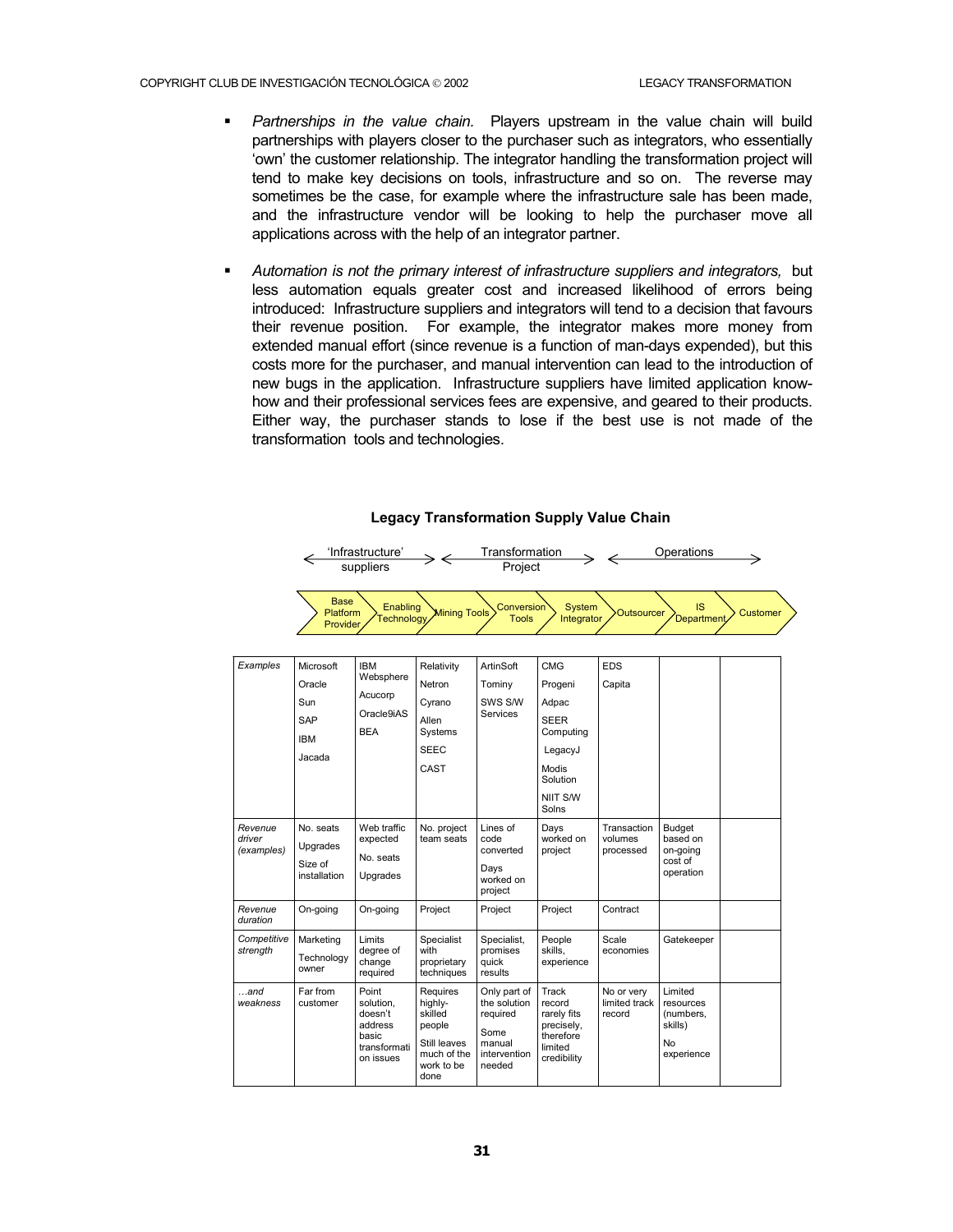#### **Implications for purchasers**

The best strategy is to strike a balance between the project-oriented players (who will take care of the transformation), and the infrastructure suppliers and in-house staff who have to make the end-result work every day, and to ensure that the transformation expertise is at the heart of the solution delivery.

At the same time, the purchaser will want to avoid dealing directly with a multiplicity of vendors and the risk that suppliers may 'pass the buck' when difficulties arise.

The best strategy for the purchaser will look like this:

- Keep the project management activity independent. Appoint an in-house project manager or employ a contractor or trusted consultancy.
- In planning the project, group the code translation, data migration and associated testing, and keep the rest of the work separate. This will clarify where responsibility lies and make best use of the specialised skills available.
- Research the most suitable tools for the translation, data migration and re-use activities, based on the purchaser's specific situation and either find a suitablyqualified integrator, or deal directly with the suppliers involved if it is a sizeable transformation project. For example, major translation work can sometimes benefit from custom additions to the translation algorithms, and the supplier is in the best position to do this.
- Select an integration partner who will involve in-house staff in the changes and subsequent integration so that there is transfer of know-how. Use the integrator to sub-contract services from infrastructure suppliers, both to manage them more effectively, and to share the risk of cost overruns with the integrator.
- Consider running a 'proof of concept' project on a smaller or less business-critical application in order to assess the performance of the suppliers, and to get the inhouse team up the learning curve in a low-risk environment. This will also give a better indication of the costs.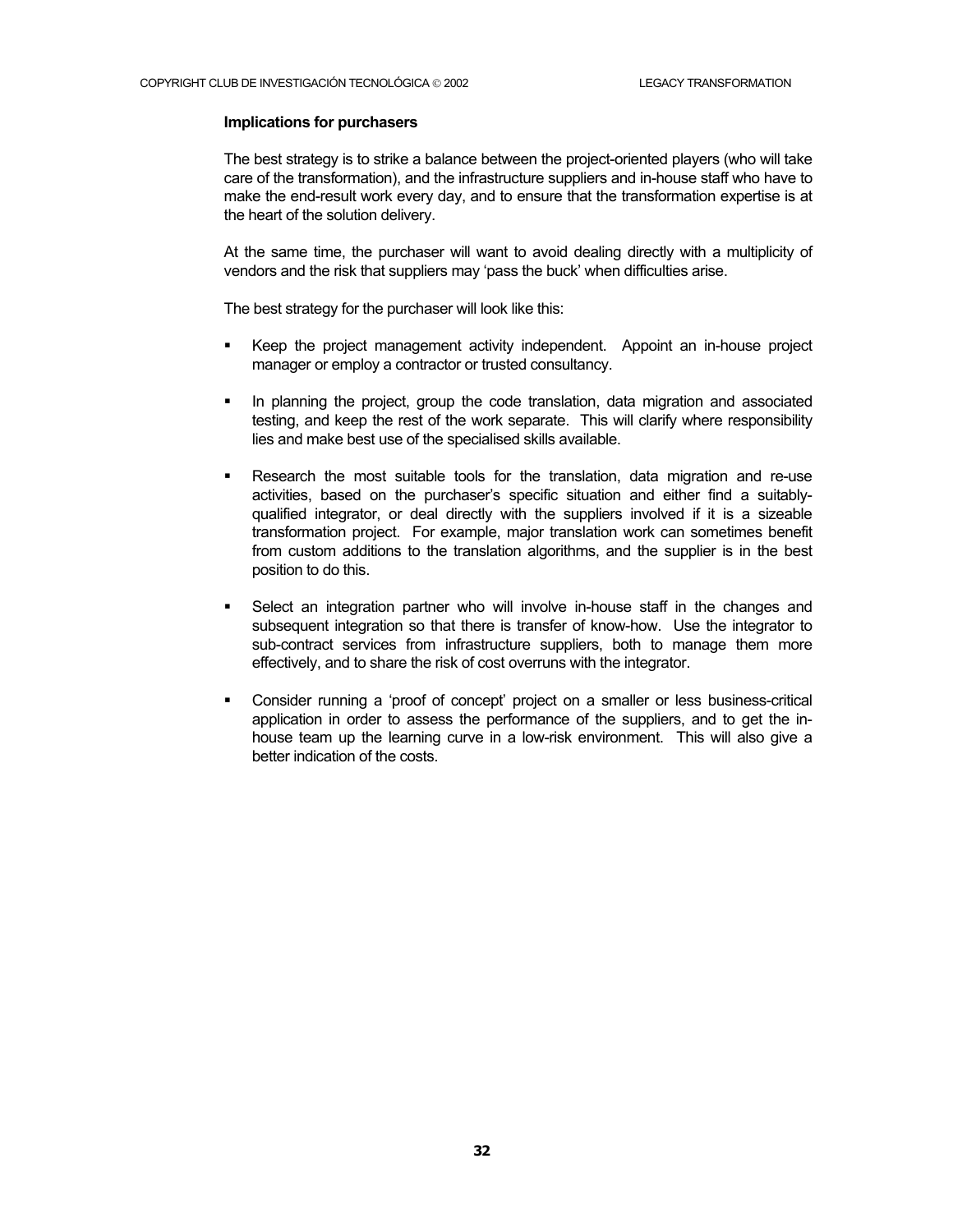#### <span id="page-37-0"></span>**8. Outlook for Legacy Transformation**

Legacy applications serve a vital role in the landscape of commerce.. The service they provide is critical to the day-to-day function of industry as a whole. For example to conceive of e-commerce solutions without exploiting legacy applications is to ignore the one key to making end-to-end e-commerce a reality.

The most common complaint about legacy applications is that they are too old, too inflexible and too outdated to add real value to the evolution of industry system solutions. While an ideal world would discard last year's technology each year to replace it with the latest in system design and functionality, reality and prudence prevent this. In the case of mission-critical business systems, this is neither practical nor prudent. It is necessary to rethink how the life-cycle of legacy applications is managed. This report has argued that transformation is feasible, is becoming easier, and with the appropriate choice of strategy and project management, presents a real alternative to replacement or rewriting applications from scratch.

Transformation cannot happen overnight because it involves the collaboration of so many constituents with so much valuable business information and functionality at stake. However the availability of tools and processes can greatly simplify and speed up the process and, as even a brief consideration of the factors will reveal, the alternatives can be even more costly and time-consuming and risky for the business.

What is the future outlook? Current vendors' strategies are narrowly focused and suppliers have a proprietary interest in furthering their own tools and services. Without more co-operative effort across the value chain, this situation will continue to slow down the wider acceptance of transformation as a legitimate and effective way of moving forward.

On the other hand, the demand for access to the benefits of the present development tools available for the Java and .NET environments may drive transformation forward and increase the demand for transformation products and services. These environments include code generators, intelligent editors with built-in wizards, logic-tracing tools and debugging facilities. Analysts can create design models that feed specifications into development products. These tools are part of integrated development environments that synchronise business models, specifications and program logic across the development cycle. Changed business rules in a design model are reflected in the system source code and a coding change will also be reflected within a design model. Such model-driven development and maintenance is a very effective and efficient way to evolve systems over the long term.

Another factor is the lack of skilled resources: There are too many critical legacy applications and too few skilled technicians to work on them. Transformation provides the opportunity to increase the effectiveness of the legacy programmers through better analysis, development, upgrade, debugging and componentisation tools. It makes sense to migrate legacy applications to these environments rather than look for the tools to be retrofitted to legacy environments.

Putting these factors in perspective, legacy transformation is currently at the early adopter stage, but if the level of interest in J2EE and .NET keeps increasing and users are looking to take the benefits of these platforms, then the future of the technology looks positive.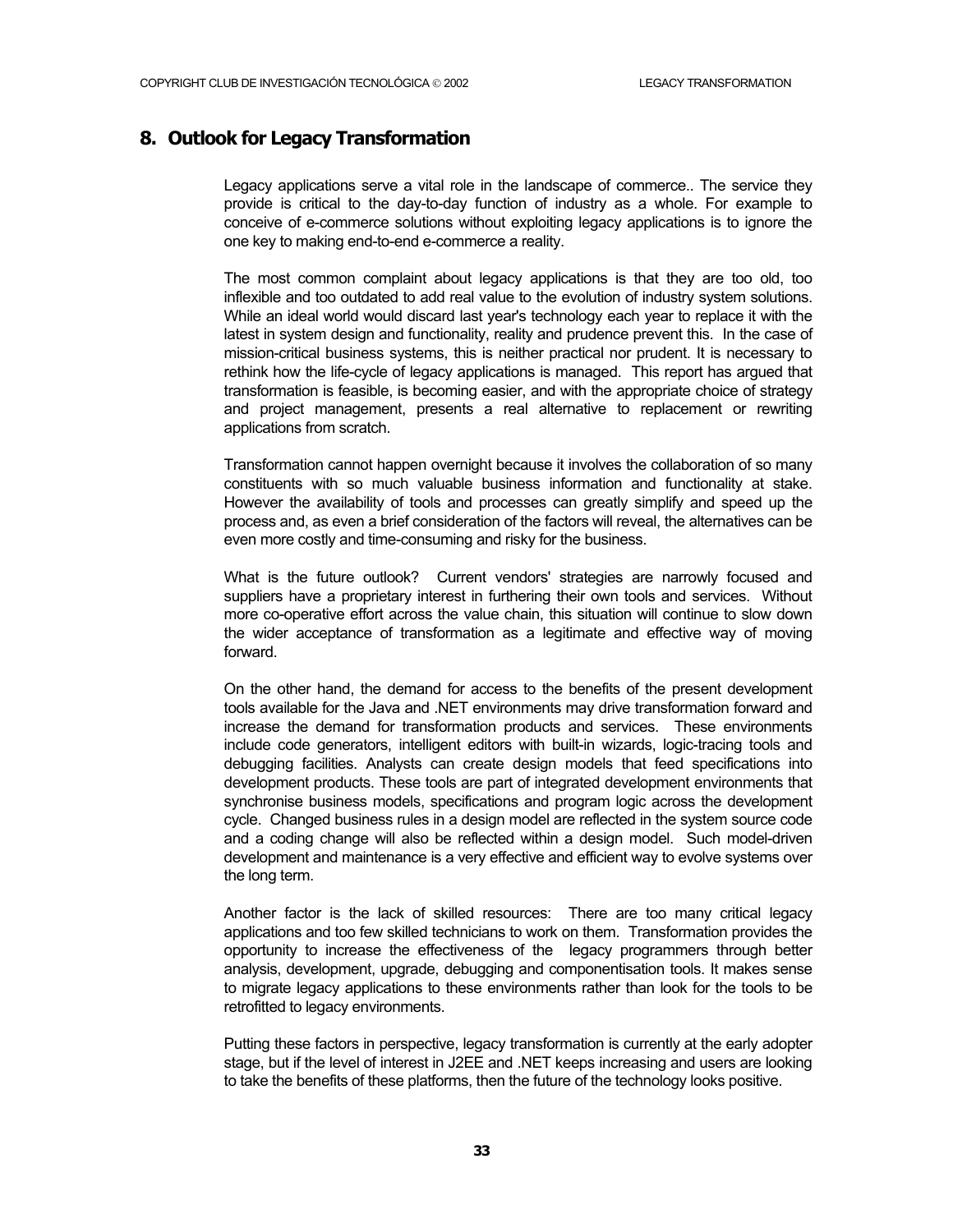#### **Further reading**

The following articles and white papers have helped to shape my views:

Anon *Application Mining – what* 24th August 2001 [http://www.it](http://www.it-analysis.com/article_pf.php?id=1575)[analysis.com/article\\_pf.php?id=1575](http://www.it-analysis.com/article_pf.php?id=1575)

John Bergey, Liam O'Brien, Dennis Smith *DoD Software Migration Planning* Technical Note CMU/SEI-2001-TN-012 Carnegie Mellon University, August 2001

A Bainbridge, J Colgrave, A Colyer, G Normington *CICS and Enterprise Java Beans* IBM SYSTEMS JOURNAL, VOL 40, NO 1, 2001 [http://www.ibm.com](http://www.ibm.com/)

Michael L Brodie, Michael Stonebraker *DARWIN: On the incremental migration of legacy information systems* Technical memorandum TR-0222-10-92-165 Electronics Research Laboratory, College of Engineering, University of California, Berkeley, March 1993

Joe Celko *Breaking tradition* Intelligent Enterprise, February 21, 2002 [http://www.intelligententerprise.com](http://www.intelligententerprise.com/)

Arie van Deursen, Paul Klint, Chris Verhoef *Research Issues in the Renovation of Legacy Systems* ETAPS Conference, 1999

Jim Duggan *Graceful Retirement: Your Applications, Not You* AV-15-4789 Gartner Group, February 2002-08-15 [http://www.gartner.com](http://www.gartner.com/)

Len Erlikh *Unlock the power of your legacy systems* Relativity Technologies Inc, 2000 [http://www.relativity.com](http://www.relativity.com/)

Len Erlikh, Mike Ferris *Business-Rule Extraction from Cobol to Java* 1998 [http://www.devx.com/premier/mgznarch/javapro/1998/JP\\_junjul\\_98/le0698/le0698.asp](http://www.devx.com/premier/mgznarch/javapro/1998/JP_junjul_98/le0698/le0698.asp)

Franck Gonzales *What's ahead for client/server architecture?* Owendo, France 2001 [http://www.owendo.com](http://www.owendo.com/)

Simone Kaplan *Despite the sluggish economy and uncertain business climate, right now is the perfect time to tear down your legacy applications and start over.* CIO Magazine March 15 2002

[http://www.cio.com/archive/031502/infrastructure\\_content.html?printversion=yes](http://www.cio.com/archive/031502/infrastructure_content.html?printversion=yes)

Anthony Lauder, Stuart Kent *Legacy system anti-patterns and a pattern-oriented migration response* Computing Laboratory, University of Kent at Canterbury, 2000 <http://www.ukc.ac.uk/research/publications/2000/compsci.pdf>

Jerry Loza *Is a switch to Java a good move for you?* June 27, 2001 <http://www.techrepublic.com/article.jhtml?id=r00820010627ggp01.htm&src=bc>

Amey Stone *Keeping legacy software alive* Business Week, June 14, 2001 [http://www.businessweek.com](http://www.businessweek.com/)

Scott Tilley *The Net Effects of Product Lines* SEI Interactive, September 1999 [http://interactive.sei.cmu.edu](http://interactive.sei.cmu.edu/)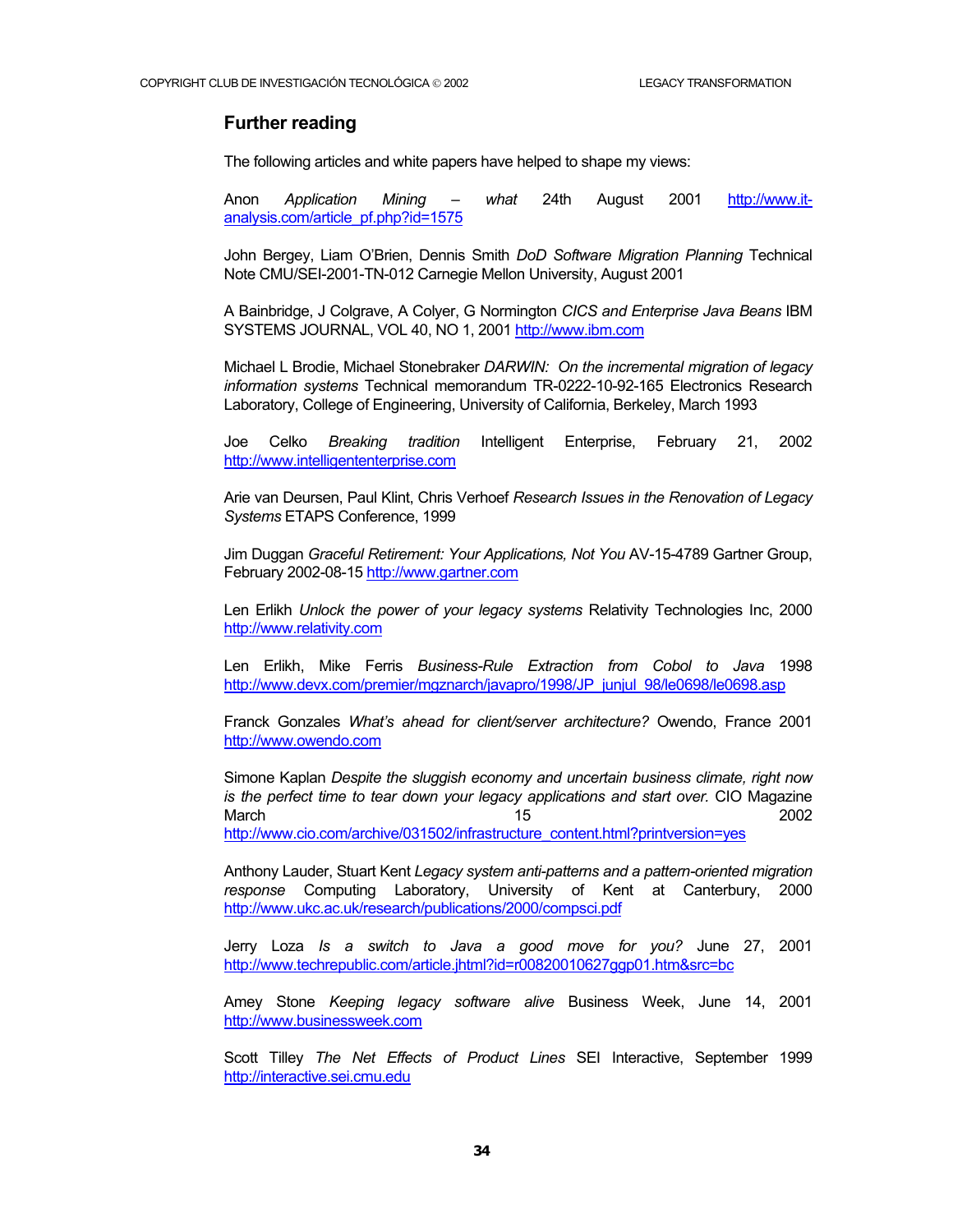Chad Vawter, Ed Roman *J2EE vs Microsoft.NET: A comparison of building XML-based web services* The Middleware Company, 2001 [http://www.middleware-company.com](http://www.middleware-company.com/)

D. Vecchio, J. Sinur, J. Duggan *Legacy Evolution: Not as Black and White as It Seems*  TU-10-1478 Gartner Group, 24 February 2000 [http://www.gartner.com](http://www.gartner.com/)

Richard Veryard *Identifying Web Services* Interact, CBDi Forum, February 2002 [http://www.cbdiforum.com](http://www.cbdi.com/)

Ben Wilson *Chickens and turkeys migrate, but not necessarily in IT ANUBEX*, February 2002 [http://www.falconsoft.be](http://www.falconsoft.be/)

*Legacy Value Legacy Value Restoration* Cognizant Technology Solutions, White Paper, November 2001 [www.cognizant.com](http://www.cognizant.com/)

*Parallel Operation of Software: Is it a Desirable Transition Technique?* Joint Financial Management Improvement Program, July, 2001 [http://www.jfmip.gov](http://www.jfmip.gov/)

*Web Services* Triple Tree Spotlight Report, February 15, 2002 [http://www.triple-tree.com](http://www.triple-tree.com/)

*WebIT™ Web-Enabling of Legacy Applications* Intercomp White Paper, August 2001 [http://www.intercomp.com](http://www.intercomp.com/)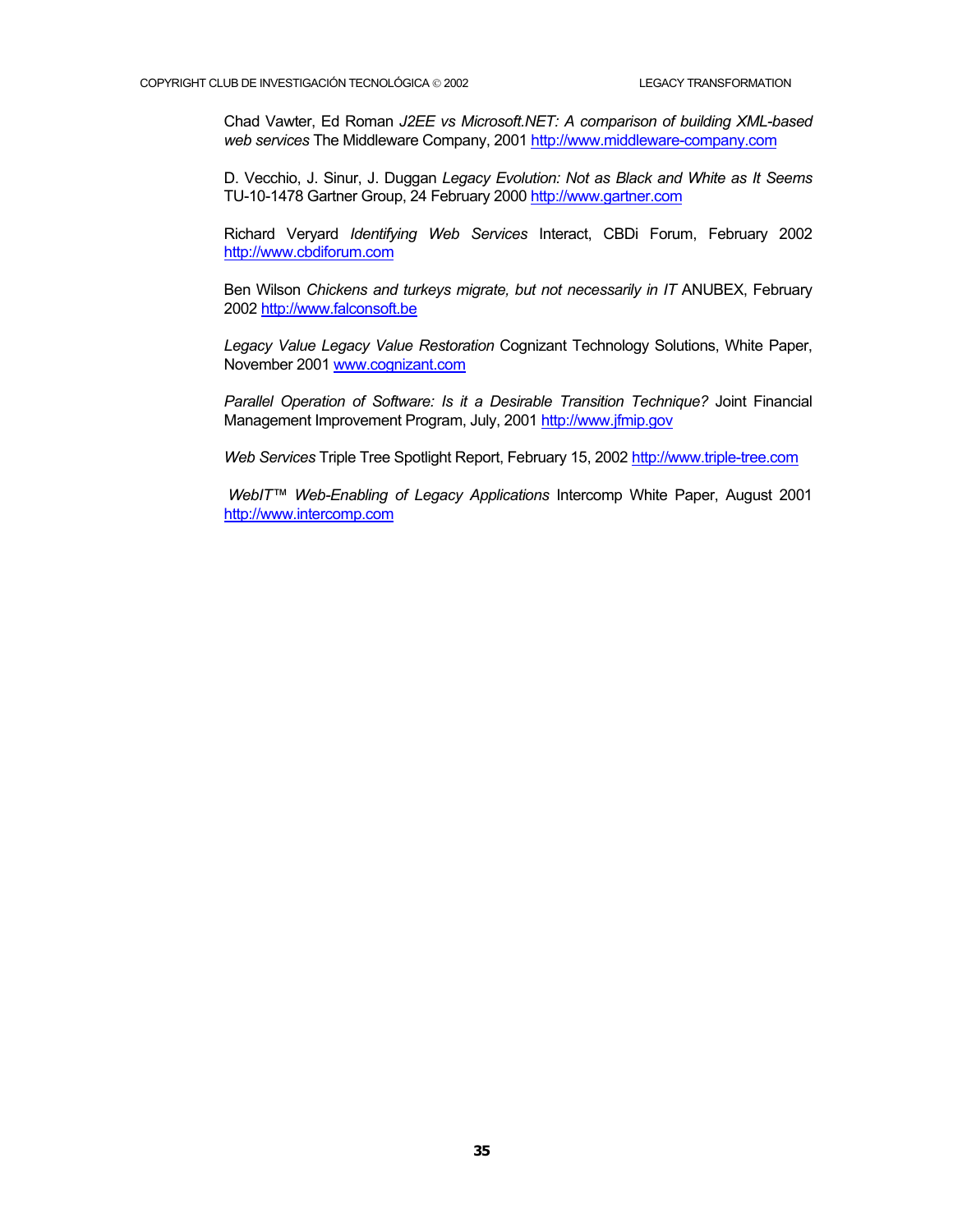### *Glossary of terms and abbreviations*

| <b>Application</b><br>container | Components under the J2EE standard are grouped into and run<br>inside application containers. (Components are files of code that<br>are accessed by the application at runtime). A container provides<br>runtime support for the components and provides a unified view<br>of the J2EE services. Each type of component (e.g., EJB, JSP,<br>servlet, applet, or client application) has container specific to that<br>component type. Under .NET, components run within the context<br>of the Common Language Runtime (CLR). The CLR provides<br>many of the same functions as the J2EE container.                                             |
|---------------------------------|------------------------------------------------------------------------------------------------------------------------------------------------------------------------------------------------------------------------------------------------------------------------------------------------------------------------------------------------------------------------------------------------------------------------------------------------------------------------------------------------------------------------------------------------------------------------------------------------------------------------------------------------|
| <b>Application</b><br>mining    | Application mining is used to extract business rules from legacy<br>code.                                                                                                                                                                                                                                                                                                                                                                                                                                                                                                                                                                      |
| B2B                             | Business to Business.                                                                                                                                                                                                                                                                                                                                                                                                                                                                                                                                                                                                                          |
| Copybook                        | A common piece of source code designed to be copied into many<br>source programs. Commonly used by COBOL programmers.<br>Referred to as 'libraries' in IBM OS, and implemented as<br>'partitioned data sets'.                                                                                                                                                                                                                                                                                                                                                                                                                                  |
| EJB                             | Enterprise Server Beans. Beans are individual J2EE components<br>that provide business functionality. They can manage their own<br>persistence or delegate this function to its container. There are 3<br>types: Session beans, entity beans, and message beans. The<br>EJB container (frequently referred to as the application server)<br>provides transaction management, security, remoting (i.e., calling<br>distributed objects), object life cycle, and connection pooling<br>services to the beans. Beans are automatically pooled by the<br>container when appropriate, eliminating the need for constant<br>creating and destroying. |
| IDE                             | Integrated Development Environment. Visual Studio .NET is a<br>notable example - it eliminates the most time-consuming and<br>difficult tasks from development. A variety of IDEs support the<br>J2EE platform. IBM's Visual Age and BEA's WebGain Studio are<br>two IDEs, and Borland JBuilder is also used.                                                                                                                                                                                                                                                                                                                                  |
| <b>IIOP</b>                     | Internet Inter-ORB Protocol. Protocol that enables CORBA over<br>the Internet. Enables browsers and servers to exchange integers,<br>arrays and more complex objects, unlike HTTP, which only<br>supports text transmission.                                                                                                                                                                                                                                                                                                                                                                                                                   |
| IО                              | Input-output.                                                                                                                                                                                                                                                                                                                                                                                                                                                                                                                                                                                                                                  |
| ISAM                            | Indexed Sequential Access Method.                                                                                                                                                                                                                                                                                                                                                                                                                                                                                                                                                                                                              |
| Java                            | A set of technologies for creating and running software programs.<br>A trade mark of Sun.                                                                                                                                                                                                                                                                                                                                                                                                                                                                                                                                                      |